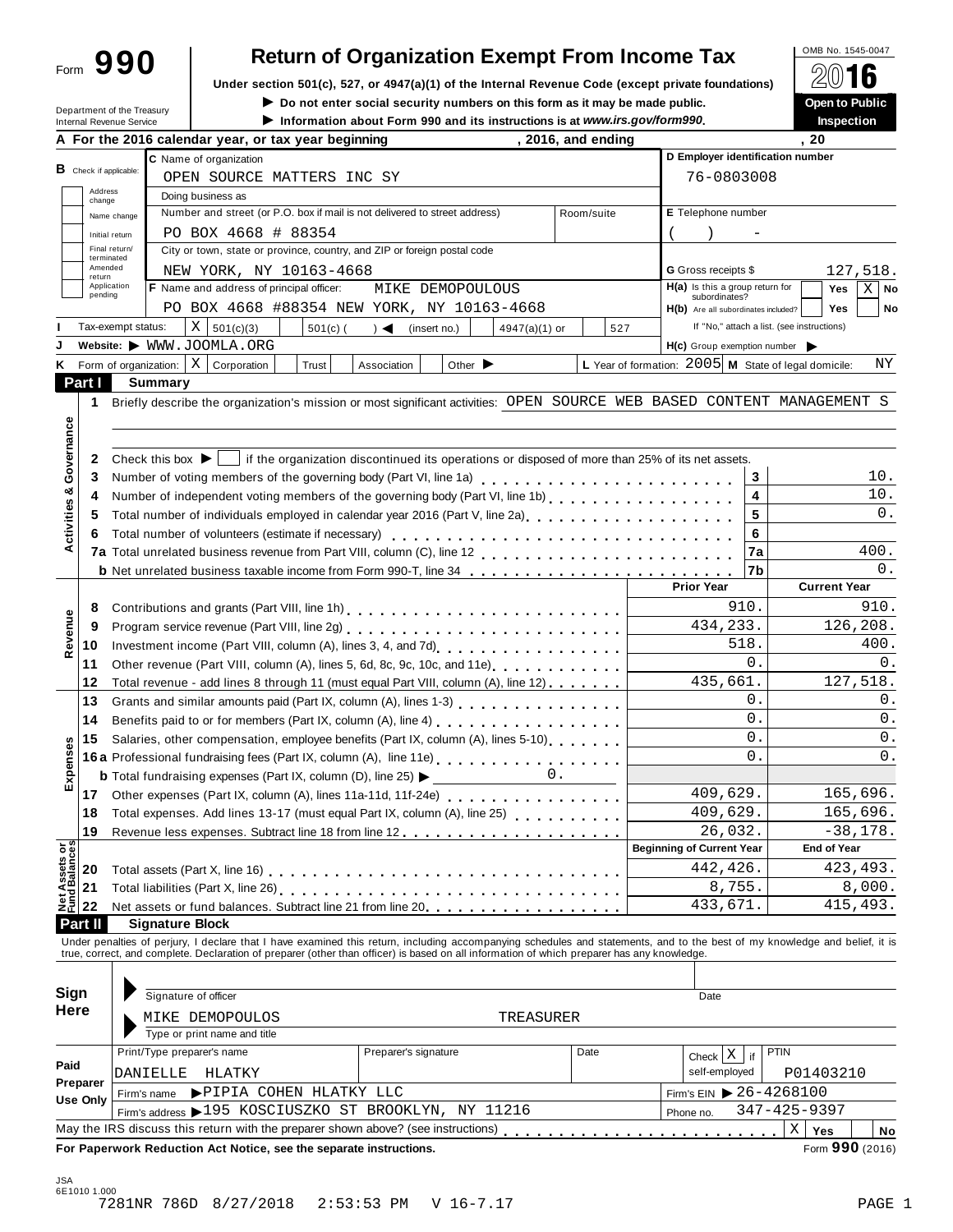| Form 990 (2016) |                                                                                                                                |                                                                                                                                                                                                                                                                    |                                    | Page 2                             |
|-----------------|--------------------------------------------------------------------------------------------------------------------------------|--------------------------------------------------------------------------------------------------------------------------------------------------------------------------------------------------------------------------------------------------------------------|------------------------------------|------------------------------------|
| Part III        | <b>Statement of Program Service Accomplishments</b>                                                                            |                                                                                                                                                                                                                                                                    |                                    |                                    |
|                 | 1 Briefly describe the organization's mission:                                                                                 |                                                                                                                                                                                                                                                                    |                                    |                                    |
|                 | ATTACHMENT 1                                                                                                                   |                                                                                                                                                                                                                                                                    |                                    |                                    |
|                 |                                                                                                                                |                                                                                                                                                                                                                                                                    |                                    |                                    |
|                 |                                                                                                                                |                                                                                                                                                                                                                                                                    |                                    |                                    |
|                 |                                                                                                                                | Did the organization undertake any significant program services during the year which were not listed on the                                                                                                                                                       |                                    | $\vert$ X $\vert$ No<br>Yes        |
|                 | If "Yes," describe these new services on Schedule O.                                                                           | Did the organization cease conducting, or make significant changes in how it conducts, any program                                                                                                                                                                 |                                    |                                    |
|                 |                                                                                                                                |                                                                                                                                                                                                                                                                    |                                    | $\vert$ X $\vert$ No<br><b>Yes</b> |
|                 | If "Yes," describe these changes on Schedule O.<br>the total expenses, and revenue, if any, for each program service reported. | 4 Describe the organization's program service accomplishments for each of its three largest program services, as measured by<br>expenses. Section $501(c)(3)$ and $501(c)(4)$ organizations are required to report the amount of grants and allocations to others, |                                    |                                    |
| 4a (Code:       | ) (Expenses \$                                                                                                                 | $165,696$ including grants of $\overline{\$}$                                                                                                                                                                                                                      | (127, 118. )                       |                                    |
|                 |                                                                                                                                | ACCESS TO AND TRAINING IN OPEN SOURCE WEB BASED CONTENT MANAGEMENT                                                                                                                                                                                                 |                                    |                                    |
|                 | SYSTEM WHICH IS FREE AND AVAILABLE TO ANYONE.                                                                                  |                                                                                                                                                                                                                                                                    |                                    |                                    |
|                 |                                                                                                                                |                                                                                                                                                                                                                                                                    |                                    |                                    |
|                 |                                                                                                                                |                                                                                                                                                                                                                                                                    |                                    |                                    |
|                 |                                                                                                                                |                                                                                                                                                                                                                                                                    |                                    |                                    |
|                 |                                                                                                                                |                                                                                                                                                                                                                                                                    |                                    |                                    |
|                 | 4b (Code: ) (Expenses \$                                                                                                       |                                                                                                                                                                                                                                                                    | including grants of \$ (Revenue \$ |                                    |
|                 |                                                                                                                                |                                                                                                                                                                                                                                                                    |                                    |                                    |
|                 |                                                                                                                                |                                                                                                                                                                                                                                                                    |                                    |                                    |
|                 |                                                                                                                                |                                                                                                                                                                                                                                                                    |                                    |                                    |
|                 |                                                                                                                                |                                                                                                                                                                                                                                                                    |                                    |                                    |
|                 |                                                                                                                                |                                                                                                                                                                                                                                                                    |                                    |                                    |
|                 |                                                                                                                                | 4c (Code: ) (Expenses \$ including grants of \$ ) (Revenue \$                                                                                                                                                                                                      |                                    |                                    |
|                 |                                                                                                                                |                                                                                                                                                                                                                                                                    |                                    |                                    |
|                 |                                                                                                                                |                                                                                                                                                                                                                                                                    |                                    |                                    |
|                 |                                                                                                                                |                                                                                                                                                                                                                                                                    |                                    |                                    |
|                 |                                                                                                                                |                                                                                                                                                                                                                                                                    |                                    |                                    |
|                 |                                                                                                                                |                                                                                                                                                                                                                                                                    |                                    |                                    |
| (Expenses \$    | 4d Other program services (Describe in Schedule O.)<br>including grants of \$                                                  | ) (Revenue \$                                                                                                                                                                                                                                                      |                                    |                                    |
|                 | 4e Total program service expenses                                                                                              | 165,696.                                                                                                                                                                                                                                                           |                                    |                                    |
| 6E1020 1.000    | 7281NR 786D 8/27/2018 2:53:53 PM V 16-7.17                                                                                     |                                                                                                                                                                                                                                                                    |                                    | Form 990 (2016)<br>PAGE 2          |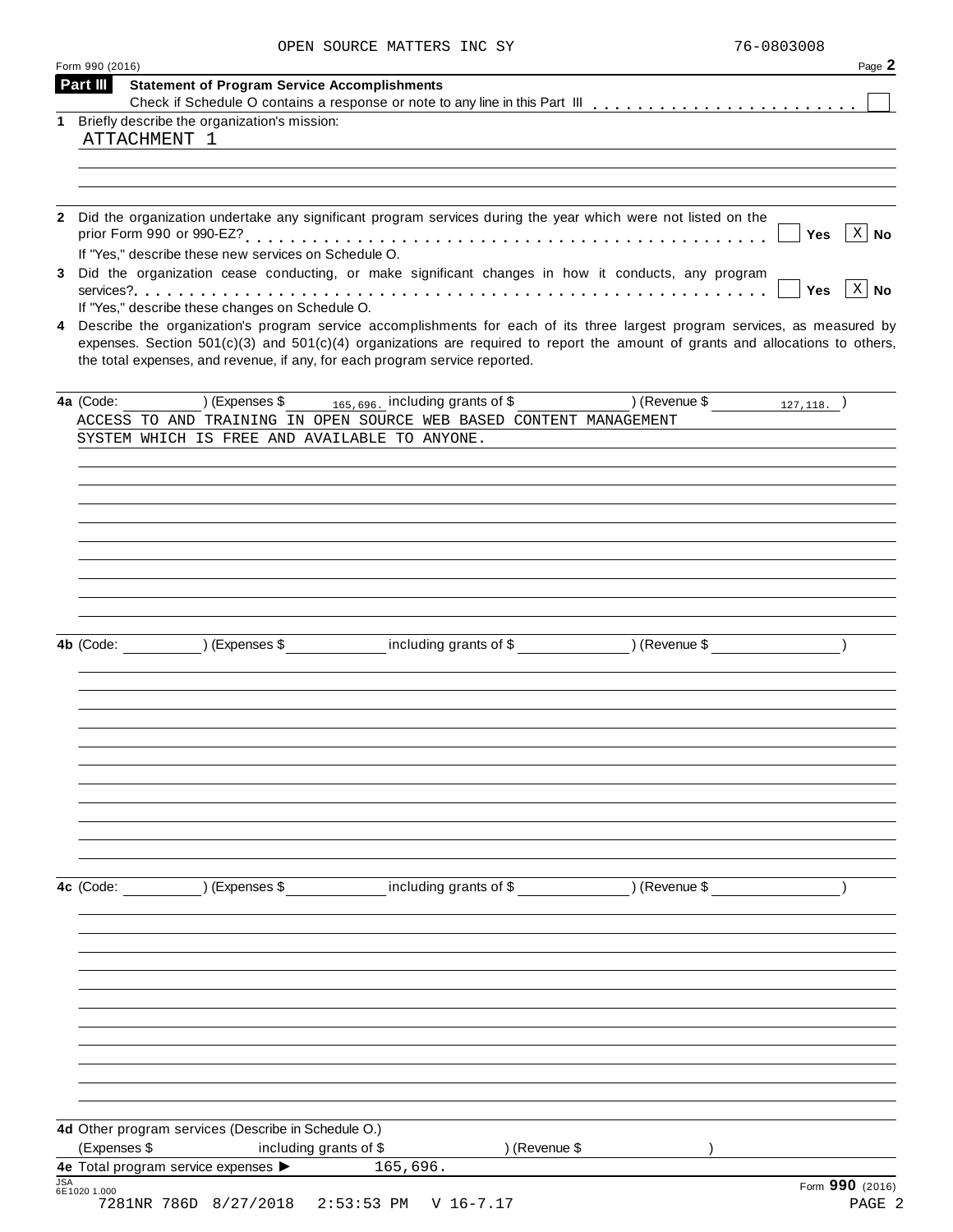OPEN SOURCE MATTERS INC SY **16-0803008** 

| <b>Part IV</b> | <b>Checklist of Required Schedules</b>                                                                                    |                 |     |    |
|----------------|---------------------------------------------------------------------------------------------------------------------------|-----------------|-----|----|
|                |                                                                                                                           |                 | Yes | No |
| 1              | Is the organization described in section $501(c)(3)$ or $4947(a)(1)$ (other than a private foundation)? If "Yes,"         |                 |     |    |
|                |                                                                                                                           | 1               |     | X  |
| 2              | Is the organization required to complete Schedule B, Schedule of Contributors (see instructions)?.                        | $\overline{2}$  |     | X  |
| 3              | Did the organization engage in direct or indirect political campaign activities on behalf of or in opposition to          |                 |     |    |
|                |                                                                                                                           | 3               |     | Χ  |
| 4              | Section 501(c)(3) organizations. Did the organization engage in lobbying activities, or have a section 501(h)             |                 |     |    |
|                |                                                                                                                           | 4               |     |    |
|                |                                                                                                                           |                 |     |    |
| 5              | Is the organization a section $501(c)(4)$ , $501(c)(5)$ , or $501(c)(6)$ organization that receives membership dues,      |                 |     |    |
|                | assessments, or similar amounts as defined in Revenue Procedure 98-19? If "Yes," complete Schedule C,                     |                 |     |    |
|                |                                                                                                                           | 5               |     |    |
| 6              | Did the organization maintain any donor advised funds or any similar funds or accounts for which donors                   |                 |     |    |
|                | have the right to provide advice on the distribution or investment of amounts in such funds or accounts? If               |                 |     |    |
|                |                                                                                                                           | 6               |     | X  |
| 7              | Did the organization receive or hold a conservation easement, including easements to preserve open space,                 |                 |     |    |
|                | the environment, historic land areas, or historic structures? If "Yes," complete Schedule D, Part II                      | $\overline{7}$  |     | Χ  |
| 8              | Did the organization maintain collections of works of art, historical treasures, or other similar assets? If "Yes,"       |                 |     |    |
|                |                                                                                                                           | 8               |     | Χ  |
| 9              | Did the organization report an amount in Part X, line 21, for escrow or custodial account liability, serve as a           |                 |     |    |
|                | custodian for amounts not listed in Part X; or provide credit counseling, debt management, credit repair, or              |                 |     |    |
|                |                                                                                                                           | 9               |     | X  |
| 10             | Did the organization, directly or through a related organization, hold assets in temporarily restricted                   |                 |     |    |
|                | endowments, permanent endowments, or quasi-endowments? If "Yes," complete Schedule D, Part V.                             | 10              |     | Χ  |
| 11             | If the organization's answer to any of the following questions is "Yes," then complete Schedule D, Parts VI,              |                 |     |    |
|                | VII, VIII, IX, or X as applicable.                                                                                        |                 |     |    |
|                | a Did the organization report an amount for land, buildings, and equipment in Part X, line 10? If "Yes,"                  |                 |     |    |
|                |                                                                                                                           |                 | X   |    |
|                |                                                                                                                           | 11a             |     |    |
|                | <b>b</b> Did the organization report an amount for investments-other securities in Part X, line 12 that is 5% or more     |                 |     |    |
|                |                                                                                                                           | 11 <sub>b</sub> |     | Χ  |
|                | c Did the organization report an amount for investments-program related in Part X, line 13 that is 5% or more             |                 |     |    |
|                |                                                                                                                           | 11c             |     | Χ  |
|                | d Did the organization report an amount for other assets in Part X, line 15 that is 5% or more of its total assets        |                 |     |    |
|                | reported in Part X, line 16? If "Yes," complete Schedule D, Part IX.                                                      | 11d             |     | Χ  |
|                | e Did the organization report an amount for other liabilities in Part X, line 25? If "Yes," complete Schedule D, Part X   | 11e             |     | Χ  |
|                | f Did the organization's separate or consolidated financial statements for the tax year include a footnote that addresses |                 |     |    |
|                | the organization's liability for uncertain tax positions under FIN 48 (ASC 740)? If "Yes," complete Schedule D, Part X    | 11f             |     | Χ  |
|                | 12a Did the organization obtain separate, independent audited financial statements for the tax year? If "Yes," complete   |                 |     |    |
|                |                                                                                                                           | 12a             |     | Χ  |
|                | b Was the organization included in consolidated, independent audited financial statements for the tax year? If            |                 |     |    |
|                | "Yes," and if the organization answered "No" to line 12a, then completing Schedule D, Parts XI and XII is optional 1      | 12 <sub>b</sub> |     | Χ  |
| 13             | Is the organization a school described in section $170(b)(1)(A)(ii)?$ If "Yes," complete Schedule E.                      | 13              |     | Χ  |
|                | 14a Did the organization maintain an office, employees, or agents outside of the United States?.                          | 14a             |     | Χ  |
|                | <b>b</b> Did the organization have aggregate revenues or expenses of more than \$10,000 from grantmaking,                 |                 |     |    |
|                | fundraising, business, investment, and program service activities outside the United States, or aggregate                 |                 |     |    |
|                | foreign investments valued at \$100,000 or more? If "Yes," complete Schedule F, Parts I and IV                            | 14b             |     | Χ  |
| 15             | Did the organization report on Part IX, column (A), line 3, more than \$5,000 of grants or other assistance to or         |                 |     |    |
|                |                                                                                                                           |                 |     |    |
|                |                                                                                                                           | 15              |     | Χ  |
| 16             | Did the organization report on Part IX, column (A), line 3, more than \$5,000 of aggregate grants or other                |                 |     |    |
|                | assistance to or for foreign individuals? If "Yes," complete Schedule F, Parts III and IV                                 | 16              |     | Χ  |
| 17             | Did the organization report a total of more than \$15,000 of expenses for professional fundraising services on            |                 |     |    |
|                | Part IX, column (A), lines 6 and 11e? If "Yes," complete Schedule G, Part I (see instructions)                            | 17              |     |    |
| 18             | Did the organization report more than \$15,000 total of fundraising event gross income and contributions on               |                 |     |    |
|                |                                                                                                                           | 18              |     | Χ  |

Form **990** (2016)

**19**

Did the organization report more than \$15,000 of gross income from gaming activities on Part VIII, line 9a? *If "Yes," complete Schedule G, Part III* m m m m m m m m m m m m m m m m m m m m m m m m m m m m m m m m m m m m m m m m m m

**19**

X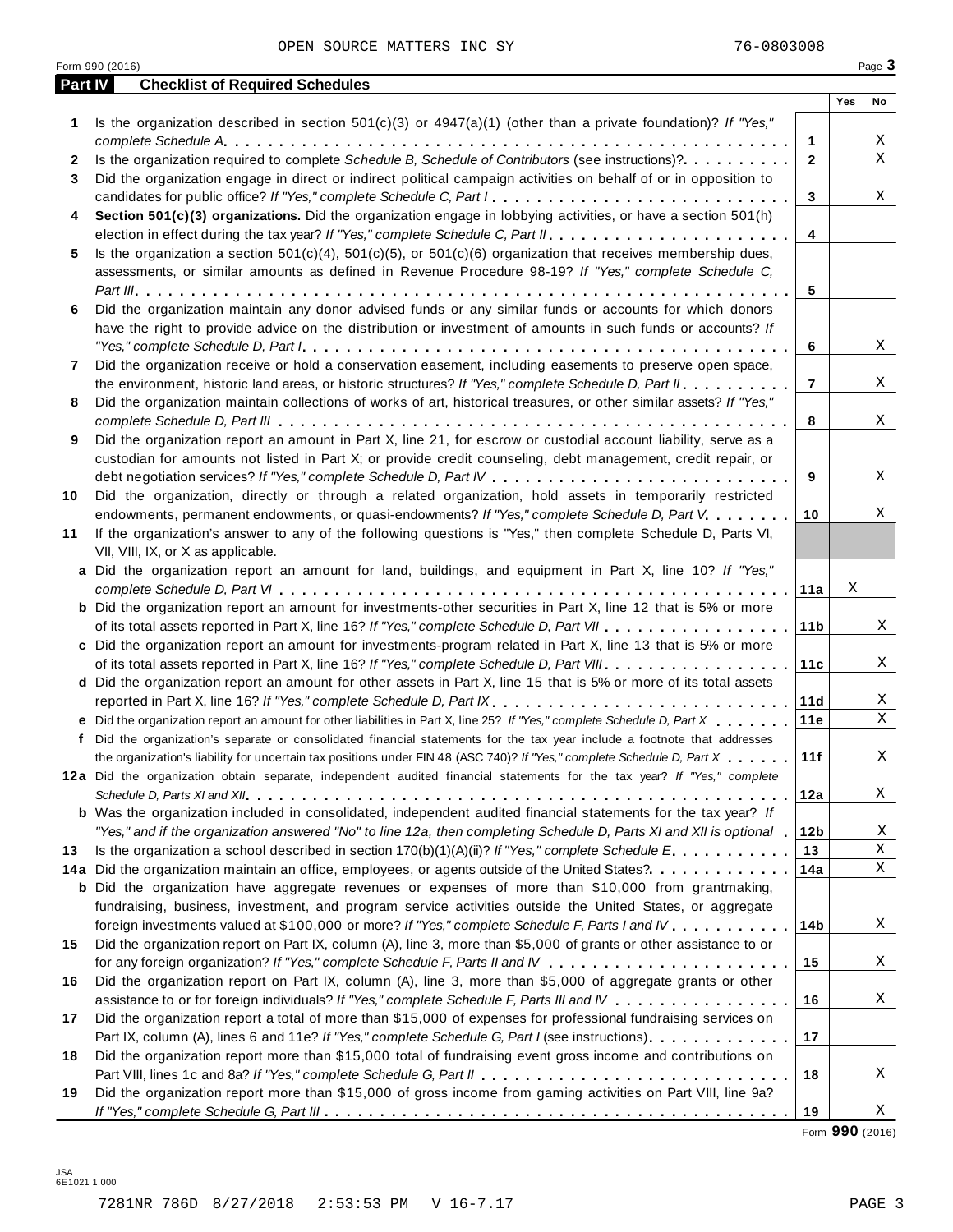Form <sup>990</sup> (2016) Page **4**

| <b>Part IV</b> | <b>Checklist of Required Schedules (continued)</b>                                                                                |                 |     |             |
|----------------|-----------------------------------------------------------------------------------------------------------------------------------|-----------------|-----|-------------|
|                |                                                                                                                                   |                 | Yes | No          |
| 20 a           | Did the organization operate one or more hospital facilities? If "Yes," complete Schedule H.                                      | 20a             |     | X           |
| b              | If "Yes" to line 20a, did the organization attach a copy of its audited financial statements to this return?                      | 20 <sub>b</sub> |     |             |
| 21             | Did the organization report more than \$5,000 of grants or other assistance to any domestic organization or                       |                 |     |             |
|                | domestic government on Part IX, column (A), line 1? If "Yes," complete Schedule I, Parts I and II.                                | 21              |     | Χ           |
| 22             | Did the organization report more than \$5,000 of grants or other assistance to or for domestic individuals on                     |                 |     |             |
|                |                                                                                                                                   | 22              |     | Χ           |
| 23             | Did the organization answer "Yes" to Part VII, Section A, line 3, 4, or 5 about compensation of the                               |                 |     |             |
|                | organization's current and former officers, directors, trustees, key employees, and highest compensated                           |                 |     |             |
|                |                                                                                                                                   | 23              |     | X           |
| 24 a           | Did the organization have a tax-exempt bond issue with an outstanding principal amount of more than                               |                 |     |             |
|                | \$100,000 as of the last day of the year, that was issued after December 31, 2002? If "Yes," answer lines 24b                     |                 |     |             |
|                | through 24d and complete Schedule K. If "No," go to line 25a                                                                      | 24a             |     | Χ           |
| b              | Did the organization invest any proceeds of tax-exempt bonds beyond a temporary period exception?                                 | 24b             |     |             |
| c              | Did the organization maintain an escrow account other than a refunding escrow at any time during the year                         |                 |     |             |
|                |                                                                                                                                   | 24c             |     |             |
| d              | Did the organization act as an "on behalf of" issuer for bonds outstanding at any time during the year?                           | 24d             |     |             |
| 25 a           | Section 501(c)(3), 501(c)(4), and 501(c)(29) organizations. Did the organization engage in an excess benefit                      |                 |     |             |
|                | transaction with a disqualified person during the year? If "Yes," complete Schedule L, Part $1, \ldots, \ldots, \ldots$           | 25a             |     | Χ           |
| b              | Is the organization aware that it engaged in an excess benefit transaction with a disqualified person in a prior                  |                 |     |             |
|                | year, and that the transaction has not been reported on any of the organization's prior Forms 990 or 990-EZ?                      |                 |     |             |
|                |                                                                                                                                   | 25 <sub>b</sub> |     |             |
| 26             | Did the organization report any amount on Part X, line 5, 6, or 22 for receivables from or payables to any                        |                 |     |             |
|                | current or former officers, directors, trustees, key employees, highest compensated employees, or                                 |                 |     |             |
|                |                                                                                                                                   | 26              |     | Χ           |
| 27             | Did the organization provide a grant or other assistance to an officer, director, trustee, key employee,                          |                 |     |             |
|                | substantial contributor or employee thereof, a grant selection committee member, or to a 35% controlled                           |                 |     |             |
|                | entity or family member of any of these persons? If "Yes," complete Schedule L, Part III.                                         | 27              |     | Χ           |
| 28             | Was the organization a party to a business transaction with one of the following parties (see Schedule L,                         |                 |     |             |
|                | Part IV instructions for applicable filing thresholds, conditions, and exceptions):                                               |                 |     |             |
| а              | A current or former officer, director, trustee, or key employee? If "Yes," complete Schedule L, Part IV                           | 28a             |     | Χ           |
| b              | A family member of a current or former officer, director, trustee, or key employee? If "Yes," complete                            |                 |     |             |
|                |                                                                                                                                   | 28b             |     | Χ           |
| c              | An entity of which a current or former officer, director, trustee, or key employee (or a family member thereof)                   |                 |     |             |
|                | was an officer, director, trustee, or direct or indirect owner? If "Yes," complete Schedule L, Part IV.                           | 28c             |     | Χ           |
| 29             | Did the organization receive more than \$25,000 in non-cash contributions? If "Yes," complete Schedule M.                         | 29              |     | Χ           |
| 30             | Did the organization receive contributions of art, historical treasures, or other similar assets, or qualified                    |                 |     |             |
|                |                                                                                                                                   | 30              |     | Χ           |
| 31             | Did the organization liquidate, terminate, or dissolve and cease operations? If "Yes," complete Schedule N,                       |                 |     |             |
|                |                                                                                                                                   | 31              |     | Χ           |
| 32             | Did the organization sell, exchange, dispose of, or transfer more than 25% of its net assets? If "Yes,"                           |                 |     |             |
|                |                                                                                                                                   | 32              |     | Χ           |
| 33             | Did the organization own 100% of an entity disregarded as separate from the organization under Regulations                        |                 |     |             |
|                | sections 301.7701-2 and 301.7701-3? If "Yes," complete Schedule R, Part $l_1, \ldots, l_l, \ldots, l_l, \ldots, l_l, \ldots, l_l$ | 33              |     | Χ           |
| 34             | Was the organization related to any tax-exempt or taxable entity? If "Yes," complete Schedule R, Part II, III,                    |                 |     |             |
|                |                                                                                                                                   | 34              |     | Χ           |
| 35a            | Did the organization have a controlled entity within the meaning of section $512(b)(13)? \ldots \ldots \ldots \ldots$             | 35a             |     | $\mathbf X$ |
| b              | If "Yes" to line 35a, did the organization receive any payment from or engage in any transaction with a                           |                 |     |             |
|                | controlled entity within the meaning of section 512(b)(13)? If "Yes," complete Schedule R, Part V, line 2                         | 35 <sub>b</sub> |     |             |
| 36             | Section 501(c)(3) organizations. Did the organization make any transfers to an exempt non-charitable                              |                 |     |             |
|                |                                                                                                                                   | 36              |     |             |
| 37             | Did the organization conduct more than 5% of its activities through an entity that is not a related organization                  |                 |     |             |
|                | and that is treated as a partnership for federal income tax purposes? If "Yes," complete Schedule R,                              |                 |     |             |
|                |                                                                                                                                   | 37              |     | Χ           |
| 38             | Did the organization complete Schedule O and provide explanations in Schedule O for Part VI, lines 11b and                        |                 |     |             |
|                | 19? Note. All Form 990 filers are required to complete Schedule O.                                                                | 38              |     | Χ           |

Form **990** (2016)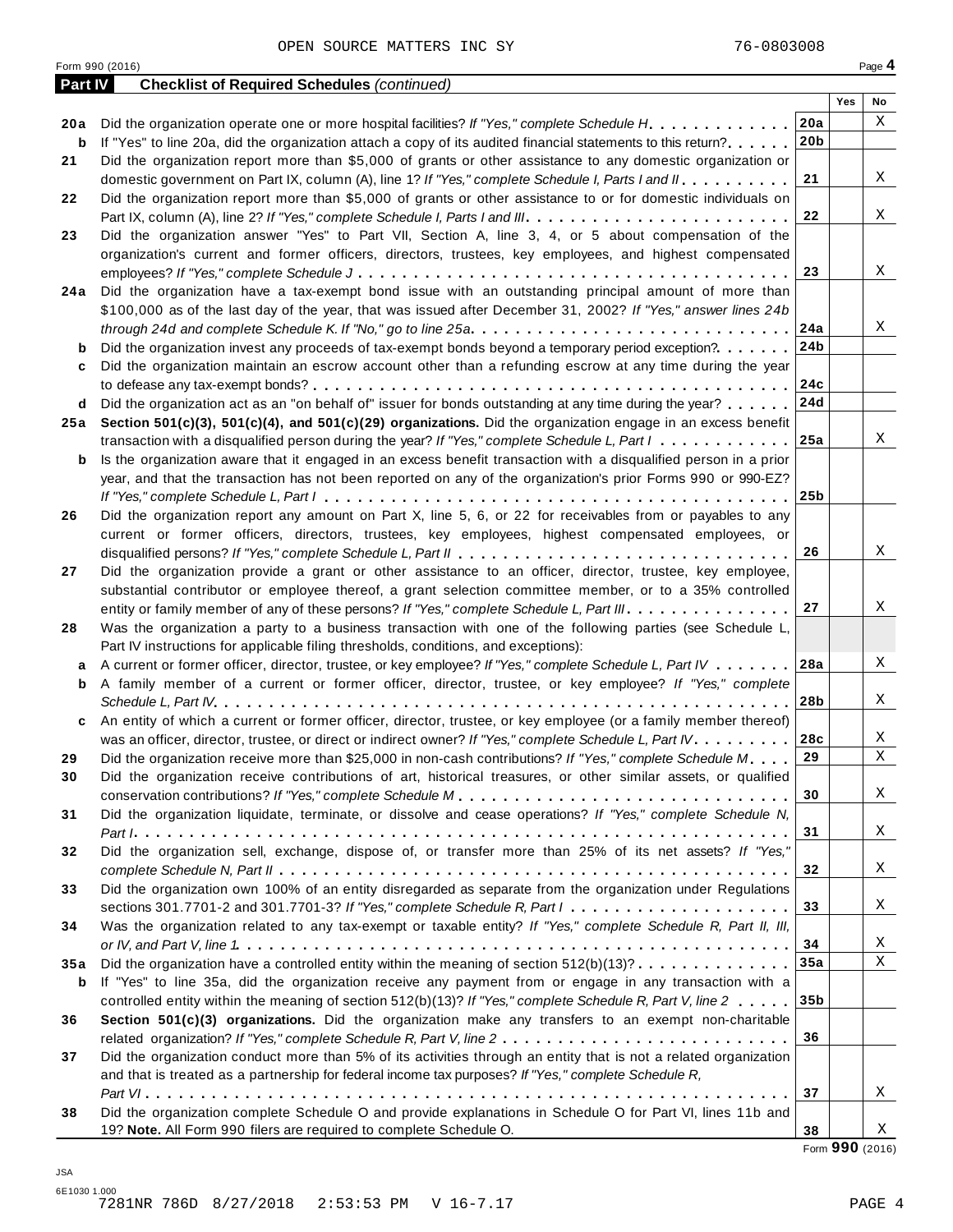OPEN SOURCE MATTERS INC SY 76-0803008

| <b>Part V</b> | <b>Statements Regarding Other IRS Filings and Tax Compliance</b><br>Check if Schedule O contains a response or note to any line in this Part V                                                     |                 |                 |    |
|---------------|----------------------------------------------------------------------------------------------------------------------------------------------------------------------------------------------------|-----------------|-----------------|----|
|               |                                                                                                                                                                                                    |                 | Yes             | No |
|               | $0$ .<br>1a<br>1a Enter the number reported in Box 3 of Form 1096. Enter -0- if not applicable                                                                                                     |                 |                 |    |
|               | 0.<br>1b<br><b>b</b> Enter the number of Forms W-2G included in line 1a. Enter -0- if not applicable                                                                                               |                 |                 |    |
|               | c Did the organization comply with backup withholding rules for reportable payments to vendors and                                                                                                 |                 |                 |    |
|               | 2a Enter the number of employees reported on Form W-3, Transmittal of Wage and Tax                                                                                                                 | 1c              |                 |    |
|               | 0.<br>2a<br>Statements, filed for the calendar year ending with or within the year covered by this return.                                                                                         |                 |                 |    |
|               | <b>b</b> If at least one is reported on line 2a, did the organization file all required federal employment tax returns?                                                                            | 2 <sub>b</sub>  |                 |    |
|               | Note. If the sum of lines 1a and 2a is greater than 250, you may be required to e-file (see instructions)                                                                                          |                 |                 |    |
|               | 3a Did the organization have unrelated business gross income of \$1,000 or more during the year?                                                                                                   | 3a              | Χ               |    |
|               | <b>b</b> If "Yes," has it filed a Form 990-T for this year? If "No" to line 3b, provide an explanation in Schedule O                                                                               | 3b              | Χ               |    |
|               | 4a At any time during the calendar year, did the organization have an interest in, or a signature or other authority                                                                               |                 |                 |    |
|               | over, a financial account in a foreign country (such as a bank account, securities account, or other financial                                                                                     |                 |                 |    |
|               |                                                                                                                                                                                                    | 4a              |                 | Χ  |
|               | <b>b</b> If "Yes," enter the name of the foreign country: $\triangleright$ ______________________                                                                                                  |                 |                 |    |
|               | See instructions for filing requirements for FinCEN Form 114, Report of Foreign Bank and Financial Accounts                                                                                        |                 |                 |    |
|               | (FBAR).<br>5a Was the organization a party to a prohibited tax shelter transaction at any time during the tax year?                                                                                | 5a              |                 | Χ  |
|               | <b>b</b> Did any taxable party notify the organization that it was or is a party to a prohibited tax shelter transaction?                                                                          | 5b              |                 | Χ  |
|               | c If "Yes" to line 5a or 5b, did the organization file Form 8886-T?                                                                                                                                | 5c              |                 |    |
|               | 6a Does the organization have annual gross receipts that are normally greater than \$100,000, and did the                                                                                          |                 |                 |    |
|               | organization solicit any contributions that were not tax deductible as charitable contributions?                                                                                                   | 6a              |                 | Χ  |
|               | <b>b</b> If "Yes," did the organization include with every solicitation an express statement that such contributions or                                                                            |                 |                 |    |
|               |                                                                                                                                                                                                    | 6b              |                 |    |
| 7             | Organizations that may receive deductible contributions under section 170(c).                                                                                                                      |                 |                 |    |
|               | a Did the organization receive a payment in excess of \$75 made partly as a contribution and partly for goods                                                                                      | 7a              |                 |    |
|               | <b>b</b> If "Yes," did the organization notify the donor of the value of the goods or services provided?                                                                                           | 7b              |                 |    |
|               | c Did the organization sell, exchange, or otherwise dispose of tangible personal property for which it was                                                                                         |                 |                 |    |
|               |                                                                                                                                                                                                    | 7c              |                 |    |
|               |                                                                                                                                                                                                    |                 |                 |    |
|               | e Did the organization receive any funds, directly or indirectly, to pay premiums on a personal benefit contract?                                                                                  | 7e              |                 |    |
|               | f Did the organization, during the year, pay premiums, directly or indirectly, on a personal benefit contract?                                                                                     | 7f              |                 |    |
|               | g If the organization received a contribution of qualified intellectual property, did the organization file Form 8899 as required?                                                                 | 7g              |                 |    |
|               | h If the organization received a contribution of cars, boats, airplanes, or other vehicles, did the organization file a Form 1098-C?                                                               | 7h              |                 |    |
|               | Sponsoring organizations maintaining donor advised funds. Did a donor advised fund maintained by the                                                                                               |                 |                 |    |
|               | sponsoring organization have excess business holdings at any time during the year?                                                                                                                 | 8               |                 |    |
| 9             | Sponsoring organizations maintaining donor advised funds.                                                                                                                                          | 9a              |                 | Χ  |
|               | a Did the sponsoring organization make any taxable distributions under section 4966?<br><b>b</b> Did the sponsoring organization make a distribution to a donor, donor advisor, or related person? | 9b              |                 | Χ  |
| 10            | Section 501(c)(7) organizations. Enter:                                                                                                                                                            |                 |                 |    |
|               | 10a<br>a Initiation fees and capital contributions included on Part VIII, line 12                                                                                                                  |                 |                 |    |
|               | 10b<br><b>b</b> Gross receipts, included on Form 990, Part VIII, line 12, for public use of club facilities.                                                                                       |                 |                 |    |
| 11            | Section 501(c)(12) organizations. Enter:                                                                                                                                                           |                 |                 |    |
|               | 11a                                                                                                                                                                                                |                 |                 |    |
|               | <b>b</b> Gross income from other sources (Do not net amounts due or paid to other sources                                                                                                          |                 |                 |    |
|               | 11 <sub>b</sub>                                                                                                                                                                                    |                 |                 |    |
|               | 12a Section 4947(a)(1) non-exempt charitable trusts. Is the organization filing Form 990 in lieu of Form 1041?                                                                                     | 12a             |                 |    |
|               | 12b<br><b>b</b> If "Yes," enter the amount of tax-exempt interest received or accrued during the year                                                                                              |                 |                 |    |
| 13            | Section 501(c)(29) qualified nonprofit health insurance issuers.                                                                                                                                   | 13a             |                 |    |
|               | a Is the organization licensed to issue qualified health plans in more than one state?<br>Note. See the instructions for additional information the organization must report on Schedule O.        |                 |                 |    |
|               | <b>b</b> Enter the amount of reserves the organization is required to maintain by the states in which                                                                                              |                 |                 |    |
|               | 13 <sub>b</sub>                                                                                                                                                                                    |                 |                 |    |
|               | 13c                                                                                                                                                                                                |                 |                 |    |
|               | 14a Did the organization receive any payments for indoor tanning services during the tax year?                                                                                                     | 14a             |                 | Χ  |
|               | <b>b</b> If "Yes," has it filed a Form 720 to report these payments? If "No," provide an explanation in Schedule $0$                                                                               | 14 <sub>b</sub> |                 |    |
| JSA           | 6E1040 1.000                                                                                                                                                                                       |                 | Form 990 (2016) |    |

Form <sup>990</sup> (2016) Page **5**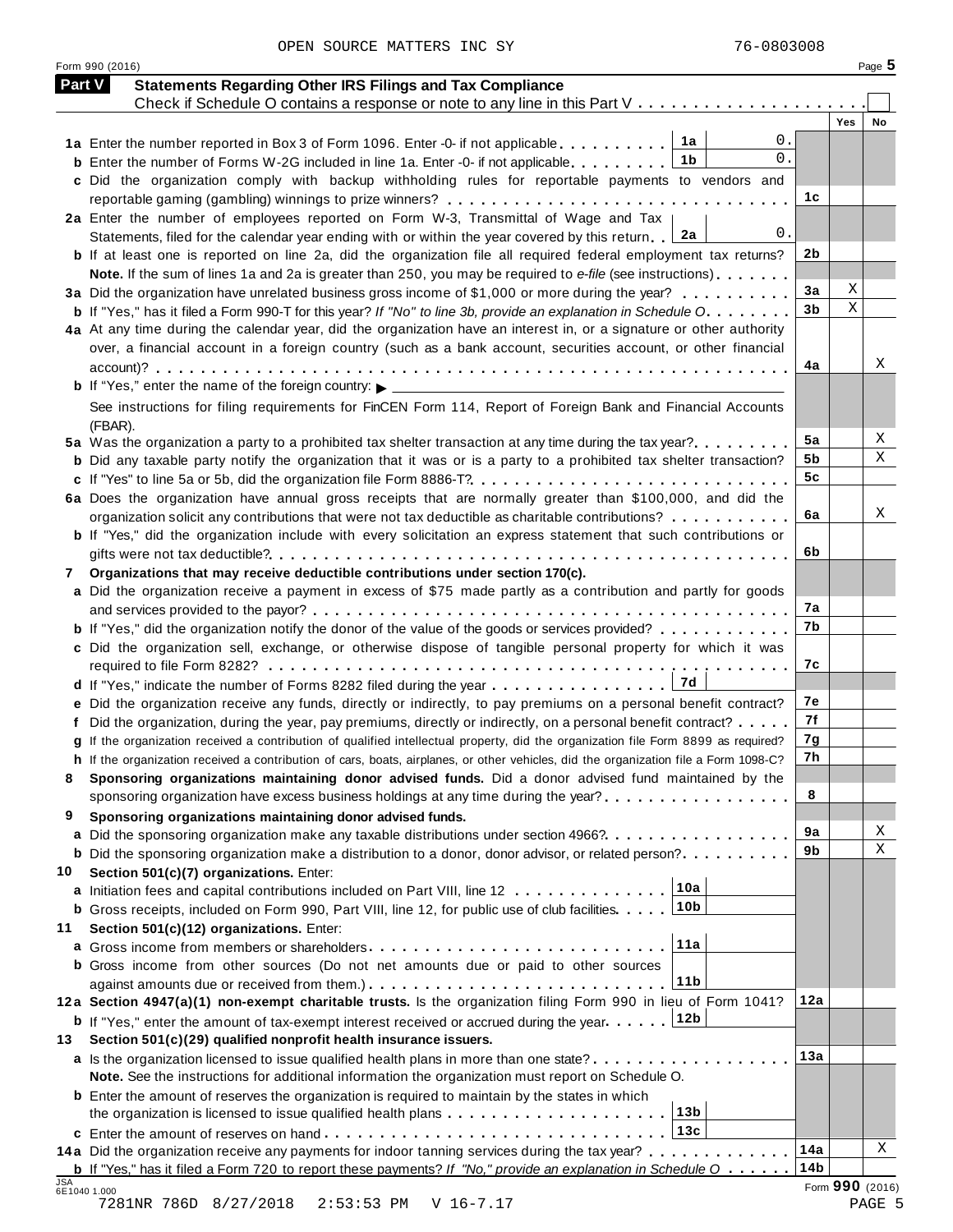|         | Form 990 (2016)<br>OPEN SOURCE MATTERS INC SY                                                                                                                                                                                           | 76-0803008      |     | Page $6$    |
|---------|-----------------------------------------------------------------------------------------------------------------------------------------------------------------------------------------------------------------------------------------|-----------------|-----|-------------|
| Part VI | Governance, Management, and Disclosure For each "Yes" response to lines 2 through 7b below, and for a "No"<br>response to line 8a, 8b, or 10b below, describe the circumstances, processes, or changes in Schedule O. See instructions. |                 |     |             |
|         |                                                                                                                                                                                                                                         |                 |     | $\mathbf X$ |
|         | <b>Section A. Governing Body and Management</b>                                                                                                                                                                                         |                 | Yes | No          |
|         |                                                                                                                                                                                                                                         | 10              |     |             |
|         | 1a<br>1a Enter the number of voting members of the governing body at the end of the tax year                                                                                                                                            |                 |     |             |
|         | If there are material differences in voting rights among members of the governing body, or if the governing                                                                                                                             |                 |     |             |
|         | body delegated broad authority to an executive committee or similar committee, explain in Schedule O.<br>1b                                                                                                                             | 10              |     |             |
| b       | Enter the number of voting members included in line 1a, above, who are independent<br>Did any officer, director, trustee, or key employee have a family relationship or a business relationship with                                    |                 |     |             |
| 2       |                                                                                                                                                                                                                                         | 2               |     | Χ           |
| 3       | Did the organization delegate control over management duties customarily performed by or under the direct                                                                                                                               |                 |     |             |
|         | supervision of officers, directors, or trustees, or key employees to a management company or other person?                                                                                                                              | 3               |     | Χ           |
| 4       | Did the organization make any significant changes to its governing documents since the prior Form 990 was filed?                                                                                                                        | 4               |     | Χ           |
| 5       | Did the organization become aware during the year of a significant diversion of the organization's assets?                                                                                                                              | 5               |     | Χ           |
| 6       |                                                                                                                                                                                                                                         | 6               |     | Χ           |
| 7a      | Did the organization have members, stockholders, or other persons who had the power to elect or appoint                                                                                                                                 |                 |     |             |
|         |                                                                                                                                                                                                                                         | 7a              |     | Χ           |
| b       | Are any governance decisions of the organization reserved to (or subject to approval by) members,                                                                                                                                       |                 |     |             |
|         |                                                                                                                                                                                                                                         | 7b              |     | Χ           |
| 8       | Did the organization contemporaneously document the meetings held or written actions undertaken during                                                                                                                                  |                 |     |             |
|         | the year by the following:                                                                                                                                                                                                              | 8a              |     | Χ           |
| а       |                                                                                                                                                                                                                                         | 8b              |     | Χ           |
| b<br>9  |                                                                                                                                                                                                                                         |                 |     |             |
|         | Is there any officer, director, trustee, or key employee listed in Part VII, Section A, who cannot be reached at<br>the organization's mailing address? If "Yes," provide the names and addresses in Schedule O                         | 9               |     | Χ           |
|         | Section B. Policies (This Section B requests information about policies not required by the Internal Revenue Code.                                                                                                                      |                 |     |             |
|         |                                                                                                                                                                                                                                         |                 | Yes | No          |
|         |                                                                                                                                                                                                                                         | 10a             |     | Χ           |
|         | <b>b</b> If "Yes," did the organization have written policies and procedures governing the activities of such chapters,                                                                                                                 |                 |     |             |
|         | affiliates, and branches to ensure their operations are consistent with the organization's exempt purposes?                                                                                                                             | 10 <sub>b</sub> |     |             |
|         | 11a Has the organization provided a complete copy of this Form 990 to all members of its governing body before filing the form?                                                                                                         | 11a             |     | Χ           |
| b       | Describe in Schedule O the process, if any, used by the organization to review this Form 990.                                                                                                                                           |                 |     |             |
| 12a     | Did the organization have a written conflict of interest policy? If "No," go to line 13                                                                                                                                                 | 12a             |     | Χ           |
| b       | Were officers, directors, or trustees, and key employees required to disclose annually interests that could give                                                                                                                        |                 |     |             |
|         |                                                                                                                                                                                                                                         | 12 <sub>b</sub> |     |             |
|         | Did the organization regularly and consistently monitor and enforce compliance with the policy? If "Yes,                                                                                                                                |                 |     |             |
|         |                                                                                                                                                                                                                                         | 12c<br>13       |     | Χ           |
| 13      | Did the organization have a written whistleblower policy?                                                                                                                                                                               | 14              |     | X           |
| 14      | Did the organization have a written document retention and destruction policy?                                                                                                                                                          |                 |     |             |
| 15      | Did the process for determining compensation of the following persons include a review and approval by<br>independent persons, comparability data, and contemporaneous substantiation of the deliberation and decision?                 |                 |     |             |
| а       | The organization's CEO, Executive Director, or top management official                                                                                                                                                                  | 15a             |     |             |
| b       |                                                                                                                                                                                                                                         | 15b             |     |             |
|         | If "Yes" to line 15a or 15b, describe the process in Schedule O (see instructions).                                                                                                                                                     |                 |     |             |
|         | 16a Did the organization invest in, contribute assets to, or participate in a joint venture or similar arrangement                                                                                                                      |                 |     |             |
|         |                                                                                                                                                                                                                                         | 16a             |     | Χ           |
| b       | If "Yes," did the organization follow a written policy or procedure requiring the organization to evaluate its                                                                                                                          |                 |     |             |
|         | participation in joint venture arrangements under applicable federal tax law, and take steps to safeguard the                                                                                                                           |                 |     |             |
|         |                                                                                                                                                                                                                                         | 16 <sub>b</sub> |     |             |
|         | <b>Section C. Disclosure</b>                                                                                                                                                                                                            |                 |     |             |
| 17      | List the states with which a copy of this Form 990 is required to be filed $\blacktriangleright$ .                                                                                                                                      |                 |     |             |
| 18      | Section 6104 requires an organization to make its Forms 1023 (or 1024 if applicable), 990, and 990-T (Section 501(c)(3)s only)                                                                                                          |                 |     |             |
|         | available for public inspection. Indicate how you made these available. Check all that apply.<br>Own website<br>Another's website<br>Upon request<br>Other (explain in Schedule O)                                                      |                 |     |             |
| 19      | Describe in Schedule O whether (and if so, how) the organization made its governing documents, conflict of interest policy, and                                                                                                         |                 |     |             |
|         | financial statements available to the public during the tax year.                                                                                                                                                                       |                 |     |             |
| 20      | State the name, address, and telephone number of the person who possesses the organization's books and records: $\blacktriangleright$<br>PIPIA COHEN HLATKY LLC 195 KOSCIUSZKO ST BROOKLYN, NY 11216 347-425-9397                       |                 |     |             |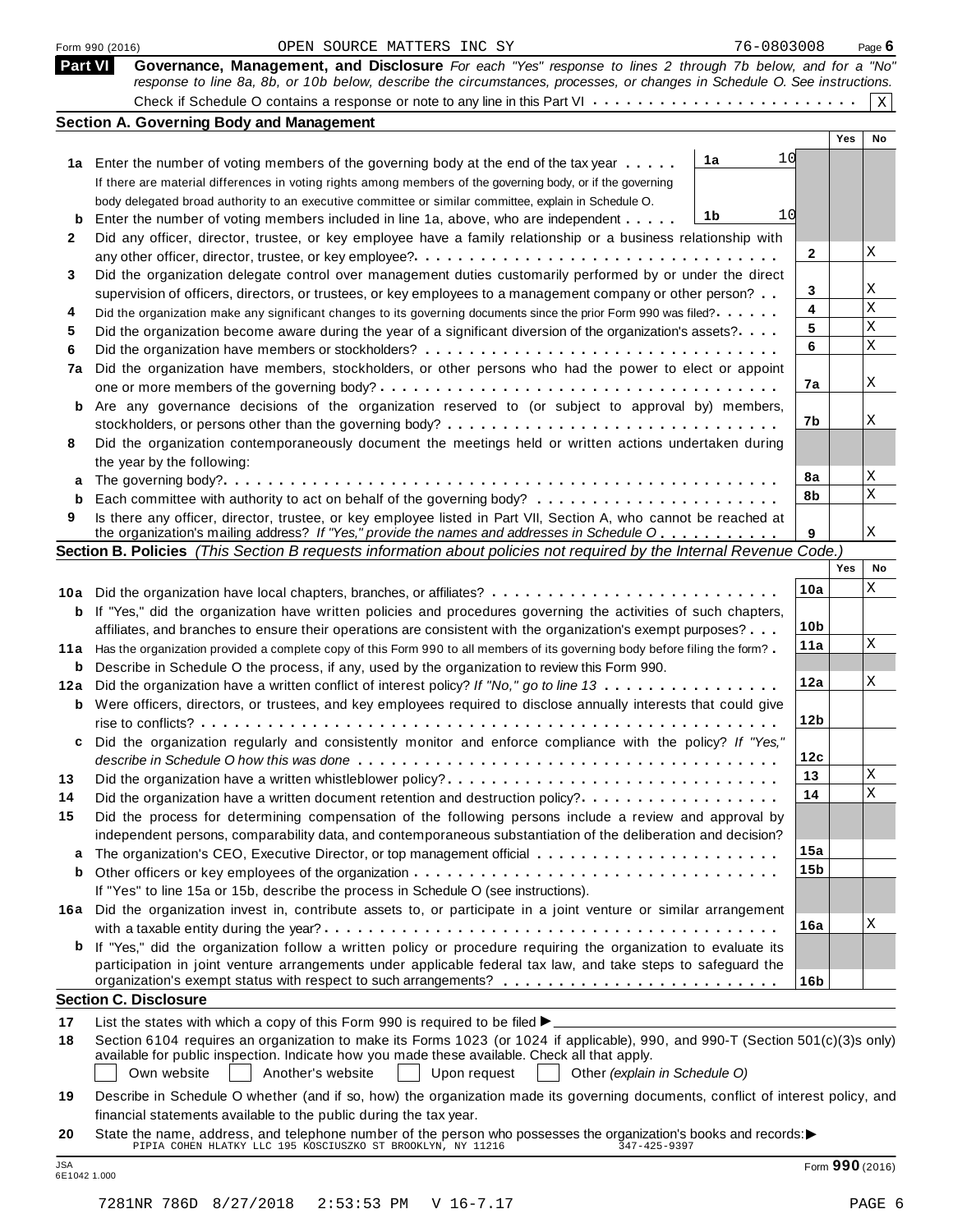| <b>Part VII</b> | Compensation of Officers, Directors, Trustees, Key Employees, Highest Compensated Employees, and<br><b>Independent Contractors</b> |
|-----------------|------------------------------------------------------------------------------------------------------------------------------------|
|                 | Check if Schedule O contains a response or note to any line in this Part VII                                                       |
|                 | Section A. Officers, Directors, Trustees, Key Employees, and Highest Compensated Employees                                         |
|                 | to Complete this tople for all persons required to be listed. Depart componention for the colondar wear anding with ar within the  |

Iomplete this table for all persons required to be listed. Report compensation for the calendar  $\,$ organization's tax year.

anization's lax year.<br>● List all of the organization's **current** officers, directors, trustees (whether individuals or organizations), regardless of amount of<br>nnensation Enter -0- in columns (D) (E) and (E) if no compensa compensation. Enter -0- in columns (D), (E), and (F) if no compensation was paid.

• List all of the organization's **current** key employees, if any. See instructions for definition of "key employee."<br>● List the experientials five expect highest expressed explores (other than an efficer director of

**Example in the organization's current** key employees, if any. See instructions for definition of key employee.<br>• List the organization's five **current** highest compensated employees (other than an officer, director, trust who received reportable compensation (Box 5 of Form W-2 and/or Box 7 of Form 1099-MISC) of more than \$100,000 from the

organization and any related organizations.<br>• List all of the organization's **former** officers, key employees, and highest compensated employees who received more than<br>\$1.00.000 of reportable componention from the erganiza \$100,000 of reportable compensation from the organization and any related organizations.

% List all of the organization's **former directors or trustees** that received, in the capacity as a former director or trustee of the organization, more than \$10,000 of reportable compensation from the organization and any related organizations.

List persons in the following order: individual trustees or directors; institutional trustees; officers; key employees; highest compensated employees; and former such persons.

Check this box if neither the organization nor any related organization compensated any current officer, director, or trustee. X

|                        |                             |                                     |                       | (C)         |              |                                                                  |        |                      |                              |                              |
|------------------------|-----------------------------|-------------------------------------|-----------------------|-------------|--------------|------------------------------------------------------------------|--------|----------------------|------------------------------|------------------------------|
| (A)                    | (B)                         | Position                            |                       |             |              |                                                                  |        | (D)                  | (E)                          | (F)                          |
| Name and Title         | Average                     |                                     |                       |             |              | (do not check more than one                                      |        | Reportable           | Reportable                   | Estimated                    |
|                        | hours per<br>week (list any |                                     |                       |             |              | box, unless person is both an<br>officer and a director/trustee) |        | compensation<br>from | compensation from<br>related | amount of<br>other           |
|                        | hours for                   |                                     |                       |             |              |                                                                  |        | the                  | organizations                | compensation                 |
|                        | related                     | Individual trustee<br>  or director | Institutional trustee | Officer     | Key employee |                                                                  | Former | organization         | (W-2/1099-MISC)              | from the                     |
|                        | organizations               |                                     |                       |             |              |                                                                  |        | (W-2/1099-MISC)      |                              | organization                 |
|                        | below dotted<br>line)       |                                     |                       |             |              |                                                                  |        |                      |                              | and related<br>organizations |
|                        |                             |                                     |                       |             |              |                                                                  |        |                      |                              |                              |
|                        |                             |                                     |                       |             |              | Highest compensated<br>employee                                  |        |                      |                              |                              |
|                        |                             |                                     |                       |             |              |                                                                  |        |                      |                              |                              |
| (1) ROBERT JACOBI      | 1.00                        |                                     |                       |             |              |                                                                  |        |                      |                              |                              |
| PRESIDENT              | 1.00                        |                                     |                       | Χ           |              |                                                                  |        | 0.                   | $0$ .                        | 0.                           |
| (2) MICHAEL DEMOPOULOS | 1.00                        |                                     |                       |             |              |                                                                  |        |                      |                              |                              |
| TREASURER              | 1.00                        |                                     |                       | Χ           |              |                                                                  |        | $0$ .                | 0.                           | $\mathsf 0$ .                |
| (3) LUCA MARZO         | 1.00                        |                                     |                       |             |              |                                                                  |        |                      |                              |                              |
| SECRETARY              | 1.00                        |                                     |                       | $\mathbf X$ |              |                                                                  |        | $\mathsf{O}$ .       | $0$ .                        | $\mathsf{0}$ .               |
| (4)                    |                             |                                     |                       |             |              |                                                                  |        |                      |                              |                              |
|                        |                             |                                     |                       |             |              |                                                                  |        |                      |                              |                              |
| (5)                    |                             |                                     |                       |             |              |                                                                  |        |                      |                              |                              |
|                        |                             |                                     |                       |             |              |                                                                  |        |                      |                              |                              |
| (6)                    |                             |                                     |                       |             |              |                                                                  |        |                      |                              |                              |
| (7)                    |                             |                                     |                       |             |              |                                                                  |        |                      |                              |                              |
|                        |                             |                                     |                       |             |              |                                                                  |        |                      |                              |                              |
| (8)                    |                             |                                     |                       |             |              |                                                                  |        |                      |                              |                              |
|                        |                             |                                     |                       |             |              |                                                                  |        |                      |                              |                              |
| (9)                    |                             |                                     |                       |             |              |                                                                  |        |                      |                              |                              |
|                        |                             |                                     |                       |             |              |                                                                  |        |                      |                              |                              |
| (10)                   |                             |                                     |                       |             |              |                                                                  |        |                      |                              |                              |
|                        |                             |                                     |                       |             |              |                                                                  |        |                      |                              |                              |
| (11)                   |                             |                                     |                       |             |              |                                                                  |        |                      |                              |                              |
|                        |                             |                                     |                       |             |              |                                                                  |        |                      |                              |                              |
| (12)                   |                             |                                     |                       |             |              |                                                                  |        |                      |                              |                              |
|                        |                             |                                     |                       |             |              |                                                                  |        |                      |                              |                              |
| (13)                   |                             |                                     |                       |             |              |                                                                  |        |                      |                              |                              |
| (14)                   |                             |                                     |                       |             |              |                                                                  |        |                      |                              |                              |
|                        |                             |                                     |                       |             |              |                                                                  |        |                      |                              |                              |
|                        |                             |                                     |                       |             |              |                                                                  |        |                      |                              |                              |

Form **990** (2016) JSA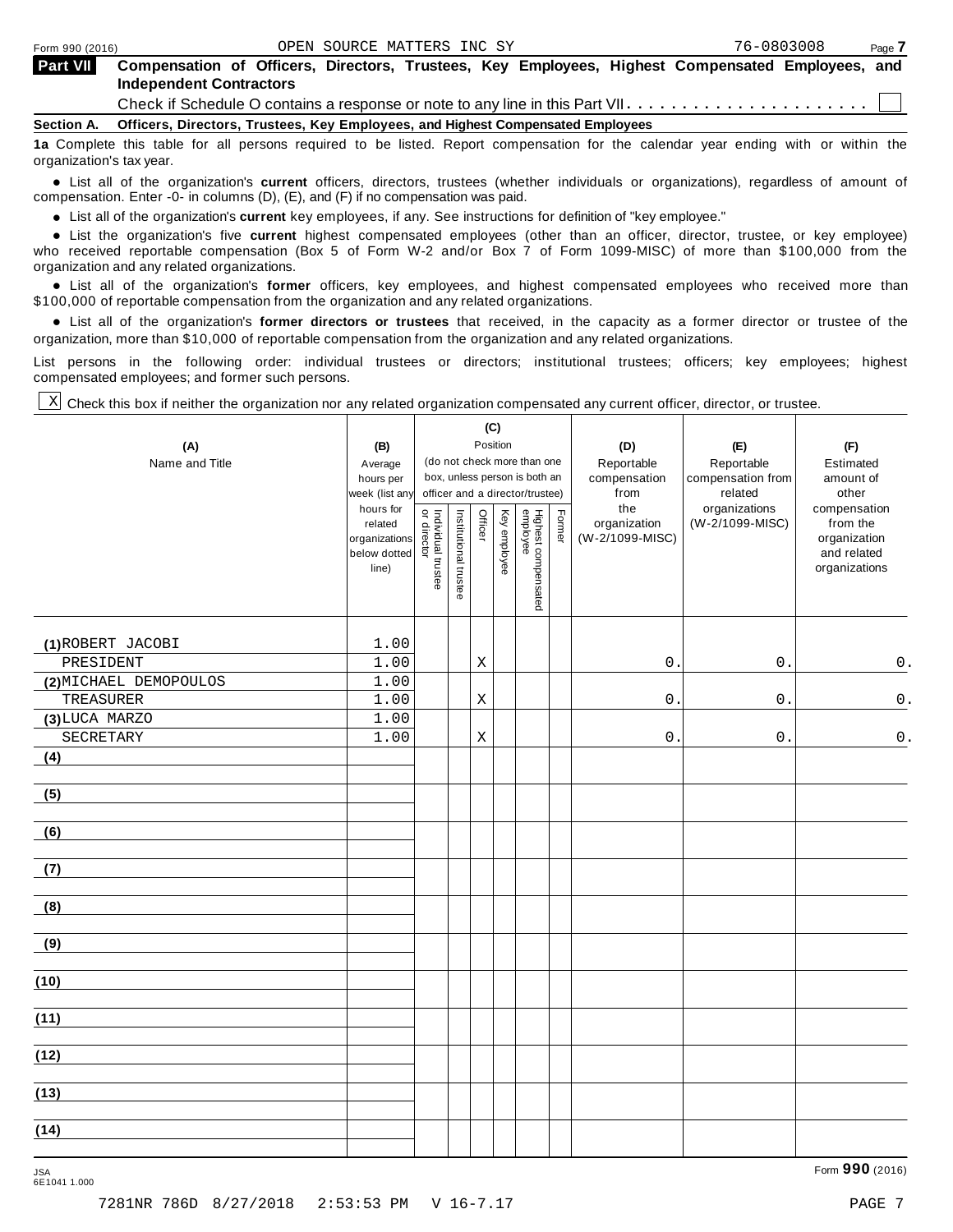#### OPEN SOURCE MATTERS INC SY 76-0803008

|       |                                                                                                                                                                                                                                                                                                  |                                                            |                                   |                       |                         |                                                                                                 |        |                                                  |                                                                    |                     | Section A. Officers, Directors, Trustees, Key Employees, and Highest Compensated Employees (continued) |          |
|-------|--------------------------------------------------------------------------------------------------------------------------------------------------------------------------------------------------------------------------------------------------------------------------------------------------|------------------------------------------------------------|-----------------------------------|-----------------------|-------------------------|-------------------------------------------------------------------------------------------------|--------|--------------------------------------------------|--------------------------------------------------------------------|---------------------|--------------------------------------------------------------------------------------------------------|----------|
|       | (A)<br>Name and title                                                                                                                                                                                                                                                                            | (B)<br>Average<br>hours per<br>week (list any<br>hours for |                                   |                       | (C)<br>Position         | (do not check more than one<br>box, unless person is both an<br>officer and a director/trustee) |        | (D)<br>Reportable<br>compensation<br>from<br>the | (E)<br>Reportable<br>compensation from<br>related<br>organizations |                     | (F)<br>Estimated<br>amount of<br>other<br>compensation<br>from the                                     |          |
|       |                                                                                                                                                                                                                                                                                                  | related<br>organizations<br>below dotted<br>line)          | Individual trustee<br>or director | Institutional trustee | Officer<br>Key employee | Highest compensated<br>employee                                                                 | Former | organization<br>(W-2/1099-MISC)                  | (W-2/1099-MISC)                                                    |                     | organization<br>and related<br>organizations                                                           |          |
|       |                                                                                                                                                                                                                                                                                                  |                                                            |                                   |                       |                         |                                                                                                 |        |                                                  |                                                                    |                     |                                                                                                        |          |
|       |                                                                                                                                                                                                                                                                                                  |                                                            |                                   |                       |                         |                                                                                                 |        |                                                  |                                                                    |                     |                                                                                                        |          |
|       |                                                                                                                                                                                                                                                                                                  |                                                            |                                   |                       |                         |                                                                                                 |        |                                                  |                                                                    |                     |                                                                                                        |          |
|       |                                                                                                                                                                                                                                                                                                  |                                                            |                                   |                       |                         |                                                                                                 |        |                                                  |                                                                    |                     |                                                                                                        |          |
|       |                                                                                                                                                                                                                                                                                                  |                                                            |                                   |                       |                         |                                                                                                 |        |                                                  |                                                                    |                     |                                                                                                        |          |
|       |                                                                                                                                                                                                                                                                                                  |                                                            |                                   |                       |                         |                                                                                                 |        |                                                  |                                                                    |                     |                                                                                                        |          |
|       |                                                                                                                                                                                                                                                                                                  |                                                            |                                   |                       |                         |                                                                                                 |        |                                                  |                                                                    |                     |                                                                                                        |          |
|       |                                                                                                                                                                                                                                                                                                  |                                                            |                                   |                       |                         |                                                                                                 |        |                                                  |                                                                    |                     |                                                                                                        |          |
|       |                                                                                                                                                                                                                                                                                                  |                                                            |                                   |                       |                         |                                                                                                 |        |                                                  |                                                                    |                     |                                                                                                        |          |
|       |                                                                                                                                                                                                                                                                                                  |                                                            |                                   |                       |                         |                                                                                                 |        |                                                  |                                                                    |                     |                                                                                                        |          |
|       |                                                                                                                                                                                                                                                                                                  |                                                            |                                   |                       |                         |                                                                                                 |        |                                                  |                                                                    |                     |                                                                                                        |          |
|       | 1b Sub-total<br>c Total from continuation sheets to Part VII, Section A                                                                                                                                                                                                                          |                                                            |                                   |                       |                         |                                                                                                 |        | $\mathbf 0$ .<br>$\mathbf 0$ .                   | $\mathsf{O}$ .<br>$\mathsf{O}$ .                                   |                     |                                                                                                        | 0.<br>О. |
|       | d Total (add lines 1b and 1c) $\ldots \ldots \ldots \ldots \ldots \ldots \ldots \ldots \ldots \ldots \ldots$<br>2 Total number of individuals (including but not limited to those listed above) who received more than \$100,000 of                                                              |                                                            |                                   |                       |                         |                                                                                                 |        | 0.                                               | $\mathbf 0$ .                                                      |                     |                                                                                                        | 0.       |
|       | reportable compensation from the organization ▶                                                                                                                                                                                                                                                  |                                                            | 0.                                |                       |                         |                                                                                                 |        |                                                  |                                                                    |                     |                                                                                                        |          |
|       | 3 Did the organization list any former officer, director, or trustee, key employee, or highest compensated                                                                                                                                                                                       |                                                            |                                   |                       |                         |                                                                                                 |        |                                                  |                                                                    |                     | Yes                                                                                                    | No       |
|       | employee on line 1a? If "Yes," complete Schedule J for such individual<br>4 For any individual listed on line 1a, is the sum of reportable compensation and other compensation from the<br>organization and related organizations greater than \$150,000? If "Yes," complete Schedule J for such |                                                            |                                   |                       |                         |                                                                                                 |        |                                                  |                                                                    | 3                   |                                                                                                        | Χ        |
|       |                                                                                                                                                                                                                                                                                                  |                                                            |                                   |                       |                         |                                                                                                 |        |                                                  |                                                                    | 4                   |                                                                                                        | Χ        |
|       | Did any person listed on line 1a receive or accrue compensation from any unrelated organization or individual<br>for services rendered to the organization? If "Yes," complete Schedule J for such person                                                                                        |                                                            |                                   |                       |                         |                                                                                                 |        |                                                  |                                                                    | 5                   |                                                                                                        | Χ        |
| year. | <b>Section B. Independent Contractors</b><br>Complete this table for your five highest compensated independent contractors that received more than \$100,000 of<br>compensation from the organization. Report compensation for the calendar year ending with or within the organization's tax    |                                                            |                                   |                       |                         |                                                                                                 |        |                                                  |                                                                    |                     |                                                                                                        |          |
|       | (A)<br>Name and business address                                                                                                                                                                                                                                                                 |                                                            |                                   |                       |                         |                                                                                                 |        | (B)<br>Description of services                   |                                                                    | (C)<br>Compensation |                                                                                                        |          |
|       |                                                                                                                                                                                                                                                                                                  |                                                            |                                   |                       |                         |                                                                                                 |        |                                                  |                                                                    |                     |                                                                                                        |          |
|       |                                                                                                                                                                                                                                                                                                  |                                                            |                                   |                       |                         |                                                                                                 |        |                                                  |                                                                    |                     |                                                                                                        |          |
|       | 2 Total number of independent contractors (including but not limited to those listed above) who received                                                                                                                                                                                         |                                                            |                                   |                       |                         |                                                                                                 |        |                                                  |                                                                    |                     |                                                                                                        |          |

Total number of independent contractors (including but not limited to the more than \$100,000 in compensation from the organization  $\triangleright$  0. JSA Form **990** (2016) 6E1055 2.000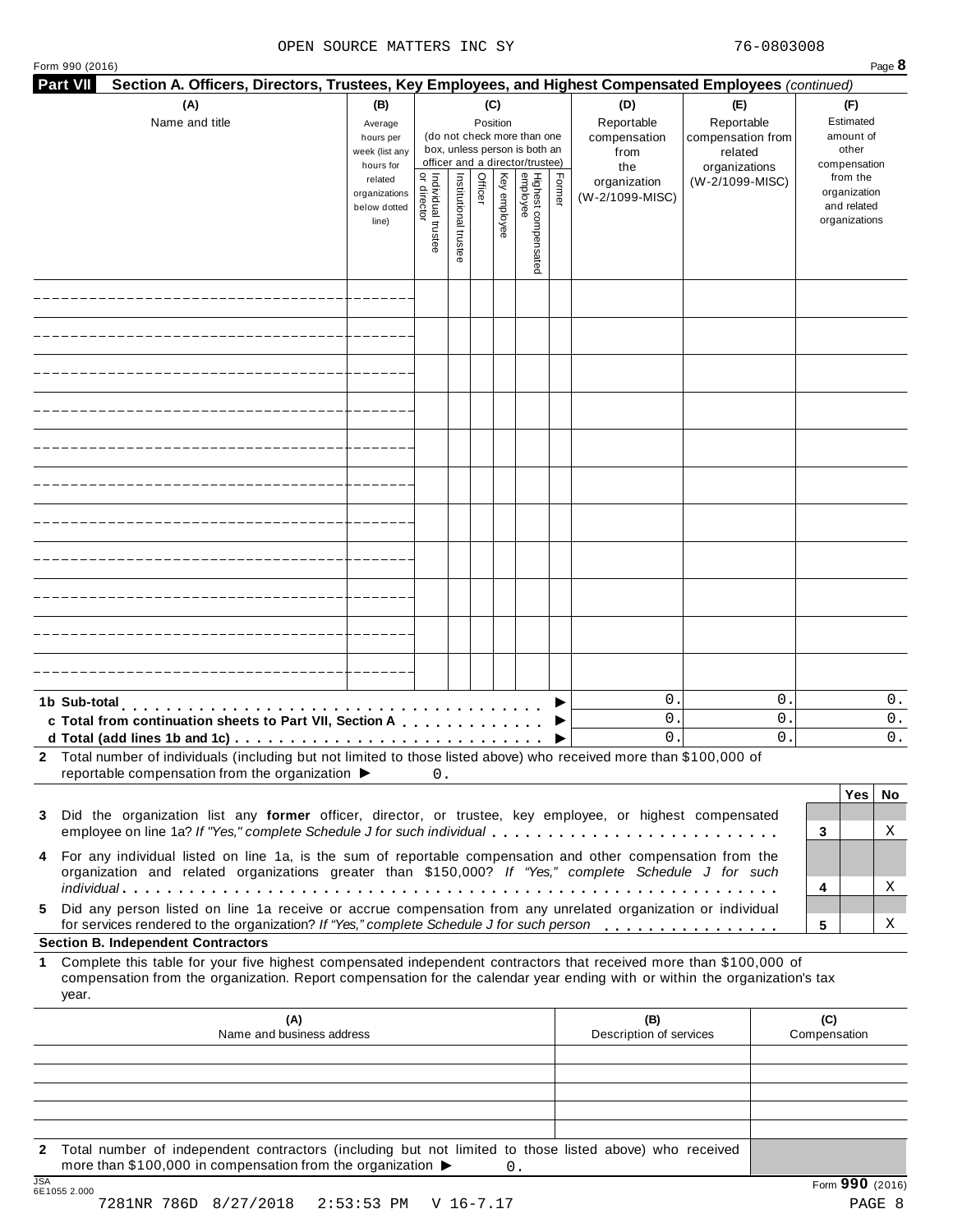|                                                                  | Form 990 (2016) |                                                                                                                                                                                                                                | OPEN SOURCE MATTERS INC SY |                 |                                             | 76-0803008                       | Page 9                                                    |
|------------------------------------------------------------------|-----------------|--------------------------------------------------------------------------------------------------------------------------------------------------------------------------------------------------------------------------------|----------------------------|-----------------|---------------------------------------------|----------------------------------|-----------------------------------------------------------|
|                                                                  | Part VIII       | <b>Statement of Revenue</b>                                                                                                                                                                                                    |                            |                 |                                             |                                  |                                                           |
|                                                                  |                 | Check if Schedule O contains a response or note to any line in this Part VIII.                                                                                                                                                 |                            | (A)             | (B)                                         | (C)                              | (D)                                                       |
|                                                                  |                 |                                                                                                                                                                                                                                |                            | Total revenue   | Related or<br>exempt<br>function<br>revenue | Unrelated<br>business<br>revenue | Revenue<br>excluded from tax<br>under sections<br>512-514 |
|                                                                  | 1a              | 1a<br>Federated campaigns <b>Federated</b>                                                                                                                                                                                     |                            |                 |                                             |                                  |                                                           |
|                                                                  | b               | 1b<br>Membership dues                                                                                                                                                                                                          |                            |                 |                                             |                                  |                                                           |
|                                                                  | c               | 1c<br>Fundraising events <b>Fundraising</b>                                                                                                                                                                                    |                            |                 |                                             |                                  |                                                           |
| <b>Contributions, Gifts, Grants</b><br>and Other Similar Amounts | d               | 1d<br>Related organizations <b>contains</b> and <b>Related</b> organizations <b>and relations</b>                                                                                                                              |                            |                 |                                             |                                  |                                                           |
|                                                                  | е               | 1е<br>Government grants (contributions)                                                                                                                                                                                        |                            |                 |                                             |                                  |                                                           |
|                                                                  | f               | All other contributions, gifts, grants,                                                                                                                                                                                        |                            |                 |                                             |                                  |                                                           |
|                                                                  |                 | and similar amounts not included above<br>1f                                                                                                                                                                                   | 910.                       |                 |                                             |                                  |                                                           |
|                                                                  | g               | Noncash contributions included in lines 1a-1f: \$                                                                                                                                                                              |                            |                 |                                             |                                  |                                                           |
|                                                                  | h               | Total. Add lines 1a-1f ▶                                                                                                                                                                                                       | <b>Business Code</b>       | 910.            |                                             |                                  |                                                           |
| Program Service Revenue                                          |                 |                                                                                                                                                                                                                                |                            |                 |                                             |                                  |                                                           |
|                                                                  | 2a              | ADVERTISING INCOME<br>DEMO SITE HOSTING                                                                                                                                                                                        | 541800<br>541610           | 10,187.         |                                             |                                  |                                                           |
|                                                                  | $\mathbf b$     | NON-INVENTORY SALES                                                                                                                                                                                                            |                            | 11,334.<br>356. |                                             |                                  |                                                           |
|                                                                  | c<br>d          | JOOMLA.COM AFFILIATE REVENUE                                                                                                                                                                                                   |                            | 78,581.         |                                             |                                  |                                                           |
|                                                                  | е               | NON EVENT SPONSORSHIP                                                                                                                                                                                                          |                            | 25,750.         |                                             |                                  |                                                           |
|                                                                  | f               | All other program service revenue                                                                                                                                                                                              |                            |                 |                                             |                                  |                                                           |
|                                                                  | g               |                                                                                                                                                                                                                                |                            | 126,208         |                                             |                                  |                                                           |
|                                                                  | 3               | (including<br>Investment<br>income                                                                                                                                                                                             | dividends,<br>interest,    |                 |                                             |                                  |                                                           |
|                                                                  |                 | and other similar amounts). ATTACHMENT 2                                                                                                                                                                                       |                            | 400             |                                             | 400.                             |                                                           |
|                                                                  | 4               | Income from investment of tax-exempt bond proceeds $\blacksquare$                                                                                                                                                              |                            | $\mathbf 0$ .   |                                             |                                  |                                                           |
|                                                                  | 5               |                                                                                                                                                                                                                                |                            | $\mathbb O$ .   |                                             |                                  |                                                           |
|                                                                  |                 | (i) Real                                                                                                                                                                                                                       | (ii) Personal              |                 |                                             |                                  |                                                           |
|                                                                  | 6a              | Gross rents                                                                                                                                                                                                                    |                            |                 |                                             |                                  |                                                           |
|                                                                  | $\mathbf b$     | Less: rental expenses                                                                                                                                                                                                          |                            |                 |                                             |                                  |                                                           |
|                                                                  | c               | Rental income or (loss)<br>Net rental income or (loss) ▶                                                                                                                                                                       |                            |                 |                                             |                                  |                                                           |
|                                                                  | d<br>7a         | (i) Securities<br>Gross amount from sales of                                                                                                                                                                                   | (ii) Other                 | $\mathbf 0$ .   |                                             |                                  |                                                           |
|                                                                  |                 | assets other than inventory                                                                                                                                                                                                    |                            |                 |                                             |                                  |                                                           |
|                                                                  | b               | Less: cost or other basis                                                                                                                                                                                                      |                            |                 |                                             |                                  |                                                           |
|                                                                  |                 | and sales expenses                                                                                                                                                                                                             |                            |                 |                                             |                                  |                                                           |
|                                                                  | c               | Gain or (loss) $\ldots$ $\ldots$ $\ldots$                                                                                                                                                                                      |                            |                 |                                             |                                  |                                                           |
|                                                                  | d               | Net gain or (loss) $\cdots$ $\cdots$ $\cdots$ $\cdots$ $\cdots$ $\cdots$                                                                                                                                                       |                            | $\mathbf{0}$ .  |                                             |                                  |                                                           |
|                                                                  | 8а              | Gross income from fundraising                                                                                                                                                                                                  |                            |                 |                                             |                                  |                                                           |
|                                                                  |                 | events (not including \$                                                                                                                                                                                                       |                            |                 |                                             |                                  |                                                           |
|                                                                  |                 | of contributions reported on line 1c).                                                                                                                                                                                         |                            |                 |                                             |                                  |                                                           |
| Other Revenue                                                    |                 | See Part IV, line 18 a                                                                                                                                                                                                         | 0.                         |                 |                                             |                                  |                                                           |
|                                                                  | b               | Less: direct expenses                                                                                                                                                                                                          | 0.<br>$\mathbf{b}$         |                 |                                             |                                  |                                                           |
|                                                                  | 9а              | Net income or (loss) from fundraising events ________<br>Gross income from gaming activities.                                                                                                                                  |                            | $\mathbf{0}$ .  |                                             |                                  |                                                           |
|                                                                  |                 | See Part IV, line 19 $\ldots$ $\ldots$ $\ldots$ a                                                                                                                                                                              | 0.                         |                 |                                             |                                  |                                                           |
|                                                                  | b               | Less: direct expenses extension of the state of the state of the state of the state of the state of the state of the state of the state of the state of the state of the state of the state of the state of the state of the s | $0$ .<br>$\mathbf{b}$      |                 |                                             |                                  |                                                           |
|                                                                  | c               | Net income or (loss) from gaming activities ________ ▶                                                                                                                                                                         |                            | $\mathbf{0}$ .  |                                             |                                  |                                                           |
|                                                                  | 10a             | sales of inventory, less<br>Gross                                                                                                                                                                                              |                            |                 |                                             |                                  |                                                           |
|                                                                  |                 | returns and allowances a                                                                                                                                                                                                       | 0.                         |                 |                                             |                                  |                                                           |
|                                                                  | b               | Less: cost of goods sold entitled and the set of goods sold<br>Net income or (loss) from sales of inventory                                                                                                                    | $0$ .<br>$\mathbf{b}$      | $\mathbf{0}$ .  |                                             |                                  |                                                           |
|                                                                  |                 | Miscellaneous Revenue                                                                                                                                                                                                          | <b>Business Code</b>       |                 |                                             |                                  |                                                           |
|                                                                  | 11a             | STATE TAX REFUND                                                                                                                                                                                                               |                            |                 |                                             |                                  |                                                           |
|                                                                  | b               | FEDERAL TAX REFUND                                                                                                                                                                                                             |                            |                 |                                             |                                  |                                                           |
|                                                                  | с               |                                                                                                                                                                                                                                |                            |                 |                                             |                                  |                                                           |
|                                                                  | d               | All other revenue entitled and the control of the control of the control of the control of the control of the control of the control of the control of the control of the control of the control of the control of the control |                            |                 |                                             |                                  |                                                           |
|                                                                  | е               |                                                                                                                                                                                                                                |                            | $0$ .           |                                             |                                  |                                                           |
| .ISA                                                             | 12              | Total revenue. See instructions.                                                                                                                                                                                               |                            | 127,518.        |                                             | 400.                             | 000.                                                      |

JSA Form **990** (2016) 6E1051 1.000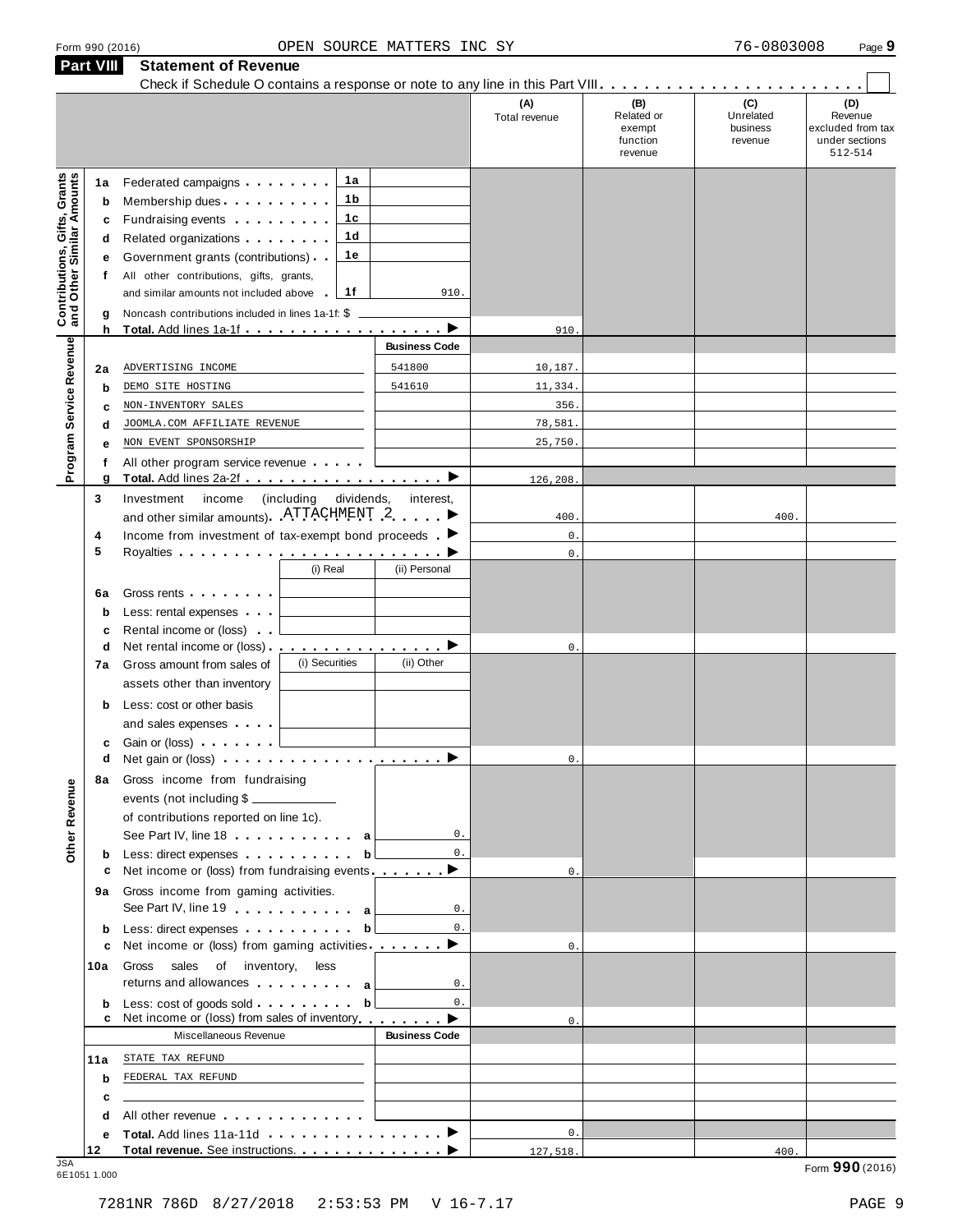| Section 501(c)(3) and 501(c)(4) organizations must complete all columns. All other organizations must complete column (A).<br>(C)<br>(D)<br>(A)<br>Total expenses<br>(B)<br>Do not include amounts reported on lines 6b, 7b,<br>Management and<br>Fundraising<br>Program service<br>8b, 9b, and 10b of Part VIII.<br>expenses<br>general expenses<br>expenses<br>1 Grants and other assistance to domestic organizations<br>$\mathsf{O}$ .<br>and domestic governments. See Part IV, line 21<br>2 Grants and other assistance to domestic<br>0.<br>individuals. See Part IV, line 22<br>3 Grants and other assistance to foreign<br>organizations, foreign governments, and foreign<br>0.<br>individuals. See Part IV, lines 15 and 16<br>$\mathsf{O}$ .<br>4 Benefits paid to or for members<br>5 Compensation of current officers, directors,<br>0.<br>trustees, and key employees<br>6 Compensation not included above, to disqualified<br>persons (as defined under section 4958(f)(1)) and<br>$\mathsf{O}$ .<br>persons described in section 4958(c)(3)(B)<br>$\mathsf{O}$ .<br>7 Other salaries and wages<br>8 Pension plan accruals and contributions (include<br>0.<br>section 401(k) and 403(b) employer contributions)<br>$\mathbf{0}$ .<br>9 Other employee benefits<br>0.<br>Fees for services (non-employees):<br>0.<br>a Management<br>11,503.<br>11,503.<br>4,500.<br>4,500.<br>c Accounting<br>0.<br>d Lobbying<br>$\mathbf{0}$ .<br>e Professional fundraising services. See Part IV, line 17<br>$\overline{0}$ .<br>f Investment management fees<br><b>g</b> Other. (If line 11g amount exceeds 10% of line 25, column<br>0.<br>(A) amount, list line 11g expenses on Schedule O.)<br>7,280.<br>7,280.<br>12 Advertising and promotion<br>1,835.<br>1,835.<br>Office expenses expenses<br>$\mathbf 0$ .<br>Information technology<br>14<br>0.<br>Royalties Royalties Providence and Royalties<br>$\overline{0}$ .<br>16 Occupancy<br>94,655.<br>94,655.<br>18 Payments of travel or entertainment expenses<br>0.<br>for any federal, state, or local public officials<br>25,991.<br>25,991.<br>19 Conferences, conventions, and meetings<br>0.<br>20<br>$\mathsf{O}$ .<br>Payments to affiliates.<br>21<br>7,136.<br>7,136.<br>Depreciation, depletion, and amortization<br>22<br>1,770.<br>1,770.<br>Insurance ATCH 4<br>23<br>24<br>Other expenses. Itemize expenses not covered<br>above (List miscellaneous expenses in line 24e. If<br>line 24e amount exceeds 10% of line 25, column<br>(A) amount, list line 24e expenses on Schedule O.)<br>696.<br>696.<br><b>a</b> BANK SERVICE CHARGES<br>367.<br>367.<br><b>bPROCESSING FEES</b><br>1,676.<br>1,676.<br><b>CPOSTAGE AND MAILING SERVICE</b><br>8,207.<br>8,207.<br>dPROFESSIONAL FEES<br>80.<br>80.<br>165,696.<br>129,602.<br>36,094.<br>25 Total functional expenses. Add lines 1 through 24e<br>26 Joint costs. Complete this line only if the<br>organization reported in column (B) joint costs<br>from a combined educational campaign and<br>fundraising solicitation. Check here $\blacktriangleright$<br>if<br>following SOP 98-2 (ASC 958-720)<br>0<br>6E1052 1.000 |            | <b>Part IX</b> Statement of Functional Expenses |  |  |  |                 |  |  |  |  |  |
|-------------------------------------------------------------------------------------------------------------------------------------------------------------------------------------------------------------------------------------------------------------------------------------------------------------------------------------------------------------------------------------------------------------------------------------------------------------------------------------------------------------------------------------------------------------------------------------------------------------------------------------------------------------------------------------------------------------------------------------------------------------------------------------------------------------------------------------------------------------------------------------------------------------------------------------------------------------------------------------------------------------------------------------------------------------------------------------------------------------------------------------------------------------------------------------------------------------------------------------------------------------------------------------------------------------------------------------------------------------------------------------------------------------------------------------------------------------------------------------------------------------------------------------------------------------------------------------------------------------------------------------------------------------------------------------------------------------------------------------------------------------------------------------------------------------------------------------------------------------------------------------------------------------------------------------------------------------------------------------------------------------------------------------------------------------------------------------------------------------------------------------------------------------------------------------------------------------------------------------------------------------------------------------------------------------------------------------------------------------------------------------------------------------------------------------------------------------------------------------------------------------------------------------------------------------------------------------------------------------------------------------------------------------------------------------------------------------------------------------------------------------------------------------------------------------------------------------------------------------------------------------------------------------------------------------------------------------------------------------------------------------------------------------------------------------------------------------------------------------------------------------------------------------|------------|-------------------------------------------------|--|--|--|-----------------|--|--|--|--|--|
|                                                                                                                                                                                                                                                                                                                                                                                                                                                                                                                                                                                                                                                                                                                                                                                                                                                                                                                                                                                                                                                                                                                                                                                                                                                                                                                                                                                                                                                                                                                                                                                                                                                                                                                                                                                                                                                                                                                                                                                                                                                                                                                                                                                                                                                                                                                                                                                                                                                                                                                                                                                                                                                                                                                                                                                                                                                                                                                                                                                                                                                                                                                                                             |            |                                                 |  |  |  |                 |  |  |  |  |  |
|                                                                                                                                                                                                                                                                                                                                                                                                                                                                                                                                                                                                                                                                                                                                                                                                                                                                                                                                                                                                                                                                                                                                                                                                                                                                                                                                                                                                                                                                                                                                                                                                                                                                                                                                                                                                                                                                                                                                                                                                                                                                                                                                                                                                                                                                                                                                                                                                                                                                                                                                                                                                                                                                                                                                                                                                                                                                                                                                                                                                                                                                                                                                                             |            |                                                 |  |  |  |                 |  |  |  |  |  |
|                                                                                                                                                                                                                                                                                                                                                                                                                                                                                                                                                                                                                                                                                                                                                                                                                                                                                                                                                                                                                                                                                                                                                                                                                                                                                                                                                                                                                                                                                                                                                                                                                                                                                                                                                                                                                                                                                                                                                                                                                                                                                                                                                                                                                                                                                                                                                                                                                                                                                                                                                                                                                                                                                                                                                                                                                                                                                                                                                                                                                                                                                                                                                             |            |                                                 |  |  |  |                 |  |  |  |  |  |
|                                                                                                                                                                                                                                                                                                                                                                                                                                                                                                                                                                                                                                                                                                                                                                                                                                                                                                                                                                                                                                                                                                                                                                                                                                                                                                                                                                                                                                                                                                                                                                                                                                                                                                                                                                                                                                                                                                                                                                                                                                                                                                                                                                                                                                                                                                                                                                                                                                                                                                                                                                                                                                                                                                                                                                                                                                                                                                                                                                                                                                                                                                                                                             |            |                                                 |  |  |  |                 |  |  |  |  |  |
|                                                                                                                                                                                                                                                                                                                                                                                                                                                                                                                                                                                                                                                                                                                                                                                                                                                                                                                                                                                                                                                                                                                                                                                                                                                                                                                                                                                                                                                                                                                                                                                                                                                                                                                                                                                                                                                                                                                                                                                                                                                                                                                                                                                                                                                                                                                                                                                                                                                                                                                                                                                                                                                                                                                                                                                                                                                                                                                                                                                                                                                                                                                                                             |            |                                                 |  |  |  |                 |  |  |  |  |  |
|                                                                                                                                                                                                                                                                                                                                                                                                                                                                                                                                                                                                                                                                                                                                                                                                                                                                                                                                                                                                                                                                                                                                                                                                                                                                                                                                                                                                                                                                                                                                                                                                                                                                                                                                                                                                                                                                                                                                                                                                                                                                                                                                                                                                                                                                                                                                                                                                                                                                                                                                                                                                                                                                                                                                                                                                                                                                                                                                                                                                                                                                                                                                                             |            |                                                 |  |  |  |                 |  |  |  |  |  |
|                                                                                                                                                                                                                                                                                                                                                                                                                                                                                                                                                                                                                                                                                                                                                                                                                                                                                                                                                                                                                                                                                                                                                                                                                                                                                                                                                                                                                                                                                                                                                                                                                                                                                                                                                                                                                                                                                                                                                                                                                                                                                                                                                                                                                                                                                                                                                                                                                                                                                                                                                                                                                                                                                                                                                                                                                                                                                                                                                                                                                                                                                                                                                             |            |                                                 |  |  |  |                 |  |  |  |  |  |
|                                                                                                                                                                                                                                                                                                                                                                                                                                                                                                                                                                                                                                                                                                                                                                                                                                                                                                                                                                                                                                                                                                                                                                                                                                                                                                                                                                                                                                                                                                                                                                                                                                                                                                                                                                                                                                                                                                                                                                                                                                                                                                                                                                                                                                                                                                                                                                                                                                                                                                                                                                                                                                                                                                                                                                                                                                                                                                                                                                                                                                                                                                                                                             |            |                                                 |  |  |  |                 |  |  |  |  |  |
|                                                                                                                                                                                                                                                                                                                                                                                                                                                                                                                                                                                                                                                                                                                                                                                                                                                                                                                                                                                                                                                                                                                                                                                                                                                                                                                                                                                                                                                                                                                                                                                                                                                                                                                                                                                                                                                                                                                                                                                                                                                                                                                                                                                                                                                                                                                                                                                                                                                                                                                                                                                                                                                                                                                                                                                                                                                                                                                                                                                                                                                                                                                                                             |            |                                                 |  |  |  |                 |  |  |  |  |  |
|                                                                                                                                                                                                                                                                                                                                                                                                                                                                                                                                                                                                                                                                                                                                                                                                                                                                                                                                                                                                                                                                                                                                                                                                                                                                                                                                                                                                                                                                                                                                                                                                                                                                                                                                                                                                                                                                                                                                                                                                                                                                                                                                                                                                                                                                                                                                                                                                                                                                                                                                                                                                                                                                                                                                                                                                                                                                                                                                                                                                                                                                                                                                                             |            |                                                 |  |  |  |                 |  |  |  |  |  |
|                                                                                                                                                                                                                                                                                                                                                                                                                                                                                                                                                                                                                                                                                                                                                                                                                                                                                                                                                                                                                                                                                                                                                                                                                                                                                                                                                                                                                                                                                                                                                                                                                                                                                                                                                                                                                                                                                                                                                                                                                                                                                                                                                                                                                                                                                                                                                                                                                                                                                                                                                                                                                                                                                                                                                                                                                                                                                                                                                                                                                                                                                                                                                             |            |                                                 |  |  |  |                 |  |  |  |  |  |
|                                                                                                                                                                                                                                                                                                                                                                                                                                                                                                                                                                                                                                                                                                                                                                                                                                                                                                                                                                                                                                                                                                                                                                                                                                                                                                                                                                                                                                                                                                                                                                                                                                                                                                                                                                                                                                                                                                                                                                                                                                                                                                                                                                                                                                                                                                                                                                                                                                                                                                                                                                                                                                                                                                                                                                                                                                                                                                                                                                                                                                                                                                                                                             |            |                                                 |  |  |  |                 |  |  |  |  |  |
|                                                                                                                                                                                                                                                                                                                                                                                                                                                                                                                                                                                                                                                                                                                                                                                                                                                                                                                                                                                                                                                                                                                                                                                                                                                                                                                                                                                                                                                                                                                                                                                                                                                                                                                                                                                                                                                                                                                                                                                                                                                                                                                                                                                                                                                                                                                                                                                                                                                                                                                                                                                                                                                                                                                                                                                                                                                                                                                                                                                                                                                                                                                                                             |            |                                                 |  |  |  |                 |  |  |  |  |  |
|                                                                                                                                                                                                                                                                                                                                                                                                                                                                                                                                                                                                                                                                                                                                                                                                                                                                                                                                                                                                                                                                                                                                                                                                                                                                                                                                                                                                                                                                                                                                                                                                                                                                                                                                                                                                                                                                                                                                                                                                                                                                                                                                                                                                                                                                                                                                                                                                                                                                                                                                                                                                                                                                                                                                                                                                                                                                                                                                                                                                                                                                                                                                                             |            |                                                 |  |  |  |                 |  |  |  |  |  |
|                                                                                                                                                                                                                                                                                                                                                                                                                                                                                                                                                                                                                                                                                                                                                                                                                                                                                                                                                                                                                                                                                                                                                                                                                                                                                                                                                                                                                                                                                                                                                                                                                                                                                                                                                                                                                                                                                                                                                                                                                                                                                                                                                                                                                                                                                                                                                                                                                                                                                                                                                                                                                                                                                                                                                                                                                                                                                                                                                                                                                                                                                                                                                             |            |                                                 |  |  |  |                 |  |  |  |  |  |
|                                                                                                                                                                                                                                                                                                                                                                                                                                                                                                                                                                                                                                                                                                                                                                                                                                                                                                                                                                                                                                                                                                                                                                                                                                                                                                                                                                                                                                                                                                                                                                                                                                                                                                                                                                                                                                                                                                                                                                                                                                                                                                                                                                                                                                                                                                                                                                                                                                                                                                                                                                                                                                                                                                                                                                                                                                                                                                                                                                                                                                                                                                                                                             |            |                                                 |  |  |  |                 |  |  |  |  |  |
|                                                                                                                                                                                                                                                                                                                                                                                                                                                                                                                                                                                                                                                                                                                                                                                                                                                                                                                                                                                                                                                                                                                                                                                                                                                                                                                                                                                                                                                                                                                                                                                                                                                                                                                                                                                                                                                                                                                                                                                                                                                                                                                                                                                                                                                                                                                                                                                                                                                                                                                                                                                                                                                                                                                                                                                                                                                                                                                                                                                                                                                                                                                                                             |            |                                                 |  |  |  |                 |  |  |  |  |  |
|                                                                                                                                                                                                                                                                                                                                                                                                                                                                                                                                                                                                                                                                                                                                                                                                                                                                                                                                                                                                                                                                                                                                                                                                                                                                                                                                                                                                                                                                                                                                                                                                                                                                                                                                                                                                                                                                                                                                                                                                                                                                                                                                                                                                                                                                                                                                                                                                                                                                                                                                                                                                                                                                                                                                                                                                                                                                                                                                                                                                                                                                                                                                                             |            |                                                 |  |  |  |                 |  |  |  |  |  |
|                                                                                                                                                                                                                                                                                                                                                                                                                                                                                                                                                                                                                                                                                                                                                                                                                                                                                                                                                                                                                                                                                                                                                                                                                                                                                                                                                                                                                                                                                                                                                                                                                                                                                                                                                                                                                                                                                                                                                                                                                                                                                                                                                                                                                                                                                                                                                                                                                                                                                                                                                                                                                                                                                                                                                                                                                                                                                                                                                                                                                                                                                                                                                             | 10         |                                                 |  |  |  |                 |  |  |  |  |  |
|                                                                                                                                                                                                                                                                                                                                                                                                                                                                                                                                                                                                                                                                                                                                                                                                                                                                                                                                                                                                                                                                                                                                                                                                                                                                                                                                                                                                                                                                                                                                                                                                                                                                                                                                                                                                                                                                                                                                                                                                                                                                                                                                                                                                                                                                                                                                                                                                                                                                                                                                                                                                                                                                                                                                                                                                                                                                                                                                                                                                                                                                                                                                                             | 11         |                                                 |  |  |  |                 |  |  |  |  |  |
|                                                                                                                                                                                                                                                                                                                                                                                                                                                                                                                                                                                                                                                                                                                                                                                                                                                                                                                                                                                                                                                                                                                                                                                                                                                                                                                                                                                                                                                                                                                                                                                                                                                                                                                                                                                                                                                                                                                                                                                                                                                                                                                                                                                                                                                                                                                                                                                                                                                                                                                                                                                                                                                                                                                                                                                                                                                                                                                                                                                                                                                                                                                                                             |            |                                                 |  |  |  |                 |  |  |  |  |  |
|                                                                                                                                                                                                                                                                                                                                                                                                                                                                                                                                                                                                                                                                                                                                                                                                                                                                                                                                                                                                                                                                                                                                                                                                                                                                                                                                                                                                                                                                                                                                                                                                                                                                                                                                                                                                                                                                                                                                                                                                                                                                                                                                                                                                                                                                                                                                                                                                                                                                                                                                                                                                                                                                                                                                                                                                                                                                                                                                                                                                                                                                                                                                                             |            |                                                 |  |  |  |                 |  |  |  |  |  |
|                                                                                                                                                                                                                                                                                                                                                                                                                                                                                                                                                                                                                                                                                                                                                                                                                                                                                                                                                                                                                                                                                                                                                                                                                                                                                                                                                                                                                                                                                                                                                                                                                                                                                                                                                                                                                                                                                                                                                                                                                                                                                                                                                                                                                                                                                                                                                                                                                                                                                                                                                                                                                                                                                                                                                                                                                                                                                                                                                                                                                                                                                                                                                             |            |                                                 |  |  |  |                 |  |  |  |  |  |
|                                                                                                                                                                                                                                                                                                                                                                                                                                                                                                                                                                                                                                                                                                                                                                                                                                                                                                                                                                                                                                                                                                                                                                                                                                                                                                                                                                                                                                                                                                                                                                                                                                                                                                                                                                                                                                                                                                                                                                                                                                                                                                                                                                                                                                                                                                                                                                                                                                                                                                                                                                                                                                                                                                                                                                                                                                                                                                                                                                                                                                                                                                                                                             |            |                                                 |  |  |  |                 |  |  |  |  |  |
|                                                                                                                                                                                                                                                                                                                                                                                                                                                                                                                                                                                                                                                                                                                                                                                                                                                                                                                                                                                                                                                                                                                                                                                                                                                                                                                                                                                                                                                                                                                                                                                                                                                                                                                                                                                                                                                                                                                                                                                                                                                                                                                                                                                                                                                                                                                                                                                                                                                                                                                                                                                                                                                                                                                                                                                                                                                                                                                                                                                                                                                                                                                                                             |            |                                                 |  |  |  |                 |  |  |  |  |  |
|                                                                                                                                                                                                                                                                                                                                                                                                                                                                                                                                                                                                                                                                                                                                                                                                                                                                                                                                                                                                                                                                                                                                                                                                                                                                                                                                                                                                                                                                                                                                                                                                                                                                                                                                                                                                                                                                                                                                                                                                                                                                                                                                                                                                                                                                                                                                                                                                                                                                                                                                                                                                                                                                                                                                                                                                                                                                                                                                                                                                                                                                                                                                                             |            |                                                 |  |  |  |                 |  |  |  |  |  |
|                                                                                                                                                                                                                                                                                                                                                                                                                                                                                                                                                                                                                                                                                                                                                                                                                                                                                                                                                                                                                                                                                                                                                                                                                                                                                                                                                                                                                                                                                                                                                                                                                                                                                                                                                                                                                                                                                                                                                                                                                                                                                                                                                                                                                                                                                                                                                                                                                                                                                                                                                                                                                                                                                                                                                                                                                                                                                                                                                                                                                                                                                                                                                             |            |                                                 |  |  |  |                 |  |  |  |  |  |
|                                                                                                                                                                                                                                                                                                                                                                                                                                                                                                                                                                                                                                                                                                                                                                                                                                                                                                                                                                                                                                                                                                                                                                                                                                                                                                                                                                                                                                                                                                                                                                                                                                                                                                                                                                                                                                                                                                                                                                                                                                                                                                                                                                                                                                                                                                                                                                                                                                                                                                                                                                                                                                                                                                                                                                                                                                                                                                                                                                                                                                                                                                                                                             |            |                                                 |  |  |  |                 |  |  |  |  |  |
|                                                                                                                                                                                                                                                                                                                                                                                                                                                                                                                                                                                                                                                                                                                                                                                                                                                                                                                                                                                                                                                                                                                                                                                                                                                                                                                                                                                                                                                                                                                                                                                                                                                                                                                                                                                                                                                                                                                                                                                                                                                                                                                                                                                                                                                                                                                                                                                                                                                                                                                                                                                                                                                                                                                                                                                                                                                                                                                                                                                                                                                                                                                                                             |            |                                                 |  |  |  |                 |  |  |  |  |  |
|                                                                                                                                                                                                                                                                                                                                                                                                                                                                                                                                                                                                                                                                                                                                                                                                                                                                                                                                                                                                                                                                                                                                                                                                                                                                                                                                                                                                                                                                                                                                                                                                                                                                                                                                                                                                                                                                                                                                                                                                                                                                                                                                                                                                                                                                                                                                                                                                                                                                                                                                                                                                                                                                                                                                                                                                                                                                                                                                                                                                                                                                                                                                                             | 13         |                                                 |  |  |  |                 |  |  |  |  |  |
|                                                                                                                                                                                                                                                                                                                                                                                                                                                                                                                                                                                                                                                                                                                                                                                                                                                                                                                                                                                                                                                                                                                                                                                                                                                                                                                                                                                                                                                                                                                                                                                                                                                                                                                                                                                                                                                                                                                                                                                                                                                                                                                                                                                                                                                                                                                                                                                                                                                                                                                                                                                                                                                                                                                                                                                                                                                                                                                                                                                                                                                                                                                                                             |            |                                                 |  |  |  |                 |  |  |  |  |  |
|                                                                                                                                                                                                                                                                                                                                                                                                                                                                                                                                                                                                                                                                                                                                                                                                                                                                                                                                                                                                                                                                                                                                                                                                                                                                                                                                                                                                                                                                                                                                                                                                                                                                                                                                                                                                                                                                                                                                                                                                                                                                                                                                                                                                                                                                                                                                                                                                                                                                                                                                                                                                                                                                                                                                                                                                                                                                                                                                                                                                                                                                                                                                                             | 15         |                                                 |  |  |  |                 |  |  |  |  |  |
|                                                                                                                                                                                                                                                                                                                                                                                                                                                                                                                                                                                                                                                                                                                                                                                                                                                                                                                                                                                                                                                                                                                                                                                                                                                                                                                                                                                                                                                                                                                                                                                                                                                                                                                                                                                                                                                                                                                                                                                                                                                                                                                                                                                                                                                                                                                                                                                                                                                                                                                                                                                                                                                                                                                                                                                                                                                                                                                                                                                                                                                                                                                                                             |            |                                                 |  |  |  |                 |  |  |  |  |  |
|                                                                                                                                                                                                                                                                                                                                                                                                                                                                                                                                                                                                                                                                                                                                                                                                                                                                                                                                                                                                                                                                                                                                                                                                                                                                                                                                                                                                                                                                                                                                                                                                                                                                                                                                                                                                                                                                                                                                                                                                                                                                                                                                                                                                                                                                                                                                                                                                                                                                                                                                                                                                                                                                                                                                                                                                                                                                                                                                                                                                                                                                                                                                                             |            |                                                 |  |  |  |                 |  |  |  |  |  |
|                                                                                                                                                                                                                                                                                                                                                                                                                                                                                                                                                                                                                                                                                                                                                                                                                                                                                                                                                                                                                                                                                                                                                                                                                                                                                                                                                                                                                                                                                                                                                                                                                                                                                                                                                                                                                                                                                                                                                                                                                                                                                                                                                                                                                                                                                                                                                                                                                                                                                                                                                                                                                                                                                                                                                                                                                                                                                                                                                                                                                                                                                                                                                             |            |                                                 |  |  |  |                 |  |  |  |  |  |
|                                                                                                                                                                                                                                                                                                                                                                                                                                                                                                                                                                                                                                                                                                                                                                                                                                                                                                                                                                                                                                                                                                                                                                                                                                                                                                                                                                                                                                                                                                                                                                                                                                                                                                                                                                                                                                                                                                                                                                                                                                                                                                                                                                                                                                                                                                                                                                                                                                                                                                                                                                                                                                                                                                                                                                                                                                                                                                                                                                                                                                                                                                                                                             |            |                                                 |  |  |  |                 |  |  |  |  |  |
|                                                                                                                                                                                                                                                                                                                                                                                                                                                                                                                                                                                                                                                                                                                                                                                                                                                                                                                                                                                                                                                                                                                                                                                                                                                                                                                                                                                                                                                                                                                                                                                                                                                                                                                                                                                                                                                                                                                                                                                                                                                                                                                                                                                                                                                                                                                                                                                                                                                                                                                                                                                                                                                                                                                                                                                                                                                                                                                                                                                                                                                                                                                                                             |            |                                                 |  |  |  |                 |  |  |  |  |  |
|                                                                                                                                                                                                                                                                                                                                                                                                                                                                                                                                                                                                                                                                                                                                                                                                                                                                                                                                                                                                                                                                                                                                                                                                                                                                                                                                                                                                                                                                                                                                                                                                                                                                                                                                                                                                                                                                                                                                                                                                                                                                                                                                                                                                                                                                                                                                                                                                                                                                                                                                                                                                                                                                                                                                                                                                                                                                                                                                                                                                                                                                                                                                                             |            |                                                 |  |  |  |                 |  |  |  |  |  |
|                                                                                                                                                                                                                                                                                                                                                                                                                                                                                                                                                                                                                                                                                                                                                                                                                                                                                                                                                                                                                                                                                                                                                                                                                                                                                                                                                                                                                                                                                                                                                                                                                                                                                                                                                                                                                                                                                                                                                                                                                                                                                                                                                                                                                                                                                                                                                                                                                                                                                                                                                                                                                                                                                                                                                                                                                                                                                                                                                                                                                                                                                                                                                             |            |                                                 |  |  |  |                 |  |  |  |  |  |
|                                                                                                                                                                                                                                                                                                                                                                                                                                                                                                                                                                                                                                                                                                                                                                                                                                                                                                                                                                                                                                                                                                                                                                                                                                                                                                                                                                                                                                                                                                                                                                                                                                                                                                                                                                                                                                                                                                                                                                                                                                                                                                                                                                                                                                                                                                                                                                                                                                                                                                                                                                                                                                                                                                                                                                                                                                                                                                                                                                                                                                                                                                                                                             |            |                                                 |  |  |  |                 |  |  |  |  |  |
|                                                                                                                                                                                                                                                                                                                                                                                                                                                                                                                                                                                                                                                                                                                                                                                                                                                                                                                                                                                                                                                                                                                                                                                                                                                                                                                                                                                                                                                                                                                                                                                                                                                                                                                                                                                                                                                                                                                                                                                                                                                                                                                                                                                                                                                                                                                                                                                                                                                                                                                                                                                                                                                                                                                                                                                                                                                                                                                                                                                                                                                                                                                                                             |            |                                                 |  |  |  |                 |  |  |  |  |  |
|                                                                                                                                                                                                                                                                                                                                                                                                                                                                                                                                                                                                                                                                                                                                                                                                                                                                                                                                                                                                                                                                                                                                                                                                                                                                                                                                                                                                                                                                                                                                                                                                                                                                                                                                                                                                                                                                                                                                                                                                                                                                                                                                                                                                                                                                                                                                                                                                                                                                                                                                                                                                                                                                                                                                                                                                                                                                                                                                                                                                                                                                                                                                                             |            |                                                 |  |  |  |                 |  |  |  |  |  |
|                                                                                                                                                                                                                                                                                                                                                                                                                                                                                                                                                                                                                                                                                                                                                                                                                                                                                                                                                                                                                                                                                                                                                                                                                                                                                                                                                                                                                                                                                                                                                                                                                                                                                                                                                                                                                                                                                                                                                                                                                                                                                                                                                                                                                                                                                                                                                                                                                                                                                                                                                                                                                                                                                                                                                                                                                                                                                                                                                                                                                                                                                                                                                             |            |                                                 |  |  |  |                 |  |  |  |  |  |
|                                                                                                                                                                                                                                                                                                                                                                                                                                                                                                                                                                                                                                                                                                                                                                                                                                                                                                                                                                                                                                                                                                                                                                                                                                                                                                                                                                                                                                                                                                                                                                                                                                                                                                                                                                                                                                                                                                                                                                                                                                                                                                                                                                                                                                                                                                                                                                                                                                                                                                                                                                                                                                                                                                                                                                                                                                                                                                                                                                                                                                                                                                                                                             |            |                                                 |  |  |  |                 |  |  |  |  |  |
|                                                                                                                                                                                                                                                                                                                                                                                                                                                                                                                                                                                                                                                                                                                                                                                                                                                                                                                                                                                                                                                                                                                                                                                                                                                                                                                                                                                                                                                                                                                                                                                                                                                                                                                                                                                                                                                                                                                                                                                                                                                                                                                                                                                                                                                                                                                                                                                                                                                                                                                                                                                                                                                                                                                                                                                                                                                                                                                                                                                                                                                                                                                                                             |            |                                                 |  |  |  |                 |  |  |  |  |  |
|                                                                                                                                                                                                                                                                                                                                                                                                                                                                                                                                                                                                                                                                                                                                                                                                                                                                                                                                                                                                                                                                                                                                                                                                                                                                                                                                                                                                                                                                                                                                                                                                                                                                                                                                                                                                                                                                                                                                                                                                                                                                                                                                                                                                                                                                                                                                                                                                                                                                                                                                                                                                                                                                                                                                                                                                                                                                                                                                                                                                                                                                                                                                                             |            |                                                 |  |  |  |                 |  |  |  |  |  |
|                                                                                                                                                                                                                                                                                                                                                                                                                                                                                                                                                                                                                                                                                                                                                                                                                                                                                                                                                                                                                                                                                                                                                                                                                                                                                                                                                                                                                                                                                                                                                                                                                                                                                                                                                                                                                                                                                                                                                                                                                                                                                                                                                                                                                                                                                                                                                                                                                                                                                                                                                                                                                                                                                                                                                                                                                                                                                                                                                                                                                                                                                                                                                             |            |                                                 |  |  |  |                 |  |  |  |  |  |
|                                                                                                                                                                                                                                                                                                                                                                                                                                                                                                                                                                                                                                                                                                                                                                                                                                                                                                                                                                                                                                                                                                                                                                                                                                                                                                                                                                                                                                                                                                                                                                                                                                                                                                                                                                                                                                                                                                                                                                                                                                                                                                                                                                                                                                                                                                                                                                                                                                                                                                                                                                                                                                                                                                                                                                                                                                                                                                                                                                                                                                                                                                                                                             |            |                                                 |  |  |  |                 |  |  |  |  |  |
|                                                                                                                                                                                                                                                                                                                                                                                                                                                                                                                                                                                                                                                                                                                                                                                                                                                                                                                                                                                                                                                                                                                                                                                                                                                                                                                                                                                                                                                                                                                                                                                                                                                                                                                                                                                                                                                                                                                                                                                                                                                                                                                                                                                                                                                                                                                                                                                                                                                                                                                                                                                                                                                                                                                                                                                                                                                                                                                                                                                                                                                                                                                                                             |            |                                                 |  |  |  |                 |  |  |  |  |  |
|                                                                                                                                                                                                                                                                                                                                                                                                                                                                                                                                                                                                                                                                                                                                                                                                                                                                                                                                                                                                                                                                                                                                                                                                                                                                                                                                                                                                                                                                                                                                                                                                                                                                                                                                                                                                                                                                                                                                                                                                                                                                                                                                                                                                                                                                                                                                                                                                                                                                                                                                                                                                                                                                                                                                                                                                                                                                                                                                                                                                                                                                                                                                                             |            |                                                 |  |  |  |                 |  |  |  |  |  |
|                                                                                                                                                                                                                                                                                                                                                                                                                                                                                                                                                                                                                                                                                                                                                                                                                                                                                                                                                                                                                                                                                                                                                                                                                                                                                                                                                                                                                                                                                                                                                                                                                                                                                                                                                                                                                                                                                                                                                                                                                                                                                                                                                                                                                                                                                                                                                                                                                                                                                                                                                                                                                                                                                                                                                                                                                                                                                                                                                                                                                                                                                                                                                             |            |                                                 |  |  |  |                 |  |  |  |  |  |
|                                                                                                                                                                                                                                                                                                                                                                                                                                                                                                                                                                                                                                                                                                                                                                                                                                                                                                                                                                                                                                                                                                                                                                                                                                                                                                                                                                                                                                                                                                                                                                                                                                                                                                                                                                                                                                                                                                                                                                                                                                                                                                                                                                                                                                                                                                                                                                                                                                                                                                                                                                                                                                                                                                                                                                                                                                                                                                                                                                                                                                                                                                                                                             |            |                                                 |  |  |  |                 |  |  |  |  |  |
|                                                                                                                                                                                                                                                                                                                                                                                                                                                                                                                                                                                                                                                                                                                                                                                                                                                                                                                                                                                                                                                                                                                                                                                                                                                                                                                                                                                                                                                                                                                                                                                                                                                                                                                                                                                                                                                                                                                                                                                                                                                                                                                                                                                                                                                                                                                                                                                                                                                                                                                                                                                                                                                                                                                                                                                                                                                                                                                                                                                                                                                                                                                                                             |            |                                                 |  |  |  |                 |  |  |  |  |  |
|                                                                                                                                                                                                                                                                                                                                                                                                                                                                                                                                                                                                                                                                                                                                                                                                                                                                                                                                                                                                                                                                                                                                                                                                                                                                                                                                                                                                                                                                                                                                                                                                                                                                                                                                                                                                                                                                                                                                                                                                                                                                                                                                                                                                                                                                                                                                                                                                                                                                                                                                                                                                                                                                                                                                                                                                                                                                                                                                                                                                                                                                                                                                                             |            |                                                 |  |  |  |                 |  |  |  |  |  |
|                                                                                                                                                                                                                                                                                                                                                                                                                                                                                                                                                                                                                                                                                                                                                                                                                                                                                                                                                                                                                                                                                                                                                                                                                                                                                                                                                                                                                                                                                                                                                                                                                                                                                                                                                                                                                                                                                                                                                                                                                                                                                                                                                                                                                                                                                                                                                                                                                                                                                                                                                                                                                                                                                                                                                                                                                                                                                                                                                                                                                                                                                                                                                             | <b>JSA</b> |                                                 |  |  |  | Form 990 (2016) |  |  |  |  |  |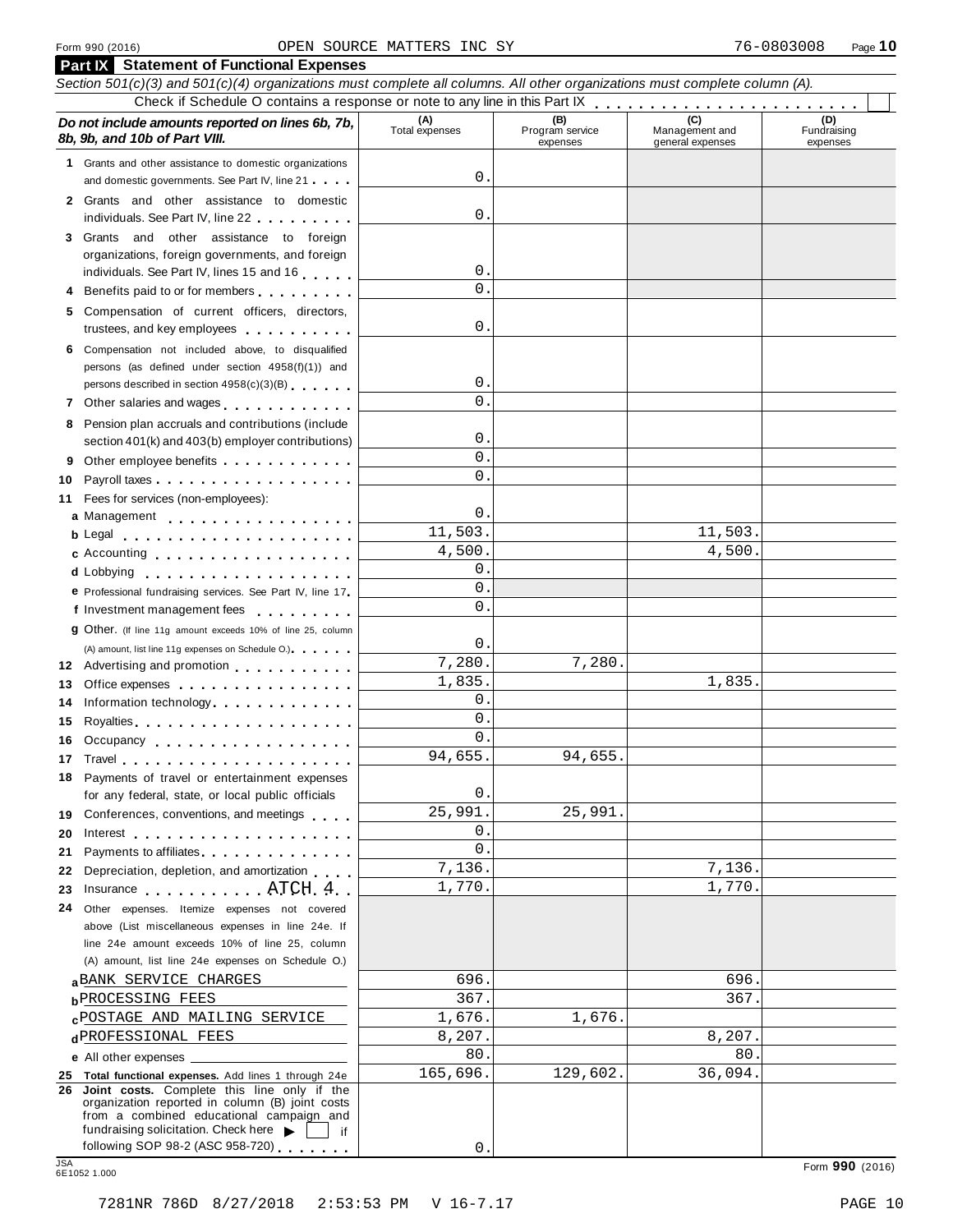#### OPEN SOURCE MATTERS INC SY 76-0803008

|                      | Part X   | <b>Balance Sheet</b>                                                                                                                                                                                                                         |                          |                         |                    |
|----------------------|----------|----------------------------------------------------------------------------------------------------------------------------------------------------------------------------------------------------------------------------------------------|--------------------------|-------------------------|--------------------|
|                      |          |                                                                                                                                                                                                                                              |                          |                         |                    |
|                      |          |                                                                                                                                                                                                                                              | (A)<br>Beginning of year |                         | (B)<br>End of year |
|                      | 1        |                                                                                                                                                                                                                                              | 381,455.                 | $\overline{1}$          | 352,768.           |
|                      | 2        | Savings and temporary cash investments                                                                                                                                                                                                       | 0.                       | $\overline{2}$          | 0.                 |
|                      | 3        |                                                                                                                                                                                                                                              | 0.                       | $\mathbf{3}$            | 0.                 |
|                      | 4        |                                                                                                                                                                                                                                              | 0.                       | $\overline{\mathbf{4}}$ | 5,500.             |
|                      | 5        | Loans and other receivables from current and former officers, directors,                                                                                                                                                                     |                          |                         |                    |
|                      |          | trustees, key employees, and highest compensated employees.                                                                                                                                                                                  |                          |                         |                    |
|                      |          | Complete Part II of Schedule L<br>Loans and other receivables from other disqualified persons (as defined under section                                                                                                                      | 0.                       | $5\phantom{1}$          | 0.                 |
|                      | 6        | 4958(f)(1)), persons described in section 4958(c)(3)(B), and contributing employers<br>and sponsoring organizations of section $501(c)(9)$ voluntary employees' beneficiary                                                                  |                          |                         |                    |
| ssets                |          | organizations (see instructions). Complete Part II of Schedule Letter and Letter Letter Letter and                                                                                                                                           | $0$ .                    | 6                       | $0$ .              |
|                      | 7        |                                                                                                                                                                                                                                              | 0.                       | $\overline{7}$          | 0.                 |
|                      | 8        | Inventories for sale or use enterprise to contact the contact of the same state of the state of the state of the state of the state of the state of the state of the state of the state of the state of the state of the state               | 0.                       | 8                       | 0.                 |
|                      | 9        |                                                                                                                                                                                                                                              | 25,626.                  | 9                       | 35,978.            |
|                      |          | 10a Land, buildings, and equipment: cost or                                                                                                                                                                                                  |                          |                         |                    |
|                      |          | 45,470.<br>other basis. Complete Part VI of Schedule D $ 10a $                                                                                                                                                                               |                          |                         |                    |
|                      |          | 16, 223.                                                                                                                                                                                                                                     | $35,345.$ 10c            |                         | 29, 247.           |
|                      | 11       |                                                                                                                                                                                                                                              |                          | 0.111                   | 0.                 |
|                      | 12       | Investments - other securities. See Part IV, line 11                                                                                                                                                                                         |                          | 0.112                   | 0.                 |
|                      | 13       | Investments - program-related. See Part IV, line 11                                                                                                                                                                                          |                          | 0.113                   | 0.                 |
|                      | 14       | Intangible assets $\ldots \ldots \ldots \ldots \ldots \ldots \ldots \ldots$                                                                                                                                                                  |                          | 0.114                   | 0.                 |
|                      | 15       |                                                                                                                                                                                                                                              |                          | 0.115                   | 0.                 |
|                      | 16       | Total assets. Add lines 1 through 15 (must equal line 34)                                                                                                                                                                                    | $442, 426.$ 16           |                         | 423, 493.          |
|                      | 17       |                                                                                                                                                                                                                                              | $8,755.$ 17              |                         | 8,000.             |
|                      | 18       |                                                                                                                                                                                                                                              |                          | 0.118                   | 0.                 |
|                      | 19       |                                                                                                                                                                                                                                              |                          | 0.19                    | 0.                 |
|                      | 20       |                                                                                                                                                                                                                                              | 0.1                      | 20                      | 0.                 |
|                      | 21       | Escrow or custodial account liability. Complete Part IV of Schedule D                                                                                                                                                                        | 0.1                      | 21                      | 0.                 |
| Liabilities          | 22       | Loans and other payables to current and former officers, directors,                                                                                                                                                                          |                          |                         |                    |
|                      |          | trustees, key employees, highest compensated employees, and                                                                                                                                                                                  |                          |                         |                    |
|                      |          | disqualified persons. Complete Part II of Schedule L.                                                                                                                                                                                        | 0.1                      | 22                      | 0.                 |
|                      | 23       | Secured mortgages and notes payable to unrelated third parties                                                                                                                                                                               | $0$ .                    | 23                      | 0.                 |
|                      | 24       |                                                                                                                                                                                                                                              | 0.                       | 24                      | $0$ .              |
|                      | 25       | Other liabilities (including federal income tax, payables to related third                                                                                                                                                                   |                          |                         |                    |
|                      |          | parties, and other liabilities not included on lines 17-24). Complete Part X                                                                                                                                                                 |                          |                         |                    |
|                      |          |                                                                                                                                                                                                                                              | $0$ .                    | 25                      | 0.                 |
|                      | 26       |                                                                                                                                                                                                                                              | 8,755.                   | 26                      | 8,000.             |
|                      |          | $\mathbf X$<br>Organizations that follow SFAS 117 (ASC 958), check here ▶<br>and<br>complete lines 27 through 29, and lines 33 and 34.                                                                                                       |                          |                         |                    |
|                      |          | Unrestricted net assets                                                                                                                                                                                                                      | 442,426.                 |                         |                    |
|                      | 27<br>28 |                                                                                                                                                                                                                                              | 0.                       | 27                      | 423, 493.          |
| <b>Fund Balances</b> | 29       |                                                                                                                                                                                                                                              |                          | 28                      | 0.<br>0.           |
|                      |          | Permanently restricted net assets<br>included: increases<br>interacts: increases<br>interacts: increases<br>interacts: increases<br>interacts: increases<br>interacts: increases<br>interacts: interacts: interacts: interacts: interacts: i | О.                       | 29                      |                    |
|                      |          | Organizations that do not follow SFAS 117 (ASC 958), check here ▶<br>and<br>complete lines 30 through 34.                                                                                                                                    |                          |                         |                    |
| Net Assets or        | 30       |                                                                                                                                                                                                                                              |                          |                         |                    |
|                      | 31       | Paid-in or capital surplus, or land, building, or equipment fund<br>                                                                                                                                                                         |                          | 30<br>31                |                    |
|                      | 32       | Retained earnings, endowment, accumulated income, or other funds                                                                                                                                                                             |                          | 32                      |                    |
|                      | 33       |                                                                                                                                                                                                                                              | 442,426.                 | 33                      | 423, 493.          |
|                      | 34       | Total liabilities and net assets/fund balances                                                                                                                                                                                               | 451,181                  | 34                      | 431,493.           |
|                      |          |                                                                                                                                                                                                                                              |                          |                         |                    |

Form **990** (2016)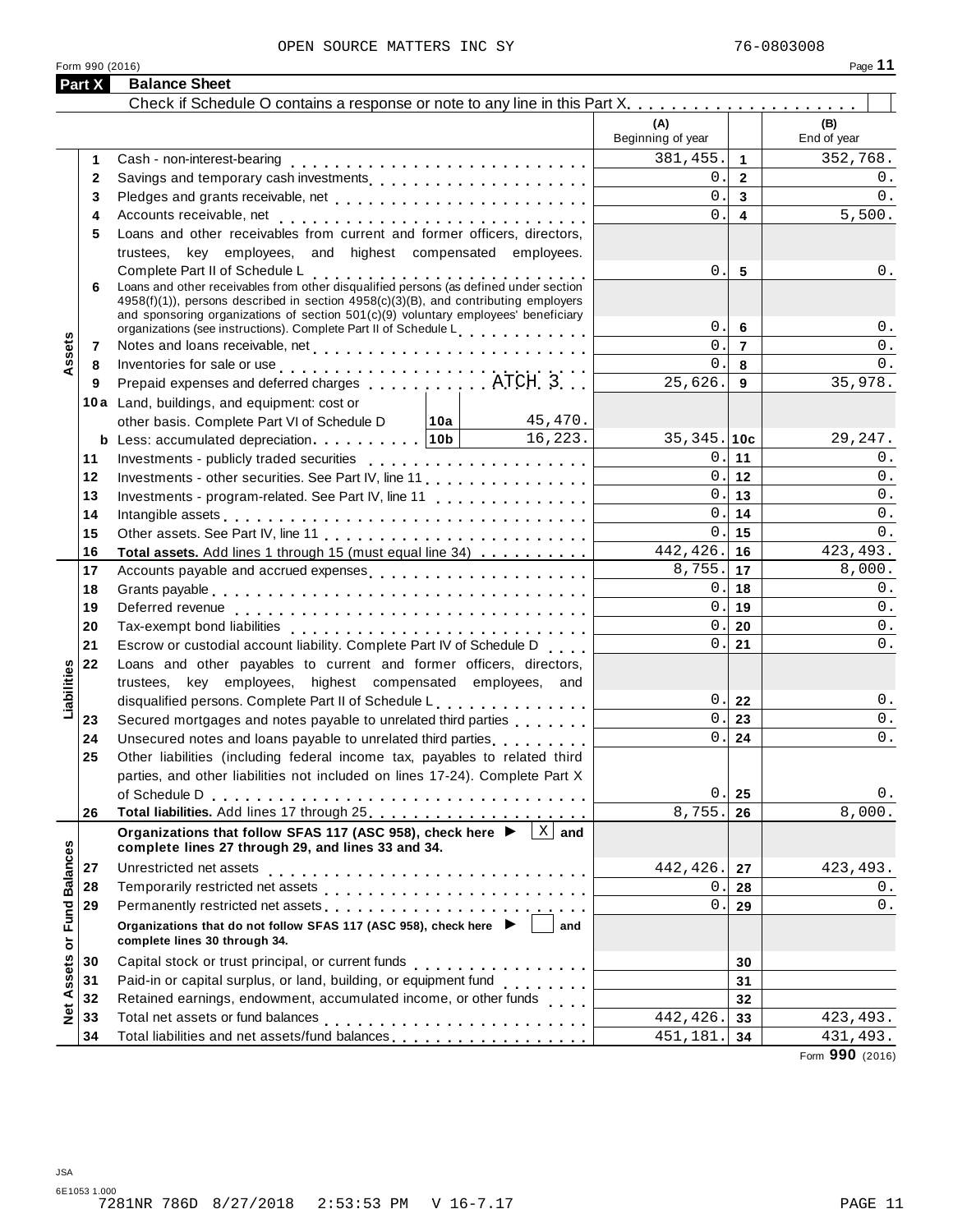| OPEN SOURCE MATTERS INC SY |  |  |  |  |  |
|----------------------------|--|--|--|--|--|
|----------------------------|--|--|--|--|--|

|          | Form 990 (2016)                                                                                                                                                                                                                                                                                                                                                   |                         |                |           | Page 12     |  |  |  |
|----------|-------------------------------------------------------------------------------------------------------------------------------------------------------------------------------------------------------------------------------------------------------------------------------------------------------------------------------------------------------------------|-------------------------|----------------|-----------|-------------|--|--|--|
| Part XI  | <b>Reconciliation of Net Assets</b>                                                                                                                                                                                                                                                                                                                               |                         |                |           |             |  |  |  |
|          |                                                                                                                                                                                                                                                                                                                                                                   |                         |                |           | $\mathbf X$ |  |  |  |
| 1        |                                                                                                                                                                                                                                                                                                                                                                   | $\mathbf{1}$            |                | 127,518.  |             |  |  |  |
| 2        |                                                                                                                                                                                                                                                                                                                                                                   | $\mathbf{2}$            |                | 165,696.  |             |  |  |  |
| 3        | Revenue less expenses. Subtract line 2 from line 1                                                                                                                                                                                                                                                                                                                | $\overline{\mathbf{3}}$ | $-38,178.$     |           |             |  |  |  |
| 4        | Net assets or fund balances at beginning of year (must equal Part X, line 33, column (A))                                                                                                                                                                                                                                                                         | $\overline{\mathbf{4}}$ |                | 442,426.  |             |  |  |  |
| 5        | Net unrealized gains (losses) on investments                                                                                                                                                                                                                                                                                                                      | 5                       |                |           | 0.          |  |  |  |
| 6        |                                                                                                                                                                                                                                                                                                                                                                   | 6                       |                |           | $0$ .       |  |  |  |
| 7        |                                                                                                                                                                                                                                                                                                                                                                   | $\overline{7}$          |                |           | 0.          |  |  |  |
| 8        |                                                                                                                                                                                                                                                                                                                                                                   | 8                       |                |           | 0.          |  |  |  |
| 9        | Other changes in net assets or fund balances (explain in Schedule O)                                                                                                                                                                                                                                                                                              | 9                       |                | 19,245.   |             |  |  |  |
| 10       | Net assets or fund balances at end of year. Combine lines 3 through 9 (must equal Part X, line                                                                                                                                                                                                                                                                    |                         |                |           |             |  |  |  |
|          |                                                                                                                                                                                                                                                                                                                                                                   | 10                      |                | 423, 493. |             |  |  |  |
| Part XII | <b>Financial Statements and Reporting</b>                                                                                                                                                                                                                                                                                                                         |                         |                |           |             |  |  |  |
|          |                                                                                                                                                                                                                                                                                                                                                                   |                         |                |           |             |  |  |  |
| 1        | $\lceil x \rceil$ Accrual<br>Accounting method used to prepare the Form 990:     Cash<br>Other<br>If the organization changed its method of accounting from a prior year or checked "Other," explain in<br>Schedule O.                                                                                                                                            |                         |                | Yes       | <b>No</b>   |  |  |  |
|          | 2a Were the organization's financial statements compiled or reviewed by an independent accountant?<br>If "Yes," check a box below to indicate whether the financial statements for the year were compiled or<br>reviewed on a separate basis, consolidated basis, or both:<br>Separate basis<br><b>Consolidated basis</b><br>Both consolidated and separate basis |                         | 2a             |           |             |  |  |  |
|          | <b>b</b> Were the organization's financial statements audited by an independent accountant?                                                                                                                                                                                                                                                                       |                         | 2b             |           |             |  |  |  |
|          | If "Yes," check a box below to indicate whether the financial statements for the year were audited on a<br>separate basis, consolidated basis, or both:<br>Consolidated basis<br>Separate basis<br>Both consolidated and separate basis<br>$\mathbf{1}$                                                                                                           |                         |                |           |             |  |  |  |
|          | c If "Yes" to line 2a or 2b, does the organization have a committee that assumes responsibility for oversight                                                                                                                                                                                                                                                     |                         | 2c             |           |             |  |  |  |
|          | of the audit, review, or compilation of its financial statements and selection of an independent accountant?                                                                                                                                                                                                                                                      |                         |                |           |             |  |  |  |
|          | If the organization changed either its oversight process or selection process during the tax year, explain in                                                                                                                                                                                                                                                     |                         |                |           |             |  |  |  |
|          | Schedule O.                                                                                                                                                                                                                                                                                                                                                       |                         |                |           |             |  |  |  |
|          | 3a As a result of a federal award, was the organization required to undergo an audit or audits as set forth in                                                                                                                                                                                                                                                    |                         |                |           |             |  |  |  |
|          |                                                                                                                                                                                                                                                                                                                                                                   |                         | 3a             |           |             |  |  |  |
|          | <b>b</b> If "Yes," did the organization undergo the required audit or audits? If the organization did not undergo the<br>required audit or audits, explain why in Schedule O and describe any steps taken to undergo such audits.                                                                                                                                 |                         | 3 <sub>b</sub> |           |             |  |  |  |

Form **990** (2016)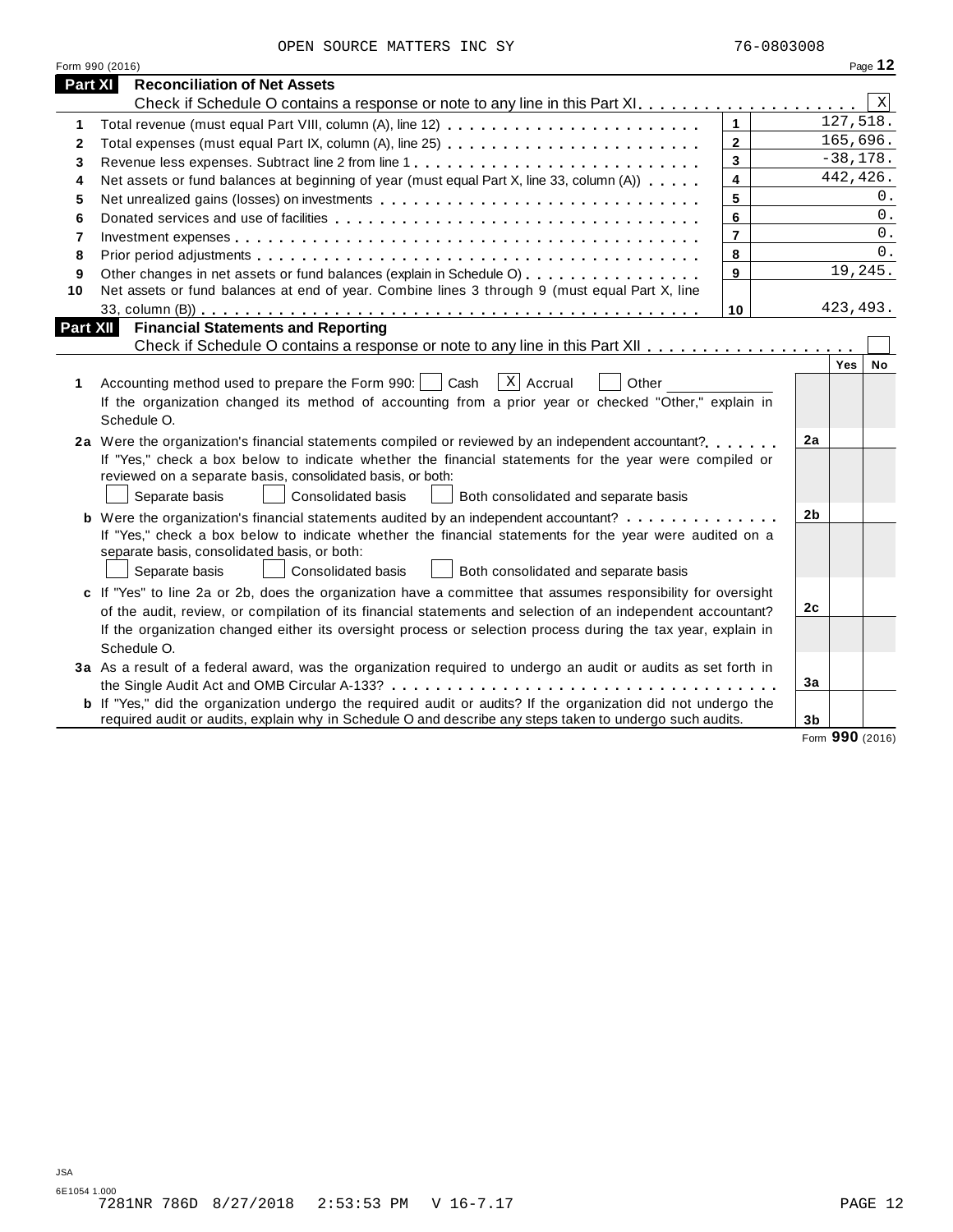| <b>SCHEDULE D</b> |  |
|-------------------|--|
| (Form 990)        |  |

JSA

# Supplemental Financial Statements<br>  $\triangleright$  Complete if the organization answered "Yes" on Form 990,<br>
Part IV, line 6, 7, 8, 9, 10, 11a, 11b, 11c, 11d, 11e, 11f, 12a, or 12b.

Department of the Treasury<br>Department of the Treasury Information about School is a section of the Information about School in Commence of the School and the instructions is at unusuing courier model in the Instruction of Internal Revenue Service I**Information about Schedule <sup>D</sup> (Form 990) and its instructions is at** *www.irs.gov/form990***. Inspection Name of the organization in the set of the organization in the set of the set of the organization in the set of the organization in the set of the organization in the set of the organization in the set of the Organizations Maintaining Donor Advised Funds or Other Similar Funds or Accounts. Part I Property:** Organizations Maintaining Donor Advised Funds or Other Similar Funds<br>Complete if the organization answered "Yes" on Form 990, Part IV, line 6. **(a)** Donor advised funds **(b)** Funds and other accounts **1 2 3 4 5 6** Total number at end of year  $\dots\dots\dots\dots$ Aggregate value of contributions to (during year) Aggregate value of contributions to (during year)<br>Aggregate value of grants from (during year) Aggregate value of grants from (during year)<br>Aggregate value at end of year Did the organization inform all donors and donor advisors in writing that the assets held in donor advised funds are the organization's property, subject to the organization's exclusive legal control? **manual manual m m**  $\blacksquare$  Yes  $\blacksquare$  No Did the organization inform all grantees, donors, and donor advisors in writing that grant funds can be used only for charitable purposes and not for the benefit of the donor or donor advisor, or for any other purpose **conferring impermissible private benefit?** metals are metals and more matured more metals of  $\blacksquare$  The  $\blacksquare$  Noor **Conservation Easements. Part II Conservation Easements.**<br>Complete if the organization answered "Yes" on Form 990, Part IV, line 7. **1** Purpose(s) of conservation easements held by the organization (check all that apply). Preservation of land for public use (e.g., recreation or education) Protection of natural habitat Preservation of open space Preservation of a historically important land area Preservation of a certified historic structure **2** Complete lines 2a through 2d if the organization held a qualified conservation contribution in the form of a conservation easement on the last day of the tax year. **Held at the End** of the Tax Year **2a 2b 2c 2d a** Total number of conservation easements m m m m m m m m m m m m m m m m m m m m m m m m m m m **a** Total number of conservation easements ............................<br>**b** Total acreage restricted by conservation easements ..................... **b** Total acreage restricted by conservation easements<br>**c** Number of conservation easements on a certified historic structure included in (a) . . . . . . **d** Number of conservation easements included in (c) acquired after 8/17/06, and not on a  $\mid$ historic structure listed in the National Register m m m m m m m m m m m m m m m m m m m m m m m m **3 4 5 6 7 8 9** Number of conservation easements modified, transferred, released, extinguished, or terminated by the organization during the tax vear  $\blacktriangleright$ Number of states where property subject to conservation easement is located  $\blacktriangleright$ . Does the organization have a written policy regarding the periodic monitoring, inspection, handling of violations, and enforcement of the conservation easements it holds? musical manager mann m m m m **y** es  $\Box$  No Staff and volunteer hours devoted to monitoring, inspecting, handling of violations, and enforcing conservation easements during the year Amount of expenses incurred in monitoring, inspecting, handling of violations, and enforcing conservation easements during the year  $\blacktriangleright$  \$ Does each conservation easement reported on line 2(d) above satisfy the requirements of section 170(h)(4)(B)(i) and section 170(h)(4)(B)(ii)? m m m m m m m m m m m m m m m m m m m m m m m m m m m m m m m m m m m m m m m m m m m m m **Yes No** In Part XIII, describe how the organization reports conservation easements in its revenue and expense statement, and balance sheet, and include, if applicable, the text of the footnote to the organization's financial statements that describes the organization's accounting for conservation easements. **Organizations Maintaining Collections of Art, Historical Treasures, or Other Similar Assets. Part III Organizations Maintaining Collections of Art, Historical Treasures, or Organization answered "Yes" on Form 990, Part IV, line 8.** 1a If the organization elected, as permitted under SFAS 116 (ASC 958), not to report in its revenue statement and balance sheet<br>works of art, historical treasures, or other similar assets held for public exhibition, educat public service, provide, in Part XIII, the text of the footnote to its financial statements that describes these items. **b** If the organization elected, as permitted under SFAS 116 (ASC 958), to report in its revenue statement and balance sheet works of art, historical treasures, or other similar assets held for public exhibition, education, or research in furtherance of public service, provide the following amounts relating to these items: **(i)** I Revenue included in Form 990, Part VIII, line 1 m m m m m m m m m m m m m m m m m m m m m m m m m m m m m m \$ **(ii)** Assets included in Form 990, Part X m m m m m m m m m m m m m m m m m m m m m m m m m m m m m m m m m m m m I \$ **2** If the organization received or held works of art, historical treasures, or other similar assets for financial gain, provide the following amounts required to be reported under SFAS 116 (ASC 958) relating to these items: following amounts required to be reported under SFAS 116 (ASC 958) relating to these items:<br>**a** Revenue included in Form 990, Part VIII, line 1 **a** a more contained in Form and Deck Y **a** Revenue included in Form 990, Part VIII, line 1  $\ldots$   $\ldots$   $\ldots$   $\ldots$   $\ldots$   $\ldots$   $\ldots$   $\ldots$   $\ldots$   $\ldots$   $\ldots$   $\ldots$   $\ldots$   $\ldots$   $\ldots$   $\ldots$   $\ldots$   $\ldots$   $\ldots$   $\ldots$   $\ldots$   $\ldots$   $\ldots$   $\ldots$   $\ldots$   $\ldots$   $\ldots$   $\ldots$  **For Paperwork Reduction Act Notice, see the Instructions for Form 990. Schedule D (Form 990) 2016** OPEN SOURCE MATTERS INC SY **1988** 2008 12:30 12:30 12:30 12:30 12:30 12:30 12:30 12:30 12:30 12:30 12:30 12:30 12:30 12:30 12:30 12:30 12:30 12:30 12:30 12:30 12:30 12:30 12:30 12:30 12:30 12:30 12:30 12:30 12:30 12:30 12: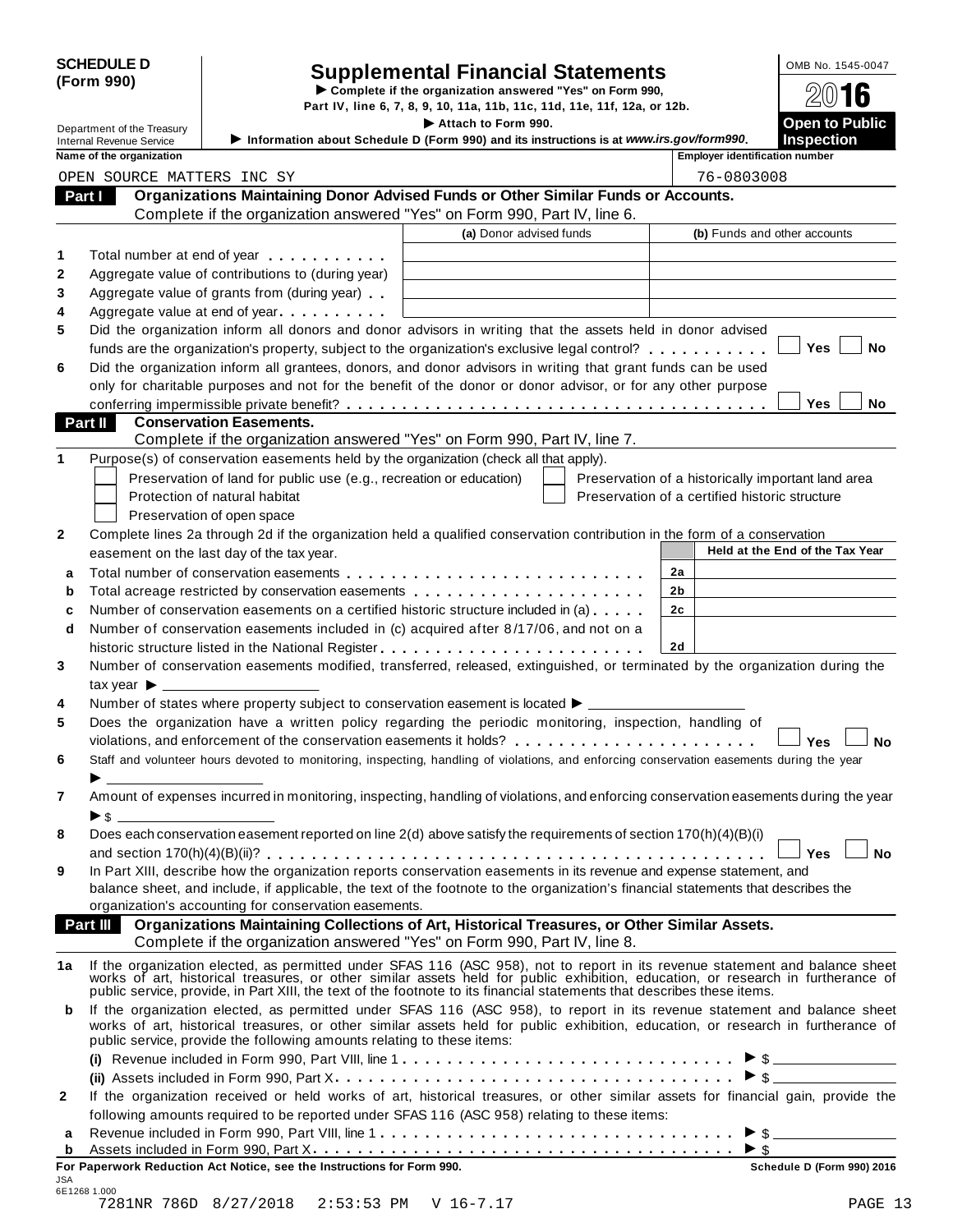OPEN SOURCE MATTERS INC SY

| 76-0803008 |  |
|------------|--|
|            |  |

|          | Schedule D (Form 990) 2016                                                                                                                    |                                                         |              |                |                         |                                                                                                                                                                                                                               |                      |                | Page 2              |
|----------|-----------------------------------------------------------------------------------------------------------------------------------------------|---------------------------------------------------------|--------------|----------------|-------------------------|-------------------------------------------------------------------------------------------------------------------------------------------------------------------------------------------------------------------------------|----------------------|----------------|---------------------|
| Part III | Organizations Maintaining Collections of Art, Historical Treasures, or Other Similar Assets (continued)                                       |                                                         |              |                |                         |                                                                                                                                                                                                                               |                      |                |                     |
| 3        | Using the organization's acquisition, accession, and other records, check any of the following that are a significant use of its              |                                                         |              |                |                         |                                                                                                                                                                                                                               |                      |                |                     |
|          | collection items (check all that apply):                                                                                                      |                                                         |              |                |                         |                                                                                                                                                                                                                               |                      |                |                     |
| a        | Public exhibition                                                                                                                             |                                                         | d            |                |                         | Loan or exchange programs                                                                                                                                                                                                     |                      |                |                     |
| b        | Scholarly research                                                                                                                            |                                                         | e            |                |                         | Other and the contract of the contract of the contract of the contract of the contract of the contract of the contract of the contract of the contract of the contract of the contract of the contract of the contract of the |                      |                |                     |
| c        | Preservation for future generations                                                                                                           |                                                         |              |                |                         |                                                                                                                                                                                                                               |                      |                |                     |
| 4        | Provide a description of the organization's collections and explain how they further the organization's exempt purpose in Part                |                                                         |              |                |                         |                                                                                                                                                                                                                               |                      |                |                     |
|          | XIII.                                                                                                                                         |                                                         |              |                |                         |                                                                                                                                                                                                                               |                      |                |                     |
| 5        | During the year, did the organization solicit or receive donations of art, historical treasures, or other similar                             |                                                         |              |                |                         |                                                                                                                                                                                                                               |                      |                |                     |
|          | assets to be sold to raise funds rather than to be maintained as part of the organization's collection?                                       |                                                         |              |                |                         |                                                                                                                                                                                                                               |                      | Yes            | No                  |
|          | <b>Escrow and Custodial Arrangements.</b><br><b>Part IV</b>                                                                                   |                                                         |              |                |                         |                                                                                                                                                                                                                               |                      |                |                     |
|          | Complete if the organization answered "Yes" on Form 990, Part IV, line 9, or reported an amount on Form                                       |                                                         |              |                |                         |                                                                                                                                                                                                                               |                      |                |                     |
|          | 990, Part X, line 21.                                                                                                                         |                                                         |              |                |                         |                                                                                                                                                                                                                               |                      |                |                     |
|          | 1a Is the organization an agent, trustee, custodian or other intermediary for contributions or other assets not                               |                                                         |              |                |                         |                                                                                                                                                                                                                               |                      |                |                     |
|          |                                                                                                                                               |                                                         |              |                |                         |                                                                                                                                                                                                                               |                      | Yes            | <b>No</b>           |
| b        | If "Yes," explain the arrangement in Part XIII and complete the following table:                                                              |                                                         |              |                |                         |                                                                                                                                                                                                                               |                      |                |                     |
|          |                                                                                                                                               |                                                         |              |                |                         |                                                                                                                                                                                                                               | Amount               |                |                     |
| c        |                                                                                                                                               |                                                         |              |                | 1c                      |                                                                                                                                                                                                                               |                      |                |                     |
| d        |                                                                                                                                               |                                                         |              |                | 1d                      |                                                                                                                                                                                                                               |                      |                |                     |
| e        |                                                                                                                                               |                                                         |              |                | 1e                      |                                                                                                                                                                                                                               |                      |                |                     |
| f        |                                                                                                                                               |                                                         |              |                | 1f                      |                                                                                                                                                                                                                               |                      |                |                     |
| 2a       | Did the organization include an amount on Form 990, Part X, line 21, for escrow or custodial account liability?                               |                                                         |              |                |                         |                                                                                                                                                                                                                               |                      | <b>Yes</b>     | <b>No</b>           |
|          | <b>b</b> If "Yes," explain the arrangement in Part XIII. Check here if the explanation has been provided on Part XIII                         |                                                         |              |                |                         |                                                                                                                                                                                                                               |                      |                |                     |
|          | <b>Endowment Funds.</b><br>Part V                                                                                                             |                                                         |              |                |                         |                                                                                                                                                                                                                               |                      |                |                     |
|          | Complete if the organization answered "Yes" on Form 990, Part IV, line 10.                                                                    |                                                         |              |                |                         |                                                                                                                                                                                                                               |                      |                |                     |
|          |                                                                                                                                               | (a) Current year                                        |              | (b) Prior year | (c) Two years back      |                                                                                                                                                                                                                               | (d) Three years back |                | (e) Four years back |
| 1a       | Beginning of year balance [15]                                                                                                                |                                                         |              |                |                         |                                                                                                                                                                                                                               |                      |                |                     |
| b        | Contributions <b>Contributions</b>                                                                                                            |                                                         |              |                |                         |                                                                                                                                                                                                                               |                      |                |                     |
| с        | Net investment earnings, gains,                                                                                                               |                                                         |              |                |                         |                                                                                                                                                                                                                               |                      |                |                     |
|          | and losses                                                                                                                                    |                                                         |              |                |                         |                                                                                                                                                                                                                               |                      |                |                     |
| d        | Grants or scholarships <b>Contains</b>                                                                                                        |                                                         |              |                |                         |                                                                                                                                                                                                                               |                      |                |                     |
| е        | Other expenditures for facilities                                                                                                             |                                                         |              |                |                         |                                                                                                                                                                                                                               |                      |                |                     |
|          | and programs $\ldots \ldots \ldots$                                                                                                           |                                                         |              |                |                         |                                                                                                                                                                                                                               |                      |                |                     |
|          | Administrative expenses $\qquad \qquad \downarrow$                                                                                            |                                                         |              |                |                         |                                                                                                                                                                                                                               |                      |                |                     |
| g        | End of year balance                                                                                                                           |                                                         |              |                |                         |                                                                                                                                                                                                                               |                      |                |                     |
| 2        | Provide the estimated percentage of the current year end balance (line 1g, column (a)) held as:                                               |                                                         |              |                |                         |                                                                                                                                                                                                                               |                      |                |                     |
| a        | Board designated or quasi-endowment >                                                                                                         |                                                         | $\%$         |                |                         |                                                                                                                                                                                                                               |                      |                |                     |
| b        | Permanent endowment ▶                                                                                                                         | ℅                                                       |              |                |                         |                                                                                                                                                                                                                               |                      |                |                     |
| c        | Temporarily restricted endowment >                                                                                                            | %                                                       |              |                |                         |                                                                                                                                                                                                                               |                      |                |                     |
|          | The percentages on lines 2a, 2b, and 2c should equal 100%.                                                                                    |                                                         |              |                |                         |                                                                                                                                                                                                                               |                      |                |                     |
|          | 3a Are there endowment funds not in the possession of the organization that are held and administered for the                                 |                                                         |              |                |                         |                                                                                                                                                                                                                               |                      |                | <b>Yes</b><br>No.   |
|          | organization by:                                                                                                                              |                                                         |              |                |                         |                                                                                                                                                                                                                               |                      |                |                     |
|          |                                                                                                                                               |                                                         |              |                |                         |                                                                                                                                                                                                                               |                      | 3a(i)          |                     |
|          | If "Yes" on line 3a(ii), are the related organizations listed as required on Schedule R?                                                      |                                                         |              |                |                         |                                                                                                                                                                                                                               |                      | 3a(ii) <br>3b  |                     |
| b        |                                                                                                                                               |                                                         |              |                |                         |                                                                                                                                                                                                                               |                      |                |                     |
| 4        | Describe in Part XIII the intended uses of the organization's endowment funds.<br><b>Part VI</b>                                              |                                                         |              |                |                         |                                                                                                                                                                                                                               |                      |                |                     |
|          | Land, Buildings, and Equipment.<br>Complete if the organization answered "Yes" on Form 990, Part IV, line 11a. See Form 990, Part X, line 10. |                                                         |              |                |                         |                                                                                                                                                                                                                               |                      |                |                     |
|          | Description of property                                                                                                                       | (a) Cost or other basis                                 |              |                | (b) Cost or other basis | (c) Accumulated                                                                                                                                                                                                               |                      | (d) Book value |                     |
| 1a       | <u> 1980 - Johann Barn, mars an t-Amerikaansk kommunister (</u>                                                                               |                                                         | (investment) |                | (other)                 | depreciation                                                                                                                                                                                                                  |                      |                |                     |
| b        |                                                                                                                                               | <u> 1989 - Johann Barn, mars ann an t-Amhair an t-A</u> |              |                |                         |                                                                                                                                                                                                                               |                      |                |                     |
| c        |                                                                                                                                               |                                                         |              |                |                         |                                                                                                                                                                                                                               |                      |                |                     |
| d        | Equipment experience and a series of the series of the series of the series of the series of the series of the                                | <u> 1980 - Johann Barbara, martxa alemani</u> ar a      |              |                | 45,470.                 | 16,223.                                                                                                                                                                                                                       |                      |                | 29, 247.            |
| е        |                                                                                                                                               | the control of the control of the control of            |              |                |                         |                                                                                                                                                                                                                               |                      |                |                     |
|          | Total. Add lines 1a through 1e. (Column (d) must equal Form 990, Part X, column (B), line 10c.)                                               |                                                         |              |                |                         |                                                                                                                                                                                                                               |                      |                | 29, 247.            |
|          |                                                                                                                                               |                                                         |              |                |                         |                                                                                                                                                                                                                               |                      |                |                     |

**Schedule D (Form 990) 2016**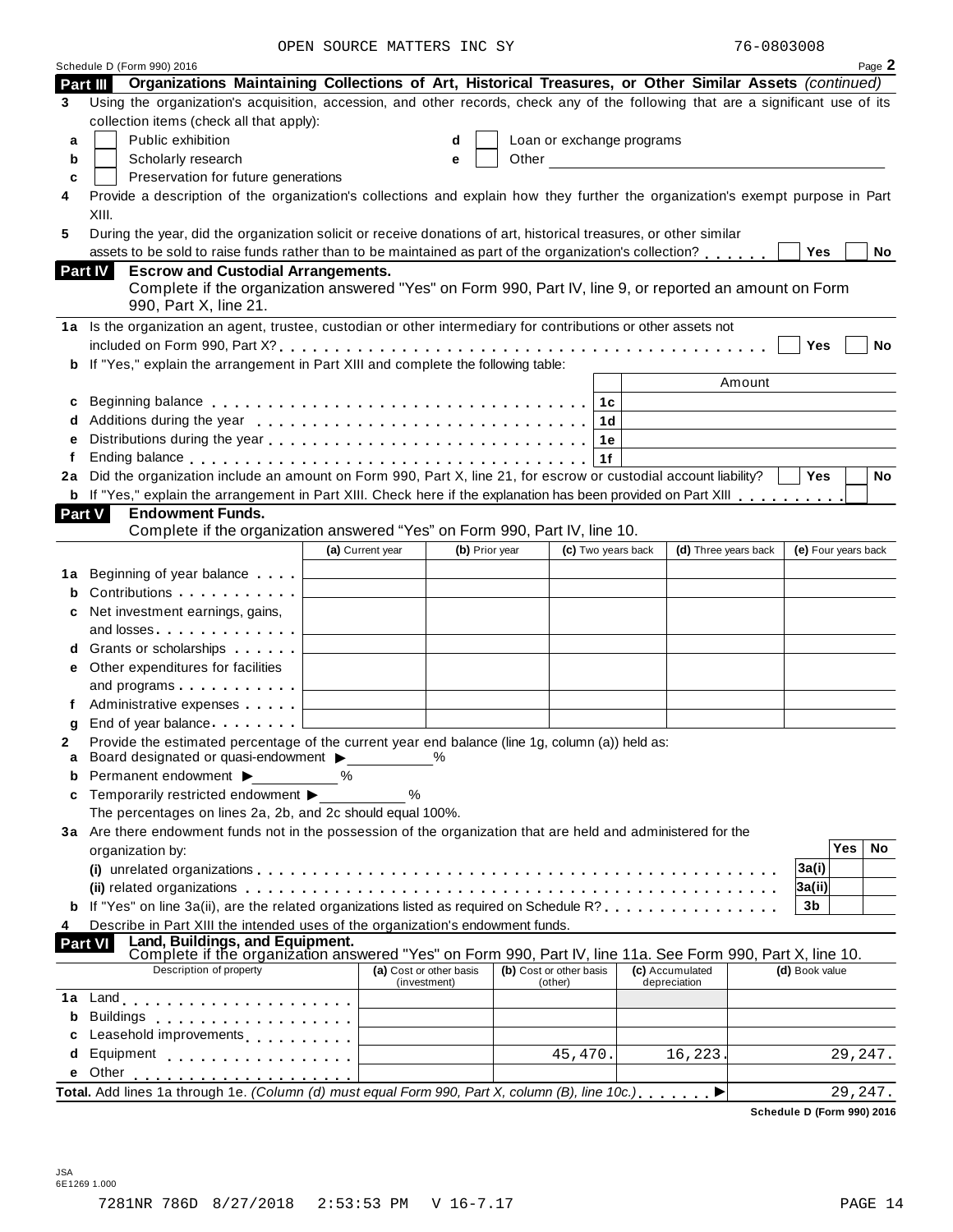Schedule <sup>D</sup> (Form 990) <sup>2016</sup> Page **3 Investments - Other Securities. Part VII** Investments - Other Securities.<br>Complete if the organization answered "Yes" on Form 990, Part IV, line 11b. See Form 990, Part X, line 12. **(a)** Description of security or category (including name of security) **(b)** Book value **(c)** Method of valuation: Cost or end-of-year market value **(1)** Financial derivatives m m m m m m m m m m m m m m m m m **(1)** Financial derivatives **maturity of minimum metallicity** Closely-held equity interests **maturity of momental (3)** Other (A) (B) (C) (D) (E) (F) (G) (H) **Total.** *(Column (b) must equal Form 990, Part X, col. (B) line 12.)* I **Investments - Program Related.** Complete if the organization answered "Yes" on Form 990, Part IV, line 11c. See Form 990, Part X, line 13. **(a)** Description of investment **(b)** Book value **(c)** Method of valuation: Cost or end-of-year market value **(1) (2) (3) (4) (5) (6) (7) (8) (9) Total.** *(Column (b) must equal Form 990, Part X, col. (B) line 13.)* I **Other Assets.** Complete if the organization answered "Yes" on Form 990, Part IV, line 11d. See Form 990, Part X, line 15. **(a)** Description **(b)** Book value **(1) (2) (3) (4) (5) (6) (7) (8) (9) Total.** *(Column (b) must equal Form 990, Part X, col. (B) line 15.)* m m m m m m m m m m m m m m m m m m m m m m m m m m I **Other Liabilities.** Complete if the organization answered "Yes" on Form 990, Part IV, line 11e or 11f. See Form 990, Part X, line 25. **Part X 1. (a)** Description of liability **(b)** Book value (1) Federal income taxes (2) (3) (4) (5) (6) (7) (8) (9) **Total.** *(Column (b) must equal Form 990, Part X, col. (B) line 25.)* I

**2.** Liability for uncertain tax positions. In Part XIII, provide the text of the footnote to the organization's financial statements that reports the organization's liability for uncertain tax positions under FIN 48 (ASC 740). Check here if the text of the footnote has been provided in Part XIII JSA<br>6E1270 1.000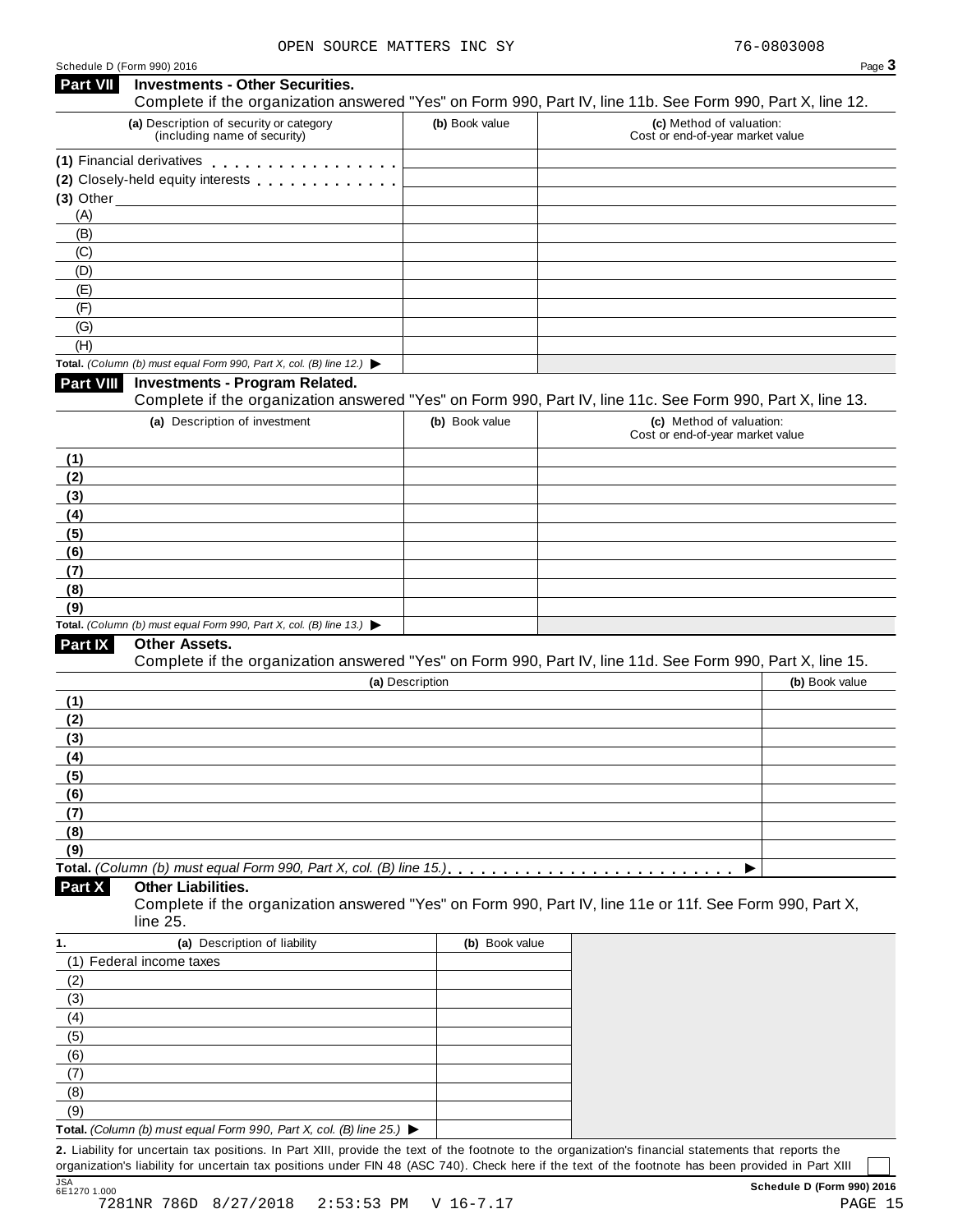|              | Schedule D (Form 990) 2016                                                                                                                                                                |              | Page 4 |
|--------------|-------------------------------------------------------------------------------------------------------------------------------------------------------------------------------------------|--------------|--------|
| Part XI      | Reconciliation of Revenue per Audited Financial Statements With Revenue per Return.<br>Complete if the organization answered "Yes" on Form 990, Part IV, line 12a.                        |              |        |
| 1            | Total revenue, gains, and other support per audited financial statements                                                                                                                  | $\mathbf{1}$ |        |
| $\mathbf{2}$ | Amounts included on line 1 but not on Form 990, Part VIII, line 12:                                                                                                                       |              |        |
| a            | 2a                                                                                                                                                                                        |              |        |
| b            | 2 <sub>b</sub>                                                                                                                                                                            |              |        |
| c            | 2c<br>Recoveries of prior year grants                                                                                                                                                     |              |        |
| d            |                                                                                                                                                                                           |              |        |
| е            |                                                                                                                                                                                           | 2e           |        |
| 3            |                                                                                                                                                                                           | 3            |        |
| 4            | Amounts included on Form 990, Part VIII, line 12, but not on line 1:                                                                                                                      |              |        |
| a            | Investment expenses not included on Form 990, Part VIII, line 7b $\boxed{4a}$                                                                                                             |              |        |
| b            |                                                                                                                                                                                           |              |        |
| c            |                                                                                                                                                                                           | 4c           |        |
| 5.           | Total revenue. Add lines 3 and 4c. (This must equal Form 990, Part I, line 12.)                                                                                                           | 5            |        |
| Part XII     | Reconciliation of Expenses per Audited Financial Statements With Expenses per Return.<br>Complete if the organization answered "Yes" on Form 990, Part IV, line 12a.                      |              |        |
|              |                                                                                                                                                                                           | 1            |        |
| 1            | Total expenses and losses per audited financial statements                                                                                                                                |              |        |
| 2            | Amounts included on line 1 but not on Form 990, Part IX, line 25:<br>2a                                                                                                                   |              |        |
| a            | 2 <sub>b</sub>                                                                                                                                                                            |              |        |
| b            | 2c                                                                                                                                                                                        |              |        |
| c            |                                                                                                                                                                                           |              |        |
| d            |                                                                                                                                                                                           |              |        |
| e            |                                                                                                                                                                                           | <b>2e</b>    |        |
| 3            |                                                                                                                                                                                           | 3            |        |
| 4            | Amounts included on Form 990, Part IX, line 25, but not on line 1:                                                                                                                        |              |        |
| a            | 4a<br>Investment expenses not included on Form 990, Part VIII, line 7b                                                                                                                    |              |        |
| b            | 4b                                                                                                                                                                                        |              |        |
|              |                                                                                                                                                                                           | 4с           |        |
| 5.           | Total expenses. Add lines 3 and 4c. (This must equal Form 990, Part I, line 18.)                                                                                                          | 5            |        |
|              |                                                                                                                                                                                           |              |        |
|              | Part XIII Supplemental Information.<br>Provide the descriptions required for Part II, lines 3, 5, and Q: Part III, lines 1a and 4: Part IV, lines 1b and 2b: Part V, line 4: Part Y, line |              |        |

Provide the descriptions required for Part II, lines 3, 5, and 9; Part III, lines 1a and 4; Part IV, lines 1b and 2b; Part V, line 4; Part X, line 2; Part XI, lines 2d and 4b; and Part XII, lines 2d and 4b. Also complete this part to provide any additional information.

6E1271 1.000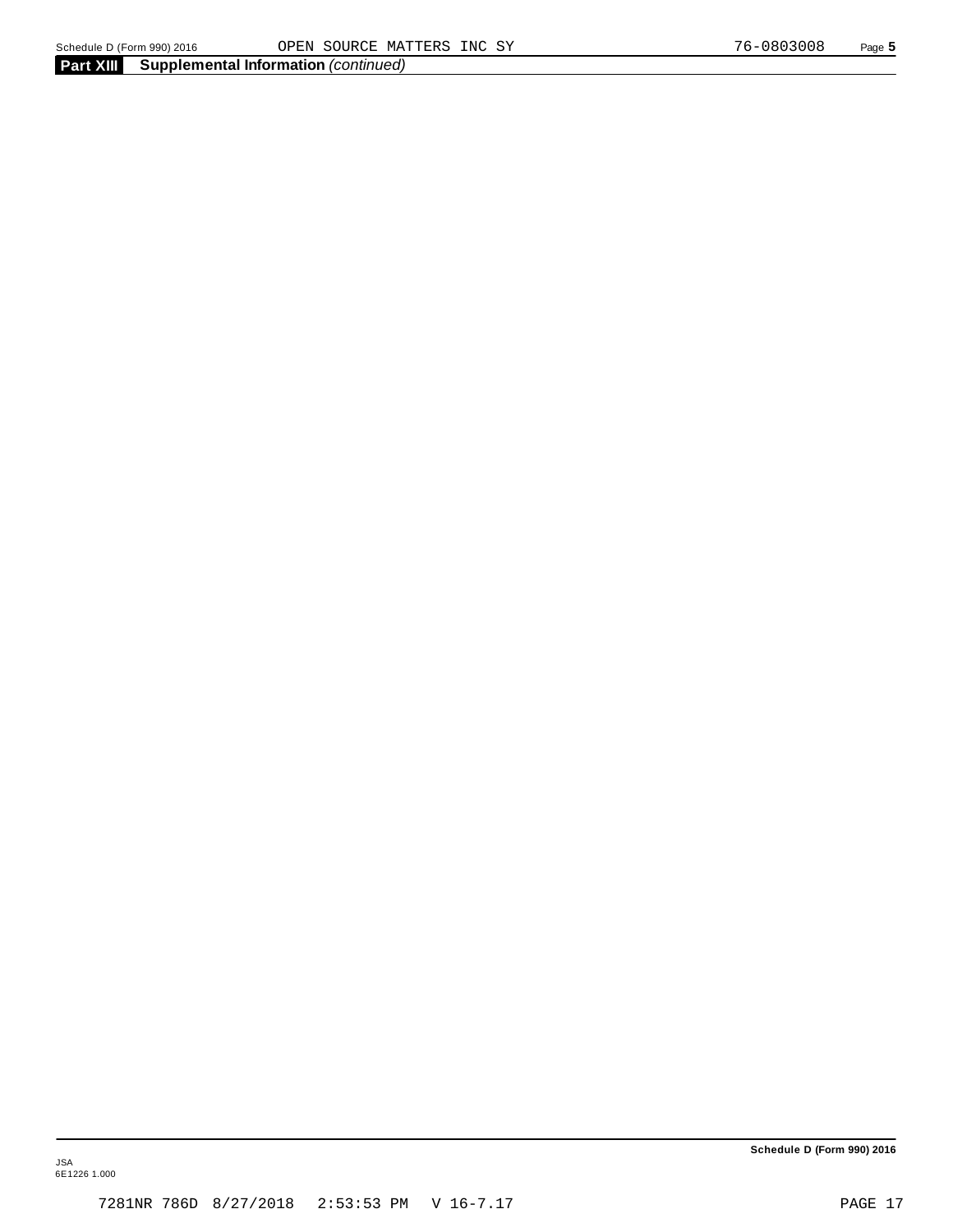### <span id="page-17-0"></span>**SCHEDULE O** Supplemental Information to Form 990 or 990-EZ DMB No. 1545-0047

**(Form 990 or 990-EZ) Complete to provide information for responses to specific questions on** Provide information for responses to specific questions on<br>
Form 990 or 990-EZ or to provide any additional information.<br>
▶ Attach to Form 990 or 990-EZ. **Open to Public**  $\blacktriangleright$  Attach to Form 990 or 990-EZ.

Infernal Revenue Service<br>Information about Schedule O (Form 990 or 990-EZ) and its instructions is at www.irs.gov/form990.<br>Name of the organization



Department of the Treasury<br>Internal Revenue Service

OPEN SOURCE MATTERS INC SY **1988** 2008 12:30 12:30 12:30 12:30 12:30 12:30 12:30 12:30 12:30 12:30 12:30 12:30 12:30 12:30 12:30 12:30 12:30 12:30 12:30 12:30 12:30 12:30 12:30 12:30 12:30 12:30 12:30 12:30 12:30 12:30 12:

ATTACHMENT 1

ATTACHMENT 2

#### SCHEDULE 0 ADJUSTMENTS

1. ADJUSTMENT OF 20,000.00 FOR FEDERAL TAX REFUND

2. ADJUSTMENT OF (755.00)PY AP ADJUSTMENT

FORM 990, PART III, LINE 1 - ORGANIZATION'S MISSION

SUPPORT JOOMLA! OPEN SOURCE CONTENT MANAGEMENT SYSTEM.

JOOLMLA! IS AN OPENSOURCE WEB BASED CONTENT MANAGEMENT SYSTEM WHICH

IS FREE AND AVAILABLE TO ANYONE. THE CORE TEAM OF JOOMLA! IS

COMPRISED OF VOLUNTEERS WHO HELP IN DETERMINING THE DIRECTION OF THE

PROJECT. OPEN SOURCE MATTERS, INC PROVIDES RESOURCES FOR TRAVEL

CONFERENCES, LEGAL AND PROFESSIONAL SUPPORT.

#### FORM 990, PART VIII - INVESTMENT INCOME

|                         | $\left( \right.$ A | $\Box$         | (C)           | D)              |
|-------------------------|--------------------|----------------|---------------|-----------------|
|                         | TOTAL              | RELATED OR     | UNRELATED     | <b>EXCLUDED</b> |
| DESCRIPTION             | REVENUE            | EXEMPT REVENUE | BUSINESS REV. | REVENUE         |
| SAVING ACCOUNT INTEREST | 400.               |                | 400.          |                 |
| TOTALS                  | 400                |                | 400           |                 |

ATTACHMENT 3

#### FORM 990, PART X - PREPAID EXPENSES AND DEFERRED CHARGES

| DESCRIPTION      |        | ENDING<br>BOOK VALUE |
|------------------|--------|----------------------|
| PREPAID EXPENSES |        | 35,978.              |
|                  | TOTALS | 35,978.              |

For Privacy Act and Paperwork Reduction Act Notice, see the Instructions for Form 990 or 990-EZ. Schedule O (Form 990 or 990-EZ) (2016) JSA<br>6E12**02E**122**207**02.000 7281NR 786D 8/27/2018 2:53:53 PM V 16-7.17 PAGE 18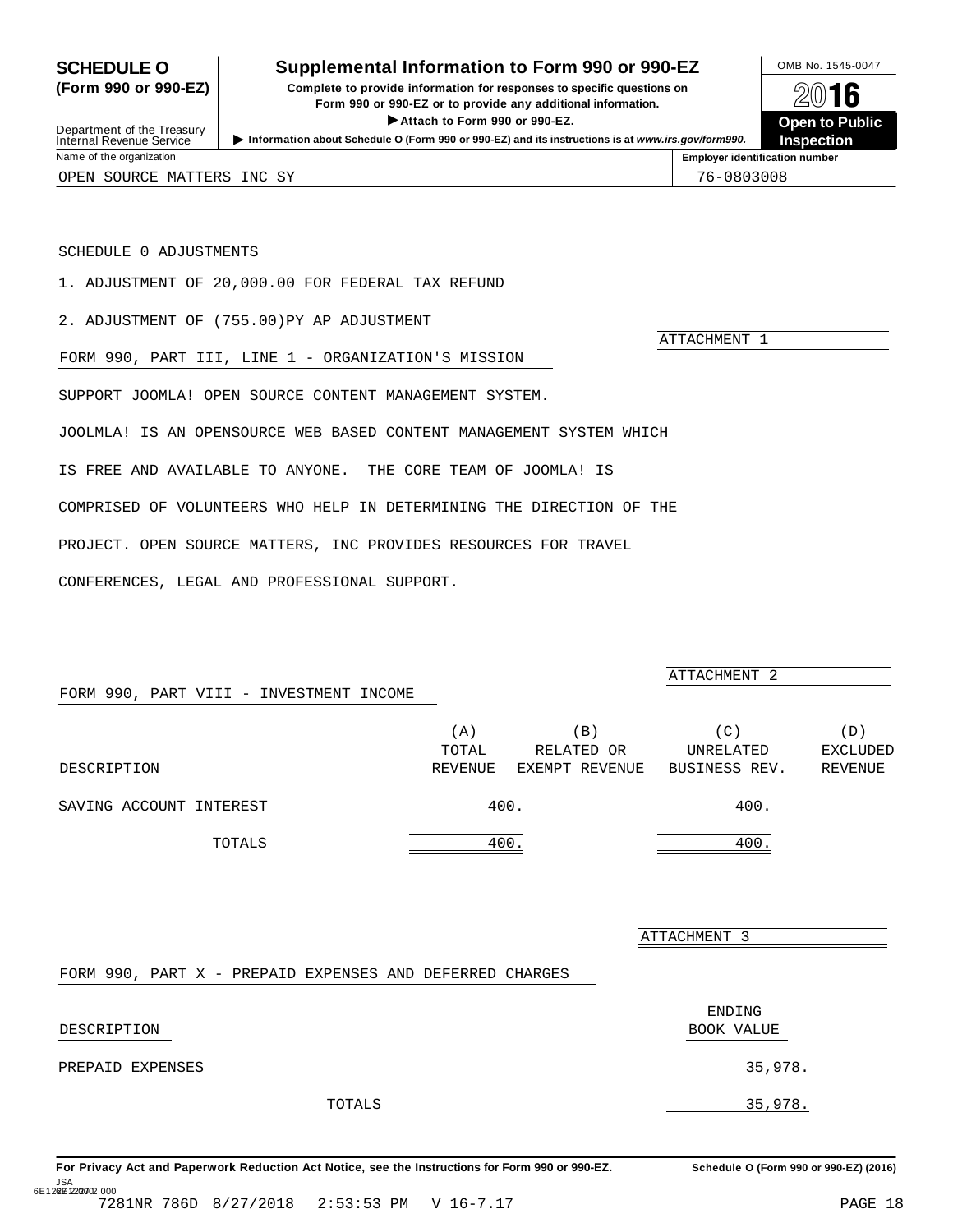ATTACHMENT 4

## **2016**

| <b>Description of Property</b> |  |
|--------------------------------|--|
|--------------------------------|--|

<span id="page-18-0"></span>

| <b>DEPRECIATION</b><br>Asset description | Date<br>placed in<br>service | Unadjusted<br>Cost<br>or basis | Bus.<br>% | 179 exp.<br>reduction<br>in basis | <b>Basis</b><br>Reduction | Basis for<br>depreciation |        | Beginning Ending<br>Accumulated Accumulated Me-<br>depreciation depreciation | thod Conv. |      | Life | ACRS CRS<br>class | class | Current-year<br>179<br>expense | Current-year<br>depreciation |
|------------------------------------------|------------------------------|--------------------------------|-----------|-----------------------------------|---------------------------|---------------------------|--------|------------------------------------------------------------------------------|------------|------|------|-------------------|-------|--------------------------------|------------------------------|
| COMPUTER HARDWARE                        | 12/07/2007                   | 7,422.                         | 100.000   |                                   |                           | 7,422                     | 7,236. | 7,236.                                                                       | 200DB      | MQ   |      |                   | 5     |                                |                              |
| A/V EQUIPMENT                            | 12/01/2016                   | 37,010. 100.000                |           |                                   |                           | 37,010.                   |        | 1,851.                                                                       | 200DB      | MQ   |      |                   | 5     |                                | 1,851.                       |
|                                          |                              |                                |           |                                   |                           |                           |        |                                                                              |            |      |      |                   |       |                                |                              |
|                                          |                              |                                |           |                                   |                           |                           |        |                                                                              |            |      |      |                   |       |                                |                              |
|                                          |                              |                                |           |                                   |                           |                           |        |                                                                              |            |      |      |                   |       |                                |                              |
|                                          |                              |                                |           |                                   |                           |                           |        |                                                                              |            |      |      |                   |       |                                |                              |
|                                          |                              |                                |           |                                   |                           |                           |        |                                                                              |            |      |      |                   |       |                                |                              |
|                                          |                              |                                |           |                                   |                           |                           |        |                                                                              |            |      |      |                   |       |                                |                              |
|                                          |                              |                                |           |                                   |                           |                           |        |                                                                              |            |      |      |                   |       |                                |                              |
|                                          |                              |                                |           |                                   |                           |                           |        |                                                                              |            |      |      |                   |       |                                |                              |
|                                          |                              |                                |           |                                   |                           |                           |        |                                                                              |            |      |      |                   |       |                                |                              |
|                                          |                              |                                |           |                                   |                           |                           |        |                                                                              |            |      |      |                   |       |                                |                              |
|                                          |                              |                                |           |                                   |                           |                           |        |                                                                              |            |      |      |                   |       |                                |                              |
|                                          |                              |                                |           |                                   |                           |                           |        |                                                                              |            |      |      |                   |       |                                |                              |
|                                          |                              |                                |           |                                   |                           |                           |        |                                                                              |            |      |      |                   |       |                                |                              |
|                                          |                              |                                |           |                                   |                           |                           |        |                                                                              |            |      |      |                   |       |                                |                              |
|                                          |                              |                                |           |                                   |                           |                           |        |                                                                              |            |      |      |                   |       |                                |                              |
|                                          |                              |                                |           |                                   |                           |                           |        |                                                                              |            |      |      |                   |       |                                |                              |
|                                          |                              |                                |           |                                   |                           |                           |        |                                                                              |            |      |      |                   |       |                                |                              |
| Less: Retired Assets                     |                              |                                |           |                                   |                           |                           |        |                                                                              |            |      |      |                   |       |                                |                              |
| Subtotals                                |                              | 44,432.                        |           |                                   |                           | 44,432.                   | 7,236. | 9,087.                                                                       |            |      |      |                   |       |                                | 1,851.                       |
| <b>Listed Property</b>                   |                              |                                |           |                                   |                           |                           |        |                                                                              |            |      |      |                   |       |                                |                              |
|                                          |                              |                                |           |                                   |                           |                           |        |                                                                              |            |      |      |                   |       |                                |                              |
|                                          |                              |                                |           |                                   |                           |                           |        |                                                                              |            |      |      |                   |       |                                |                              |
|                                          |                              |                                |           |                                   |                           |                           |        |                                                                              |            |      |      |                   |       |                                |                              |
|                                          |                              |                                |           |                                   |                           |                           |        |                                                                              |            |      |      |                   |       |                                |                              |
| Less: Retired Assets                     |                              |                                |           |                                   |                           |                           |        |                                                                              |            |      |      |                   |       |                                |                              |
| Subtotals                                |                              |                                |           |                                   |                           |                           |        |                                                                              |            |      |      |                   |       |                                |                              |
| <u>TOTALS</u>                            |                              | 44,432.                        |           |                                   |                           | 44,432.                   | 7,236. | 9,087.                                                                       |            |      |      |                   |       |                                | 1,851.                       |
| <b>AMORTIZATION</b>                      |                              |                                |           |                                   |                           |                           |        |                                                                              |            |      |      |                   |       |                                |                              |
|                                          | Date<br>placed in            | Cost<br>or                     |           |                                   |                           |                           |        | Ending<br>Accumulated Accumulated                                            |            |      |      |                   |       |                                | Current-year                 |
| Asset description                        | service                      | basis                          |           |                                   |                           |                           |        | amortization   amortization   Code                                           |            | Life |      |                   |       |                                | amortization                 |
|                                          |                              |                                |           |                                   |                           |                           |        |                                                                              |            |      |      |                   |       |                                |                              |
|                                          |                              |                                |           |                                   |                           |                           |        |                                                                              |            |      |      |                   |       |                                |                              |
|                                          |                              |                                |           |                                   |                           |                           |        |                                                                              |            |      |      |                   |       |                                |                              |
|                                          |                              |                                |           |                                   |                           |                           |        |                                                                              |            |      |      |                   |       |                                |                              |
|                                          |                              |                                |           |                                   |                           |                           |        |                                                                              |            |      |      |                   |       |                                |                              |
| TOTALS.<br>.                             |                              |                                |           |                                   |                           |                           |        |                                                                              |            |      |      |                   |       |                                |                              |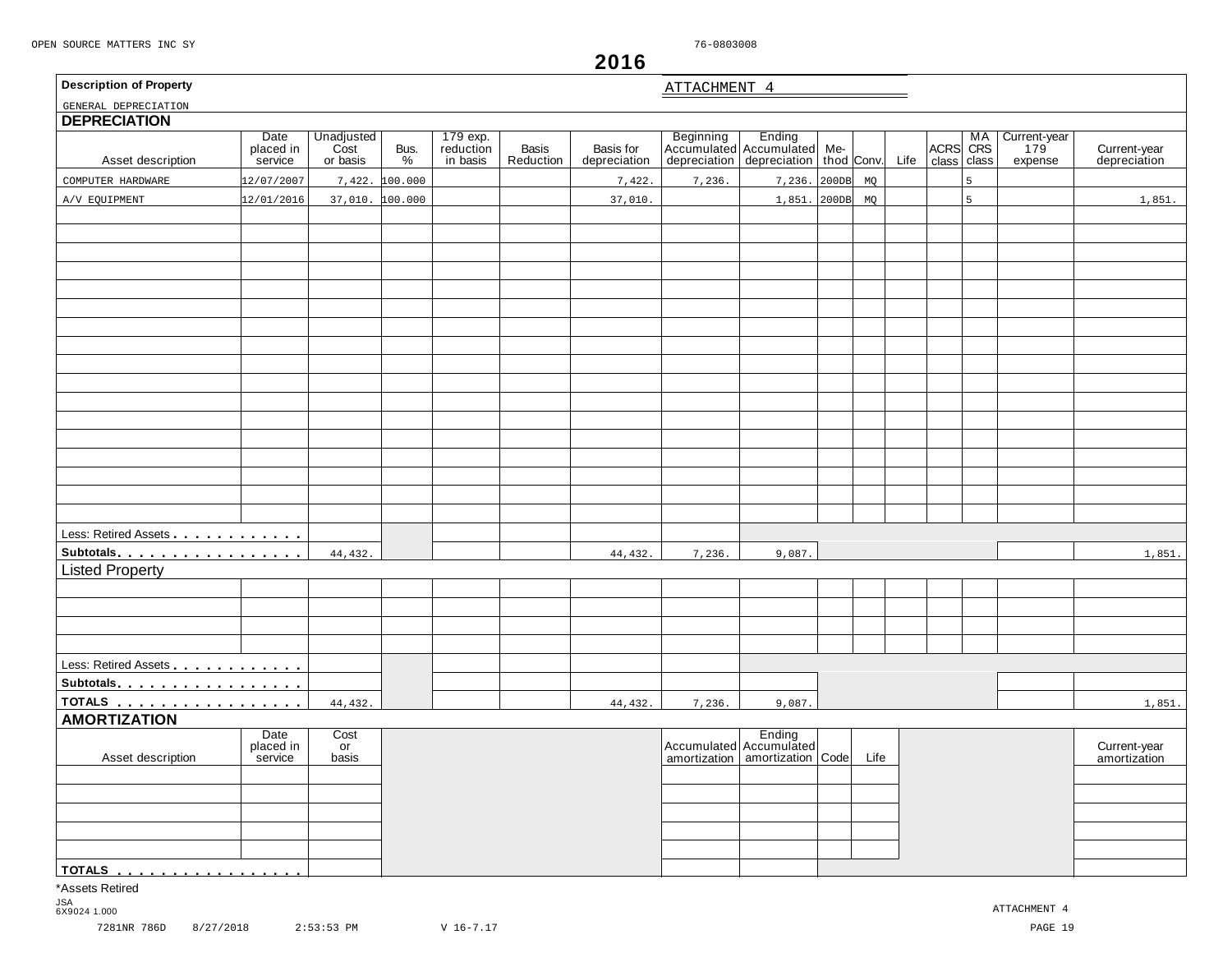## Form  $\bf 4562$  **combing information** and **Amortization combined to the SQS of**  $\bf 4562$  **(Including Information on Listed Property)**

Department of the Treasury<br>Internal Revenue Service (99) **b** Information about Form 4562 and its separate instructions is at www.irs.gov/form4562. Attachment<br>Name (a) above as the sequence No. 179

Form **TVVZ**<br> **Example 1998**<br>
Information about Form 4562 and its separate instructions is at www.irs gov/form4562<br>
Attachment of the Treasury (00)<br>
Information about Form 4562 and its separate instructions is at www.irs g Name(s) shown on return **Identifying number Identifying number Identifying number** 76-0803008

|  | OPEN SOURCE MATTERS INC SY                      |  |
|--|-------------------------------------------------|--|
|  | Business or activity to which this form relates |  |

|    | GENERAL DEPRECIATION                                                                                                                                                                                                           |                                 |                                                                                                     |                              |                  |              |                                      |
|----|--------------------------------------------------------------------------------------------------------------------------------------------------------------------------------------------------------------------------------|---------------------------------|-----------------------------------------------------------------------------------------------------|------------------------------|------------------|--------------|--------------------------------------|
|    | <b>Election To Expense Certain Property Under Section 179</b><br>Part I<br>Note: If you have any listed property, complete Part V before you complete Part I.                                                                  |                                 |                                                                                                     |                              |                  |              |                                      |
| 1  |                                                                                                                                                                                                                                |                                 |                                                                                                     |                              |                  | 1            |                                      |
| 2  | Total cost of section 179 property placed in service (see instructions)                                                                                                                                                        |                                 |                                                                                                     |                              |                  | $\mathbf{2}$ |                                      |
| З  | Threshold cost of section 179 property before reduction in limitation (see instructions)                                                                                                                                       |                                 |                                                                                                     |                              |                  | 3            |                                      |
|    | Reduction in limitation. Subtract line 3 from line 2. If zero or less, enter -0-                                                                                                                                               |                                 |                                                                                                     |                              |                  | 4            |                                      |
|    | Dollar limitation for tax year. Subtract line 4 from line 1. If zero or less, enter -0-. If married filing<br>separately, see instructions                                                                                     |                                 |                                                                                                     |                              |                  | 5            |                                      |
| 6  | (a) Description of property                                                                                                                                                                                                    |                                 |                                                                                                     | (b) Cost (business use only) | (c) Elected cost |              |                                      |
|    |                                                                                                                                                                                                                                |                                 |                                                                                                     |                              |                  |              |                                      |
|    |                                                                                                                                                                                                                                |                                 |                                                                                                     |                              |                  |              |                                      |
|    |                                                                                                                                                                                                                                |                                 |                                                                                                     |                              |                  |              |                                      |
| 8  | Total elected cost of section 179 property. Add amounts in column (c), lines 6 and 7                                                                                                                                           |                                 |                                                                                                     |                              |                  | 8            |                                      |
| 9  |                                                                                                                                                                                                                                |                                 |                                                                                                     |                              |                  | 9            |                                      |
| 10 |                                                                                                                                                                                                                                |                                 |                                                                                                     |                              |                  | 10           |                                      |
| 11 | Business income limitation. Enter the smaller of business income (not less than zero) or line 5 (see instructions)                                                                                                             |                                 |                                                                                                     |                              |                  | 11           |                                      |
| 12 | Section 179 expense deduction. Add lines 9 and 10, but don't enter more than line 11                                                                                                                                           |                                 |                                                                                                     |                              |                  | 12           |                                      |
| 13 | Carryover of disallowed deduction to 2017. Add lines 9 and 10, less line 12<br>Note: Don't use Part II or Part III below for listed property. Instead, use Part V.                                                             |                                 |                                                                                                     | 13                           |                  |              |                                      |
|    | <b>Special Depreciation Allowance and Other Depreciation (Don't include listed property.) (See instructions.)</b><br>Part II                                                                                                   |                                 |                                                                                                     |                              |                  |              |                                      |
|    | Special depreciation allowance for qualified property (other than listed property) placed in service                                                                                                                           |                                 |                                                                                                     |                              |                  |              |                                      |
| 14 |                                                                                                                                                                                                                                |                                 |                                                                                                     |                              |                  |              |                                      |
|    | Property subject to section 168(f)(1) election enterpretation of the section of the section of the section of the section of the section of the section of the section of the section of the section of the section of the sec |                                 |                                                                                                     |                              |                  | 14           |                                      |
| 15 |                                                                                                                                                                                                                                |                                 |                                                                                                     |                              |                  | 15<br>16     |                                      |
|    | <b>MACRS Depreciation (Don't include listed property.) (See instructions.)</b><br>Part III I                                                                                                                                   |                                 |                                                                                                     |                              |                  |              |                                      |
|    |                                                                                                                                                                                                                                |                                 |                                                                                                     |                              |                  |              |                                      |
|    |                                                                                                                                                                                                                                |                                 |                                                                                                     |                              |                  |              |                                      |
| 17 |                                                                                                                                                                                                                                |                                 | <b>Section A</b>                                                                                    |                              |                  | 17           |                                      |
| 18 | MACRS deductions for assets placed in service in tax years beginning before 2016.<br>If you are electing to group any assets placed in service during the tax year into one or more general                                    |                                 |                                                                                                     |                              |                  |              |                                      |
|    | asset accounts, check here <u>contact of the contract of the contract of the contract of</u>                                                                                                                                   |                                 | Section B - Assets Placed in Service During 2016 Tax Year Using the General Depreciation System     |                              |                  |              |                                      |
|    | (a) Classification of property                                                                                                                                                                                                 | (b) Month and year<br>placed in | (c) Basis for depreciation<br>(business/investment use                                              | (d) Recovery<br>period       | (e) Convention   | (f) Method   |                                      |
|    | <b>19a</b> 3-year property                                                                                                                                                                                                     | service<br>SEE                  | only - see instructions)                                                                            |                              |                  |              |                                      |
|    | <b>b</b> 5-year property                                                                                                                                                                                                       | DETAIL                          |                                                                                                     | 5.000                        |                  | 200DB        |                                      |
|    | c 7-year property                                                                                                                                                                                                              |                                 | 37,010.                                                                                             |                              | MQ               |              |                                      |
|    | $d$ 10-year property                                                                                                                                                                                                           |                                 |                                                                                                     |                              |                  |              |                                      |
|    | e 15-year property                                                                                                                                                                                                             |                                 |                                                                                                     |                              |                  |              |                                      |
|    | f 20-year property                                                                                                                                                                                                             |                                 |                                                                                                     |                              |                  |              | (g) Depreciation deduction<br>1,851. |
|    | g 25-year property                                                                                                                                                                                                             |                                 |                                                                                                     | 25 yrs.                      |                  | S/L          |                                      |
|    |                                                                                                                                                                                                                                |                                 |                                                                                                     | 27.5 yrs.                    | MМ               | S/L          |                                      |
|    | h Residential rental<br>property                                                                                                                                                                                               |                                 |                                                                                                     | 27.5 yrs.                    | мм               | S/L          |                                      |
|    | <i>i</i> Nonresidential real                                                                                                                                                                                                   |                                 |                                                                                                     | 39 yrs.                      | мм               | S/L          |                                      |
|    | property                                                                                                                                                                                                                       |                                 |                                                                                                     |                              | MM               | S/L          |                                      |
|    |                                                                                                                                                                                                                                |                                 | Section C - Assets Placed in Service During 2016 Tax Year Using the Alternative Depreciation System |                              |                  |              |                                      |
|    | 20a Class life                                                                                                                                                                                                                 |                                 |                                                                                                     |                              |                  | S/L          |                                      |
|    | $b$ 12-year                                                                                                                                                                                                                    |                                 |                                                                                                     | 12 yrs.                      |                  | S/L          |                                      |
|    | $c$ 40-year                                                                                                                                                                                                                    |                                 |                                                                                                     | 40 yrs.                      | мм               | S/L          |                                      |
|    | Part IV Summary (See instructions.)                                                                                                                                                                                            |                                 |                                                                                                     |                              |                  |              |                                      |
|    | Listed property. Enter amount from line 28 [1] [1] Listed property. Enter a mount from line 28 [1] Listed List                                                                                                                 |                                 |                                                                                                     |                              |                  | 21           |                                      |
| 21 | 22 Total. Add amounts from line 12, lines 14 through 17, lines 19 and 20 in column (g), and line 21. Enter here                                                                                                                |                                 |                                                                                                     |                              |                  |              |                                      |
|    | and on the appropriate lines of your return. Partnerships and S corporations - see instructions                                                                                                                                |                                 |                                                                                                     |                              |                  | 22           | 1,851.                               |
|    | 23 For assets shown above and placed in service during the current year, enter the                                                                                                                                             |                                 |                                                                                                     |                              |                  |              |                                      |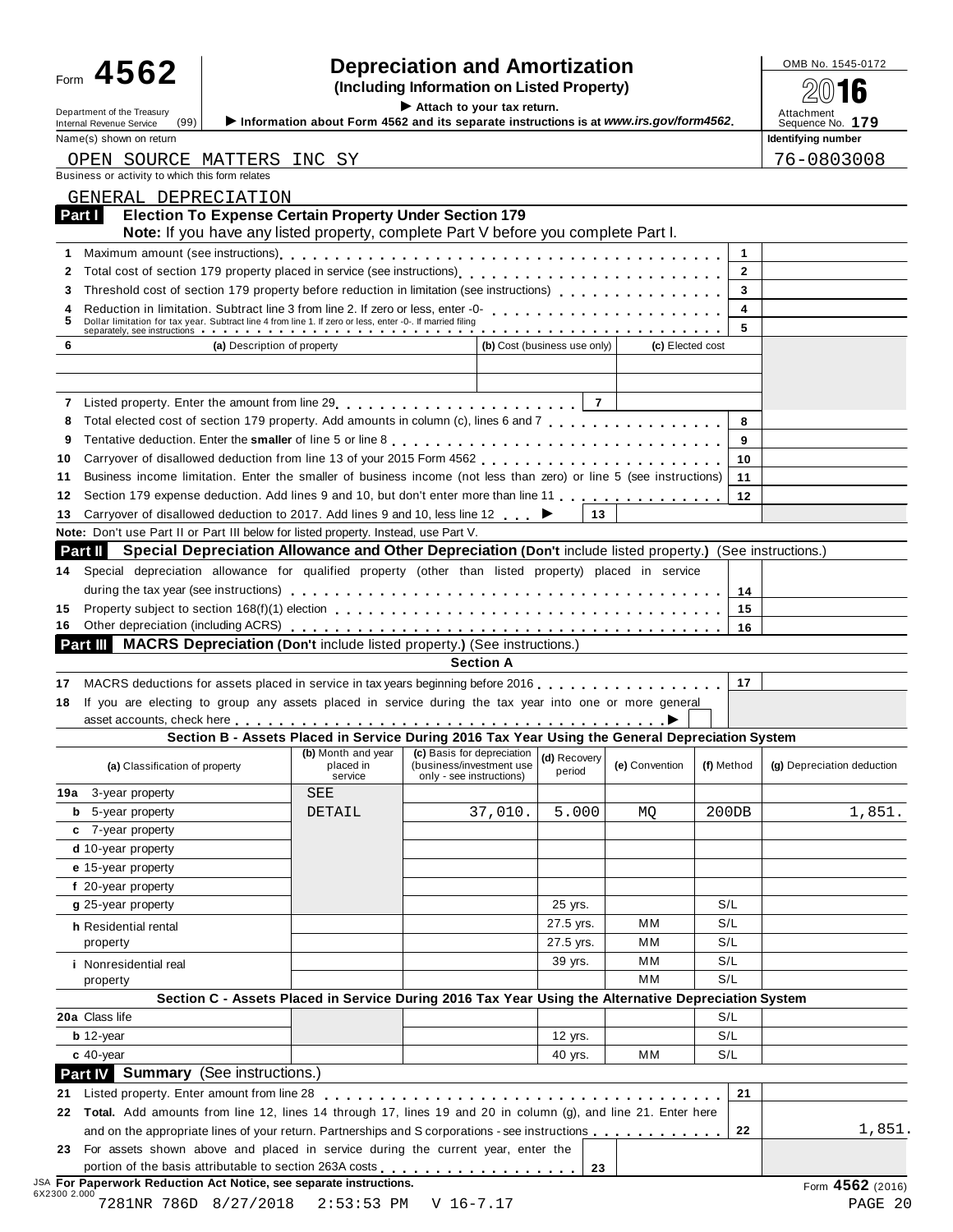|                | Form 4562 (2016)                                 |                                                                                                                                                                                                                                                                                                |                                           |               |                                            |     |                                                             |        |                                        |         |                                  |     |                                  |                                   | Page 2      |
|----------------|--------------------------------------------------|------------------------------------------------------------------------------------------------------------------------------------------------------------------------------------------------------------------------------------------------------------------------------------------------|-------------------------------------------|---------------|--------------------------------------------|-----|-------------------------------------------------------------|--------|----------------------------------------|---------|----------------------------------|-----|----------------------------------|-----------------------------------|-------------|
| Part V         |                                                  | Listed Property (Include automobiles, certain other vehicles, certain aircraft, certain computers, and property<br>used for entertainment, recreation, or amusement.)                                                                                                                          |                                           |               |                                            |     |                                                             |        |                                        |         |                                  |     |                                  |                                   |             |
|                |                                                  | Note: For any vehicle for which you are using the standard mileage rate or deducting lease expense, complete only 24a,<br>24b, columns (a) through (c) of Section A, all of Section B, and Section C if applicable.                                                                            |                                           |               |                                            |     |                                                             |        |                                        |         |                                  |     |                                  |                                   |             |
|                |                                                  | Section A - Depreciation and Other Information (Caution: See the instructions for limits for passenger automobiles.)<br>24a Do you have evidence to support the business/investment use claimed?                                                                                               |                                           |               |                                            |     | $Yes \mid$                                                  | $X$ No | 24b If "Yes," is the evidence written? |         |                                  |     |                                  |                                   | $X$ No      |
|                |                                                  |                                                                                                                                                                                                                                                                                                | (c)                                       |               |                                            |     | (e)                                                         |        |                                        |         |                                  |     |                                  | Yes                               |             |
|                | (a)<br>Type of property (list<br>vehicles first) | (b)<br>Date placed<br>in service                                                                                                                                                                                                                                                               | Business/<br>investment use<br>percentage |               | (d)<br>Cost or other basis                 |     | Basis for depreciation<br>(business/investment<br>use only) |        | (f)<br>Recovery<br>period              |         | (g)<br>Method/<br>Convention     |     | (h)<br>Depreciation<br>deduction | Elected section 179               | (i)<br>cost |
|                |                                                  | 25 Special depreciation allowance for qualified listed property placed in service during<br>the tax year and used more than 50% in a qualified business use (see instructions)                                                                                                                 |                                           |               |                                            |     |                                                             |        |                                        |         |                                  |     |                                  |                                   |             |
|                |                                                  | 26 Property used more than 50% in a qualified business use:                                                                                                                                                                                                                                    |                                           |               |                                            |     |                                                             |        |                                        |         | 25                               |     |                                  |                                   |             |
|                |                                                  |                                                                                                                                                                                                                                                                                                |                                           | %             |                                            |     |                                                             |        |                                        |         |                                  |     |                                  |                                   |             |
|                |                                                  |                                                                                                                                                                                                                                                                                                |                                           | %             |                                            |     |                                                             |        |                                        |         |                                  |     |                                  |                                   |             |
|                |                                                  |                                                                                                                                                                                                                                                                                                |                                           | $\frac{9}{6}$ |                                            |     |                                                             |        |                                        |         |                                  |     |                                  |                                   |             |
| 27             |                                                  | Property used 50% or less in a qualified business use:                                                                                                                                                                                                                                         |                                           |               |                                            |     |                                                             |        |                                        |         |                                  |     |                                  |                                   |             |
|                |                                                  |                                                                                                                                                                                                                                                                                                |                                           | %             |                                            |     |                                                             |        |                                        | $S/L -$ |                                  |     |                                  |                                   |             |
|                |                                                  |                                                                                                                                                                                                                                                                                                |                                           | %             |                                            |     |                                                             |        |                                        | $S/L -$ |                                  |     |                                  |                                   |             |
|                |                                                  |                                                                                                                                                                                                                                                                                                |                                           | $\frac{1}{2}$ |                                            |     |                                                             |        |                                        | $S/L -$ |                                  |     |                                  |                                   |             |
| 28             |                                                  | Add amounts in column (h), lines 25 through 27. Enter here and on line 21, page 1, , , , , , , , , ,                                                                                                                                                                                           |                                           |               |                                            |     |                                                             |        |                                        |         | 28                               |     |                                  |                                   |             |
|                |                                                  | 29 Add amounts in column (i), line 26. Enter here and on line 7, page 1                                                                                                                                                                                                                        |                                           |               |                                            |     |                                                             |        |                                        |         |                                  |     | 29                               |                                   |             |
|                |                                                  |                                                                                                                                                                                                                                                                                                |                                           |               | Section B - Information on Use of Vehicles |     |                                                             |        |                                        |         |                                  |     |                                  |                                   |             |
|                |                                                  | Complete this section for vehicles used by a sole proprietor, partner, or other "more than 5% owner," or related person. If you provided vehicles<br>to your employees, first answer the questions in Section C to see if you meet an exception to completing this section for those vehicles. |                                           |               |                                            |     |                                                             |        |                                        |         |                                  |     |                                  |                                   |             |
|                |                                                  |                                                                                                                                                                                                                                                                                                |                                           |               | (a)                                        |     | (b)                                                         |        | (c)                                    |         | (d)                              |     | (e)                              |                                   | (f)         |
|                |                                                  |                                                                                                                                                                                                                                                                                                |                                           |               | Vehicle 1                                  |     | Vehicle 2                                                   |        | Vehicle 3                              |         | Vehicle 4                        |     | Vehicle 5                        |                                   | Vehicle 6   |
|                |                                                  | <b>30</b> Total business/investment miles driven during<br>the year (don't include commuting miles)                                                                                                                                                                                            |                                           |               |                                            |     |                                                             |        |                                        |         |                                  |     |                                  |                                   |             |
| 31             |                                                  | Total commuting miles driven during the year.                                                                                                                                                                                                                                                  |                                           |               |                                            |     |                                                             |        |                                        |         |                                  |     |                                  |                                   |             |
| Total<br>32    | other                                            | personal (noncommuting)                                                                                                                                                                                                                                                                        |                                           |               |                                            |     |                                                             |        |                                        |         |                                  |     |                                  |                                   |             |
|                |                                                  |                                                                                                                                                                                                                                                                                                |                                           |               |                                            |     |                                                             |        |                                        |         |                                  |     |                                  |                                   |             |
|                |                                                  | 33 Total miles driven during the year. Add                                                                                                                                                                                                                                                     |                                           |               |                                            |     |                                                             |        |                                        |         |                                  |     |                                  |                                   |             |
|                |                                                  | lines 30 through 32 experience the set of the set of the set of the set of the set of the set of the set of the                                                                                                                                                                                |                                           |               |                                            |     |                                                             |        |                                        |         |                                  |     |                                  |                                   |             |
|                |                                                  | 34 Was the vehicle available for personal                                                                                                                                                                                                                                                      |                                           | Yes           | No.                                        | Yes | No.                                                         | Yes    | No                                     | Yes     | No.                              | Yes | <b>No</b>                        | Yes                               | No.         |
|                |                                                  |                                                                                                                                                                                                                                                                                                |                                           |               |                                            |     |                                                             |        |                                        |         |                                  |     |                                  |                                   |             |
|                |                                                  | 35 Was the vehicle used primarily by a more                                                                                                                                                                                                                                                    |                                           |               |                                            |     |                                                             |        |                                        |         |                                  |     |                                  |                                   |             |
|                |                                                  | than 5% owner or related person?                                                                                                                                                                                                                                                               |                                           |               |                                            |     |                                                             |        |                                        |         |                                  |     |                                  |                                   |             |
|                |                                                  | 36 Is another vehicle available for personal                                                                                                                                                                                                                                                   |                                           |               |                                            |     |                                                             |        |                                        |         |                                  |     |                                  |                                   |             |
|                |                                                  | use?. <u></u> .                                                                                                                                                                                                                                                                                |                                           |               |                                            |     |                                                             |        |                                        |         |                                  |     |                                  |                                   |             |
|                |                                                  | Section C - Questions for Employers Who Provide Vehicles for Use by Their Employees                                                                                                                                                                                                            |                                           |               |                                            |     |                                                             |        |                                        |         |                                  |     |                                  |                                   |             |
|                |                                                  | Answer these questions to determine if you meet an exception to completing Section B for vehicles used by employees who aren't<br>more than 5% owners or related persons (see instructions).                                                                                                   |                                           |               |                                            |     |                                                             |        |                                        |         |                                  |     |                                  |                                   |             |
|                |                                                  |                                                                                                                                                                                                                                                                                                |                                           |               |                                            |     |                                                             |        |                                        |         |                                  |     |                                  | Yes                               | No.         |
|                |                                                  | 37 Do you maintain a written policy statement that prohibits all personal use of vehicles, including commuting, by                                                                                                                                                                             |                                           |               |                                            |     |                                                             |        |                                        |         |                                  |     |                                  |                                   |             |
|                |                                                  | 38 Do you maintain a written policy statement that prohibits personal use of vehicles, except commuting, by your                                                                                                                                                                               |                                           |               |                                            |     |                                                             |        |                                        |         |                                  |     |                                  |                                   |             |
|                |                                                  | employees? See the instructions for vehicles used by corporate officers, directors, or 1% or more owners                                                                                                                                                                                       |                                           |               |                                            |     |                                                             |        |                                        |         |                                  |     |                                  |                                   |             |
| 39             |                                                  |                                                                                                                                                                                                                                                                                                |                                           |               |                                            |     |                                                             |        |                                        |         |                                  |     |                                  |                                   |             |
| 40             |                                                  | Do you provide more than five vehicles to your employees, obtain information from your employees about the                                                                                                                                                                                     |                                           |               |                                            |     |                                                             |        |                                        |         |                                  |     |                                  |                                   |             |
|                |                                                  | use of the vehicles, and retain the information received?                                                                                                                                                                                                                                      |                                           |               |                                            |     |                                                             |        |                                        |         |                                  |     |                                  |                                   |             |
| 41             |                                                  |                                                                                                                                                                                                                                                                                                |                                           |               |                                            |     |                                                             |        |                                        |         |                                  |     |                                  |                                   |             |
|                |                                                  | Note: If your answer to 37, 38, 39, 40, or 41 is "Yes," don't complete Section B for the covered vehicles.                                                                                                                                                                                     |                                           |               |                                            |     |                                                             |        |                                        |         |                                  |     |                                  |                                   |             |
| <b>Part VI</b> | Amortization                                     |                                                                                                                                                                                                                                                                                                |                                           |               |                                            |     |                                                             |        |                                        |         |                                  |     |                                  |                                   |             |
|                | (a)<br>Description of costs                      |                                                                                                                                                                                                                                                                                                | (b)<br>Date amortization                  |               |                                            | (c) | Amortizable amount                                          |        | (d)<br>Code section                    |         | (e)<br>Amortization<br>period or |     |                                  | (f)<br>Amortization for this year |             |
|                |                                                  |                                                                                                                                                                                                                                                                                                | begins                                    |               |                                            |     |                                                             |        |                                        |         | percentage                       |     |                                  |                                   |             |
|                |                                                  | 42 Amortization of costs that begins during your 2016 tax year (see instructions):                                                                                                                                                                                                             |                                           |               |                                            |     |                                                             |        |                                        |         |                                  |     |                                  |                                   |             |
|                |                                                  |                                                                                                                                                                                                                                                                                                |                                           |               |                                            |     |                                                             |        |                                        |         |                                  |     |                                  |                                   |             |
|                |                                                  |                                                                                                                                                                                                                                                                                                |                                           |               |                                            |     |                                                             |        |                                        |         |                                  |     |                                  |                                   |             |
|                |                                                  |                                                                                                                                                                                                                                                                                                |                                           |               |                                            |     |                                                             |        |                                        |         |                                  |     |                                  |                                   |             |
| 43.            |                                                  | Amortization of costs that began before your 2016 tax year<br>Total. Add amounts in column (f). See the instructions for where to report                                                                                                                                                       |                                           |               |                                            |     |                                                             |        |                                        |         |                                  | 43  |                                  |                                   |             |